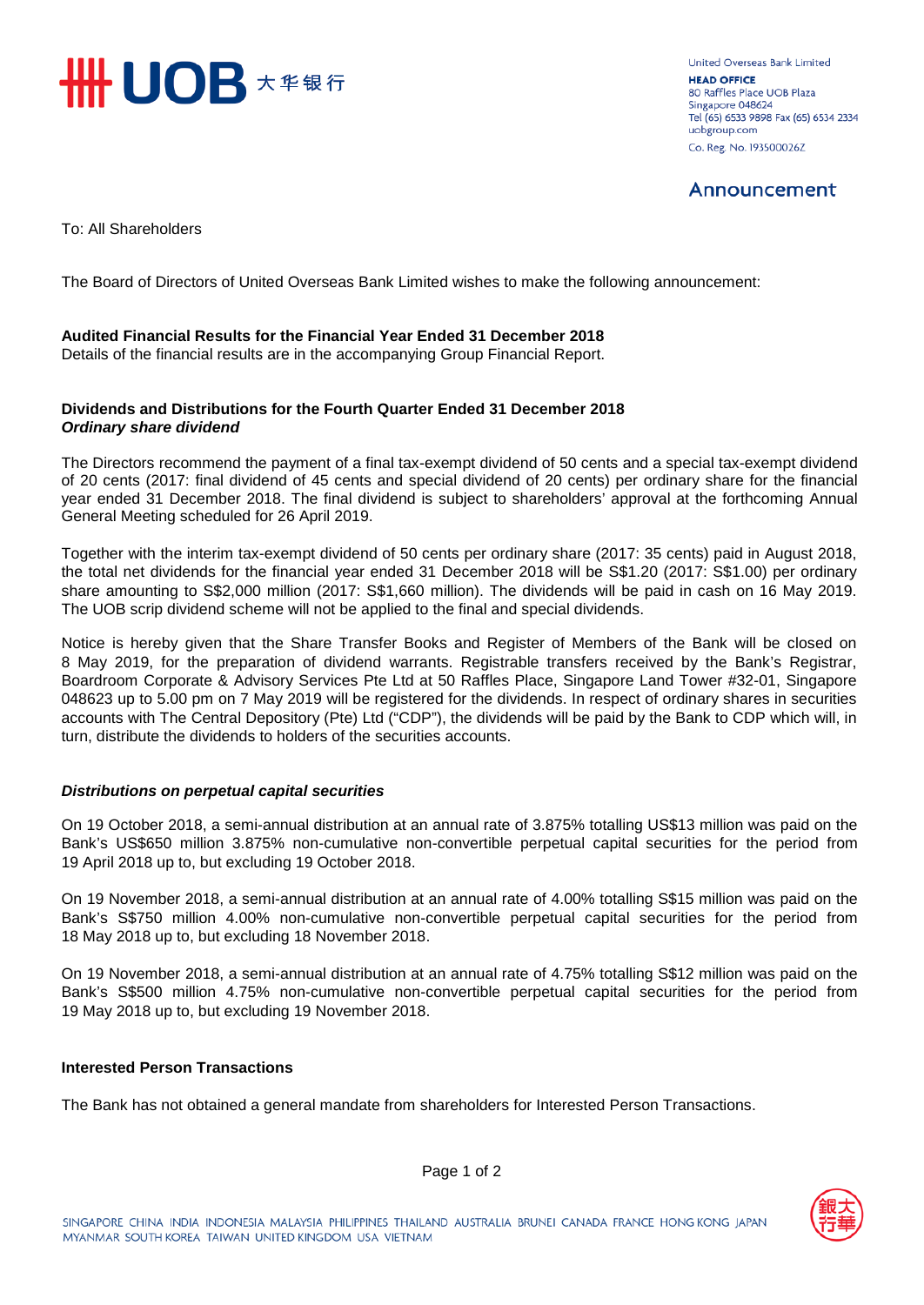

### **Confirmation by Directors**

The Board of Directors hereby confirms that, to the best of its knowledge, nothing has come to its attention which may render the audited financial results of the Group for the financial year ended 31 December 2018 to be false or misleading in any material aspect.

### **Undertakings from Directors and Executive Officers**

The Bank has procured undertakings in the form set out in Appendix 7.7 of the Listing Manual from all its directors and executive officers pursuant to Rule 720(1) of the Listing Manual.

**Information relating to persons occupying managerial position in the issuer or any of its principal subsidiaries who are relatives of a director or chief executive officer or substantial shareholder of the issuer pursuant to Rule 704(13)**

| <b>Name</b>   | Age | Family relationship with<br>and/or<br>director<br>anv<br>substantial shareholder | Current position and<br>duties, and the vear the<br>position was held | Details of changes in duties<br>and position held, if any,<br>during the year |
|---------------|-----|----------------------------------------------------------------------------------|-----------------------------------------------------------------------|-------------------------------------------------------------------------------|
| Wee Ee Cheong | 66  | Son of Dr Wee Cho Yaw,<br>substantial shareholder                                | Deputy Chairman & CEO                                                 | Nil                                                                           |

## **BY ORDER OF THE BOARD UNITED OVERSEAS BANK LIMITED**

Ms Joyce Sia **Secretary** 

Dated this 22<sup>nd</sup> day of February 2019

The results are also available at www.UOB[group.com](http://www.uobgroup.com/)

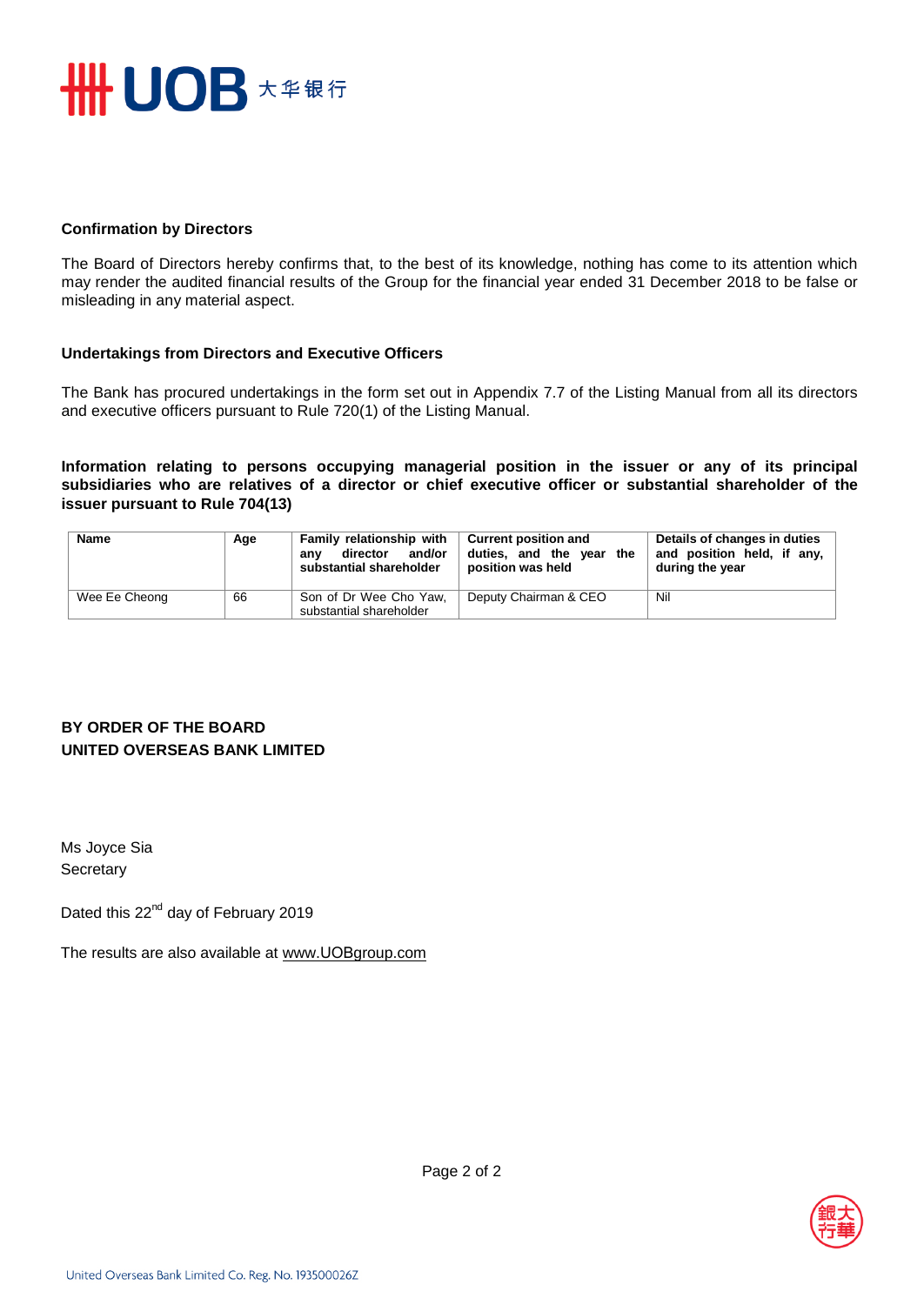

# **Group Financial Report**

 **For the Financial Year/Fourth Quarter ended 31 December 2018**

**United Overseas Bank Limited Incorporated in the Republic of Singapore**

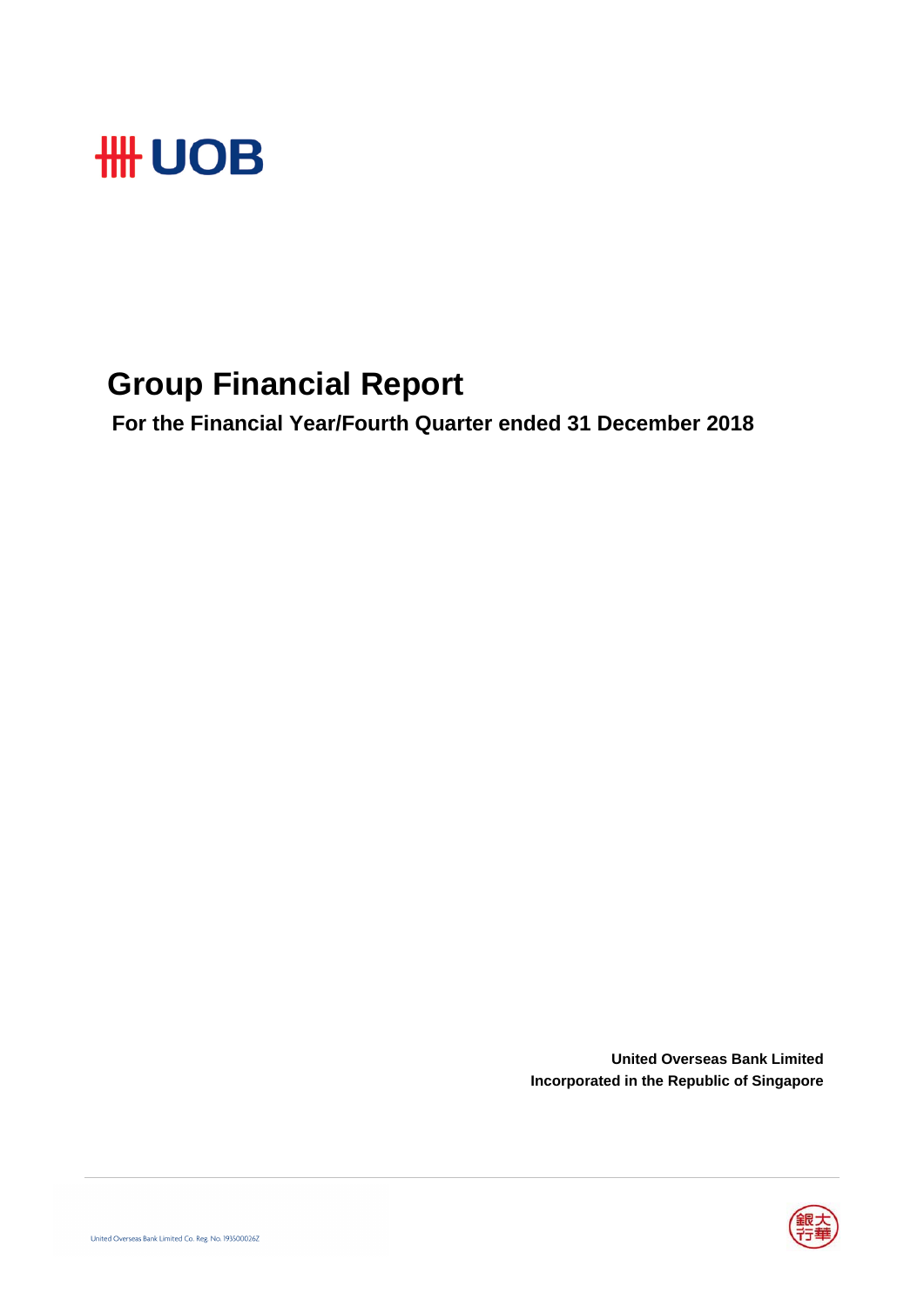# JOB

## **Contents**

## **Page**

- 2 Financial Highlights
- 4 Performance Review
- 6 Net Interest Income
- 8 Non-Interest Income
- 9 Operating Expenses
- 10 Allowances for Credit and Other Losses
- 11 Customer Loans
- 12 Non-Performing Assets
- 14 Customer Deposits
- 14 Debts Issued
- 15 Shareholders' Equity
- 15 Changes in Issued Shares of the Bank
- 16 Performance by Business Segment
- 20 Performance by Geographical Segment
- 21 Capital Adequacy and Leverage Ratios

## **Appendix**

- 1 Consolidated Income Statement
- 2 Consolidated Statement of Comprehensive Income
- 3 Consolidated Balance Sheet
- 4 Consolidated Statement of Changes in Equity
- 5 Consolidated Cash Flow Statement
- 6 Balance Sheet of the Bank
- 7 Statement of Changes in Equity of the Bank
- 8 Capital Adequacy Ratios of Significant Banking Subsidiaries

## **Attachment**: Independent Auditor's Report

### Notes

- 1 The financial statements are presented in Singapore dollars.
- 2 Certain comparative figures have been restated to conform with current period's presentation.
- 3 Certain figures in this report may not add up to the respective totals due to rounding.
- 4 Amounts less than \$500,000 in absolute term are shown as "0".
- 5 Non-impaired assets refer to Stage 1 and Stage 2 assets under SFRS(I) 9.
- 6 Impaired assets refer to Stage 3 and purchased or originated credit-impaired assets under SFRS(I) 9.

### **Abbreviation**

"2018" and "2017" denote to the financial year of 2018 and 2017 respectively.

- "3Q18" denotes third quarter of 2018.
- "4Q18" and "4Q17" denote fourth quarter of 2018 and 2017 respectively.

"NM" denotes not meaningful.

"NA" denotes not applicable.

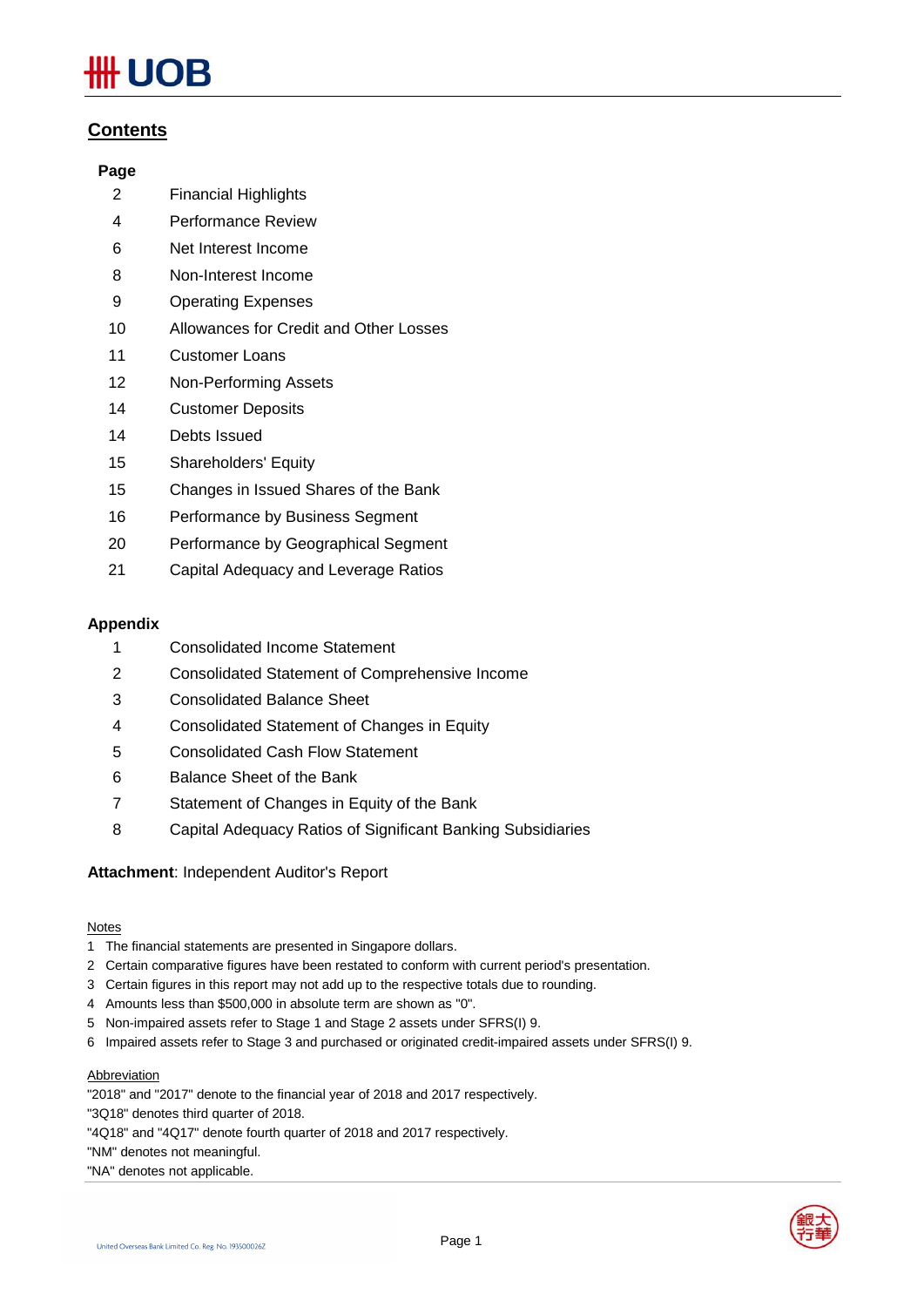# **HH UOB**

## **Financial Highlights**

|                                                       | 2018    | 2017    | $+/(-)$        | 4Q18    | 4Q17    | $+/(-)$        | 3Q18    | $+/(-)$ |
|-------------------------------------------------------|---------|---------|----------------|---------|---------|----------------|---------|---------|
|                                                       |         |         | $\frac{0}{2}$  |         |         | $\frac{0}{0}$  |         | $\%$    |
| Selected income statement items (\$m)                 |         |         |                |         |         |                |         |         |
| Net interest income                                   | 6,220   | 5,528   | 13             | 1,608   | 1,461   | 10             | 1,599   | 1       |
| Net fee and commission income                         | 1,967   | 1,873   | 5              | 467     | 509     | (8)            | 484     | (4)     |
| Other non-interest income                             | 930     | 1,162   | (20)           | 140     | 262     | (46)           | 244     | (42)    |
| Total income                                          | 9,116   | 8,563   | 6              | 2,216   | 2,231   | (1)            | 2,327   | (5)     |
| Less: Operating expenses                              | 4,003   | 3,739   | 7              | 984     | 1,027   | (4)            | 1,011   | (3)     |
| Operating profit                                      | 5,113   | 4,824   | 6              | 1,232   | 1,205   | $\overline{2}$ | 1,317   | (6)     |
| Less: Allowances for credit and other losses          | 393     | 727     | (46)           | 128     | 140     | (9)            | 95      | 34      |
| Add: Share of profit of associates and joint ventures | 106     | 110     | (4)            | 0       | 22      | (99)           | 25      | (99)    |
| Net profit before tax                                 | 4,826   | 4,207   | 15             | 1,104   | 1,087   | $\overline{2}$ | 1,246   | (11)    |
| Less: Tax and non-controlling interests               | 818     | 816     | 0              | 188     | 231     | (19)           | 209     | (10)    |
| Net profit after tax <sup>1</sup>                     | 4,008   | 3,390   | 18             | 916     | 855     | $\overline{7}$ | 1,037   | (12)    |
| Selected balance sheet items (\$m)                    |         |         |                |         |         |                |         |         |
| Net customer loans                                    | 258,627 | 232,212 | 11             | 258,627 | 232,212 | 11             | 251,755 | 3       |
| Customer deposits                                     | 293,186 | 272,765 | 7              | 293,186 | 272,765 | 7              | 293,634 | (0)     |
| <b>Total assets</b>                                   | 388,099 | 358,592 | 8              | 388,099 | 358,592 | 8              | 382,638 | 1       |
| Shareholders' equity <sup>1</sup>                     | 37,628  | 36,850  | $\overline{2}$ | 37,628  | 36,850  | $\overline{2}$ | 36,768  | 2       |
| Key financial ratios (%)                              |         |         |                |         |         |                |         |         |
| Net interest margin <sup>2</sup>                      | 1.82    | 1.77    |                | 1.80    | 1.81    |                | 1.81    |         |
| Non-interest income/Total income                      | 31.8    | 35.4    |                | 27.4    | 34.5    |                | 31.3    |         |
| Cost/Income ratio                                     | 43.9    | 43.7    |                | 44.4    | 46.0    |                | 43.4    |         |
| Overseas profit before tax contribution               | 39.6    | 40.8    |                | 33.5    | 37.9    |                | 41.1    |         |
| Credit costs on loans (bp) $2$<br>Non-impaired        | 1       | (32)    |                | (2)     | (107)   |                | 3       |         |
| Impaired                                              | 15      | 61      |                | 22      | 125     |                | 15      |         |
| Total                                                 | 16      | 28      |                | 20      | 17      |                | 18      |         |
| NPL ratio <sup>3</sup>                                | 1.5     | 1.8     |                | 1.5     | 1.8     |                | 1.6     |         |

Notes:

1 Relate to amount attributable to equity holders of the Bank.

2 Computed on an annualised basis.

3 Refer to non-performing loans as a percentage of gross customer loans.

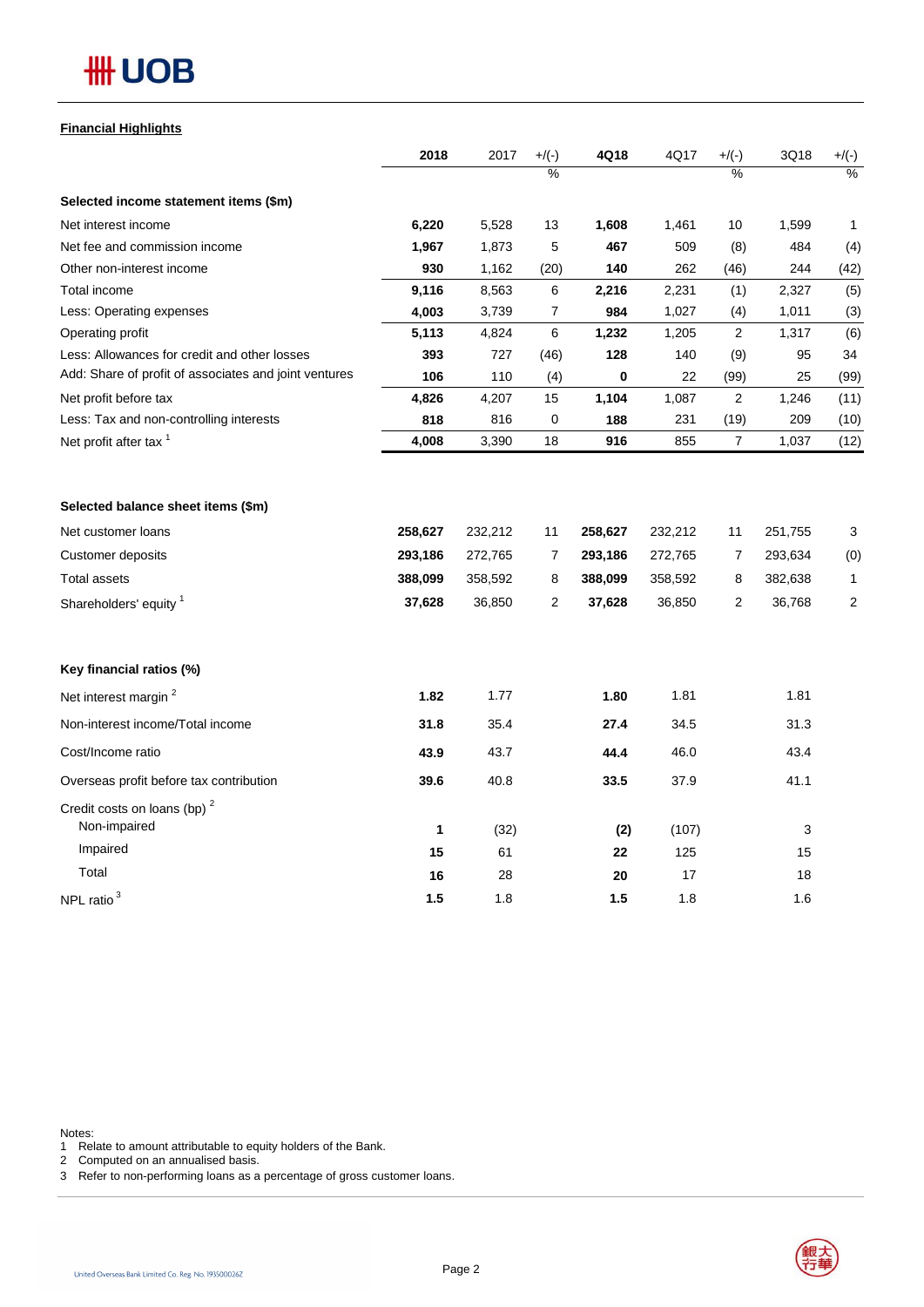# **## UOB**

## **Financial Highlights** *(cont'd)*

|                                                                                    | 2018                 | 2017                 | 4Q18                 | 4Q17                 | 3Q18                 |
|------------------------------------------------------------------------------------|----------------------|----------------------|----------------------|----------------------|----------------------|
| Key financial ratios (%) (cont'd)                                                  |                      |                      |                      |                      |                      |
| Return on average ordinary shareholders' equity <sup>1,2</sup>                     | 11.3                 | 10.2                 | 10.2                 | 9.8                  | 11.7                 |
| Return on average total assets <sup>1</sup>                                        | 1.07                 | 0.98                 | 0.95                 | 0.97                 | 1.09                 |
| Return on average risk-weighted assets <sup>1</sup>                                | 1.93                 | 1.63                 | 1.68                 | 1.69                 | 1.99                 |
| Loan/Deposit ratio <sup>3</sup>                                                    | 88.2                 | 85.1                 | 88.2                 | 85.1                 | 85.7                 |
| Liquidity coverage ratios ("LCR") <sup>4</sup><br>All-currency<br>Singapore dollar | 135<br>209           | 147<br>200           | 127<br>220           | 135<br>170           | 142<br>235           |
| Net stable funding ratio ("NSFR") <sup>5</sup>                                     | 107                  | <b>NA</b>            | 107                  | <b>NA</b>            | 110                  |
| Capital adequacy ratios<br>Common Equity Tier 1<br>Tier 1<br>Total                 | 13.9<br>14.9<br>17.0 | 15.1<br>16.2<br>18.7 | 13.9<br>14.9<br>17.0 | 15.1<br>16.2<br>18.7 | 14.1<br>15.1<br>17.4 |
| Leverage ratio <sup>6</sup>                                                        | 7.6                  | 8.0                  | 7.6                  | 8.0                  | 7.4                  |
| Earnings per ordinary share $(\$)^{1,2}$<br><b>Basic</b><br><b>Diluted</b>         | 2.34<br>2.33         | 1.99<br>1.98         | 2.15<br>2.14         | 1.98<br>1.98         | 2.43<br>2.42         |
| Net asset value ("NAV") per ordinary share $(\$)$ $^7$                             | 21.31                | 20.37                | 21.31                | 20.37                | 20.78                |
| Revalued NAV per ordinary share $(\$)$ <sup>7</sup>                                | 24.19                | 23.19                | 24.19                | 23.19                | 23.64                |

Notes:

- 1 Computed on an annualised basis.
- 2 Calculated based on profit attributable to equity holders of the Bank net of perpetual capital securities distributions.
- 3 Refer to net customer loans and customer deposits.
- 4 Figures reported are based on average LCR for the respective periods. A minimum requirement of Singapore dollar LCR of 100% and all-currency LCR of 90% shall be maintained at all times with effect from 1 January 2018 (2017: 80%), with all-currency LCR increasing to 100% by 2019. Public disclosure required under MAS Notice 651 is available in the UOB website at www.UOBgroup.com/investor/financial/overview.html.
- 5 NSFR is calculated based on MAS Notice 652. A minimum requirement of 100% shall be maintained effective January 2018. Public disclosure required under MAS Notice 653 is available in the UOB website at www.UOBgroup.com/investor/financial/overview.html.
- 6 Leverage ratio is calculated based on MAS Notice 637. A minimum ratio of 3% is required effective 1 January 2018.
- 7 Perpetual capital securities are excluded from the computation.

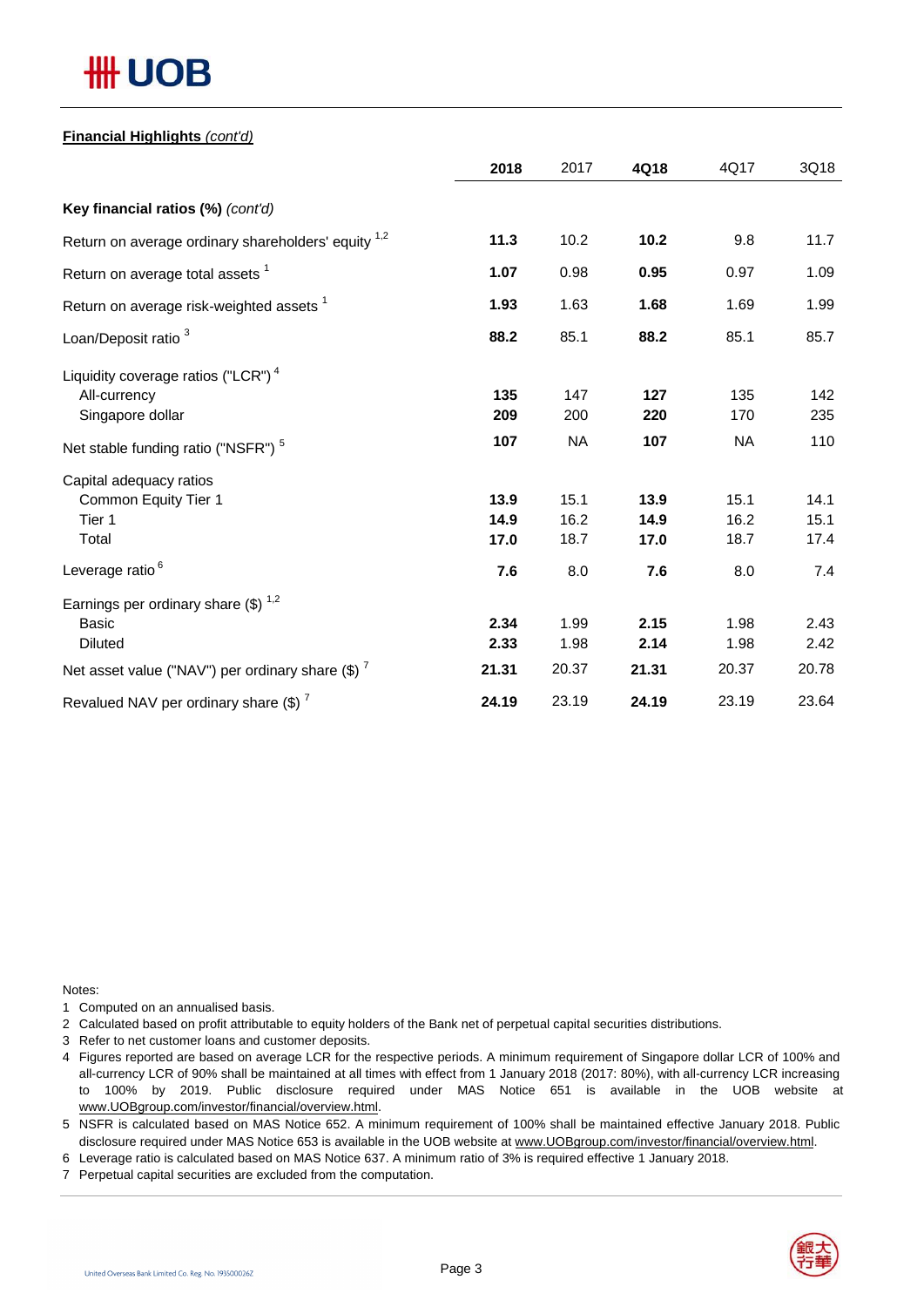

### **Performance Review**

### **Changes in Accounting Policies**

The Group adopted the following changes with effect from 1 January 2018:

### New financial reporting framework

Singapore listed companies are required to apply a new financial reporting framework - Singapore Financial Reporting Standards (International) ("SFRS(I)") that is equivalent to the International Financial Reporting Standards ("IFRS") with effect from 1 January 2018. Accordingly, the financial statements have been prepared based on the new reporting framework. SFRS(I) 1 First-time Adoption of Singapore Financial Reporting Standards (International) was applied with no impact on the financial statements.

### (ii) SFRS(I) and SFRS(I) Interpretations

SFRS(I) and SFRS(I) Interpretations effective from 1 January 2018 have been applied. The following represents a change from the requirements previously applied under Singapore Financial Reporting Standards ("FRS").

- SFRS(I) 9 Financial Instruments
- SFRS(I) 15 Revenue from Contracts with Customers
- SFRS(I) INT 22 Foreign Currency Transactions and Advance Consideration
- Amendments to FRS incorporated within SFRS(I):
	- o Amendments to FRS 40: Transfers of Investment Property
	- o Amendments to FRS 102: Classification and Measurement of Share-based Payment Transactions
	- o Amendments to FRS 104: Applying FRS 109 Financial Instruments with FRS 104 Insurance Contracts

(iii) Revised Monetary Authority of Singapore ("MAS") Notice 612 Credit Files, Grading and Provisioning

The revised Notice requires Singapore-incorporated Domestic Systemically Important Banks to maintain a minimum level of regulatory loss allowance equivalent to 1% of the gross carrying amount of the selected credit exposures net of collaterals. Where the loss allowance provided for under SFRS(I) 9 for the selected credit exposures falls below the minimum regulatory requirement, an additional loss allowance in a non-distributable regulatory loss allowance reserve through an appropriation of retained earnings is required.

The adoption of the above changes did not have a significant impact on the Group's financial statements on transition date. The impact of adopting SFRS(I) 9 on retained earnings and other reserves is shown in Appendix 4 - Consolidated Statement of Changes in Equity. No additional loss allowance was required by MAS Notice 612 on transition date.

Other than the above changes, the accounting policies and computation methods adopted in the financial statements for the financial year ended 31 December 2018 are the same as those applied in the audited financial statements for the financial year ended 31 December 2017.

### **2018 versus 2017**

Net earnings for the year rose to a new high of \$4.01 billion, up 18% from a year ago.

Net interest income grew 13% to \$6.22 billion, driven by broad-based loan growth and higher net interest margin. Net interest margin increased five basis points to 1.82%, in line with the rising interest rate environment.

Net fee and commission income increased 5% to \$1.97 billion, driven by the strong performance in loan-related, credit card, trade-related and fund management fees. Other non-interest income declined 20% to \$930 million mainly due to unrealised mark-to-market on investment securities and lower gains from sale of investment securities.

Business segments continued to deliver strong income growth. Total income for Group Retail rose 4% to \$3.95 billion, supported by healthy volume growth and deposit margin improvement. Group Wholesale Banking reported an income growth of 11% to \$3.94 billion, led by double-digit loan growth and broad-based increase in fee and customer treasury income. Total income for Global Markets grew 6% to \$465 million, driven by favourable movements in foreign exchange and rates.

Total expenses increased 7% to \$4.00 billion, largely driven by higher performance-related staff costs and IT-related expenses. This reflects the Group's continued commitment towards investing in talent and technology to improve product capabilities and customer experience and to reap benefits from digitalisation. The cost-to-income ratio for the year rose marginally to 43.9%.

Total allowances decreased 46% to \$393 million with credit costs on impaired loans easing to 15 basis points. This reflected the fairly benign credit environment for most of 2018 as well as lower residual risks from the oil and gas and shipping sectors from the preceding years.

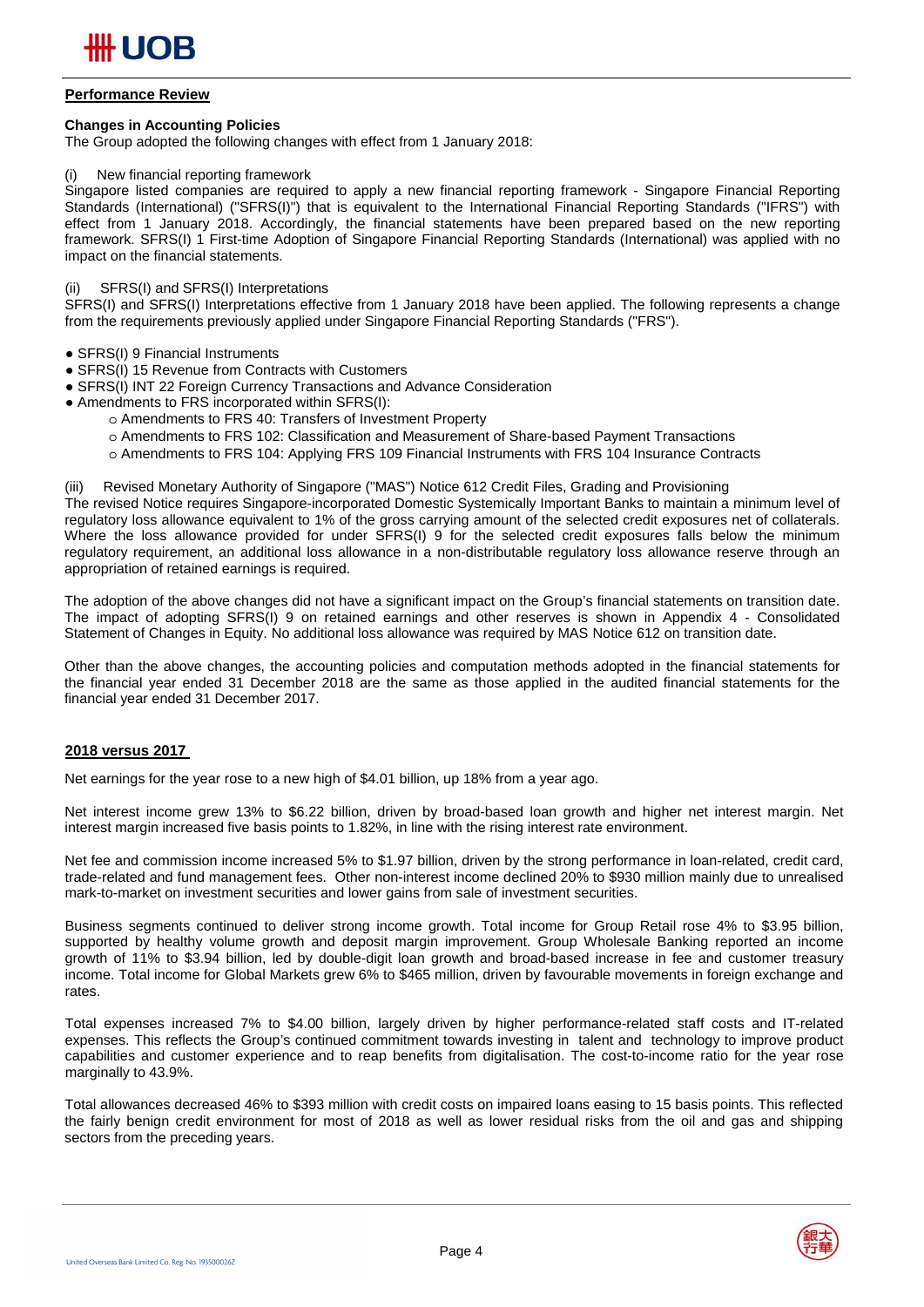

### **Performance Review** *(cont'd)*

### **4Q18 versus 4Q17**

The Group reported net earnings of \$916 million in 4Q18, 7% higher from a year ago.

Net interest income rose 10% to \$1.61 billion led by 11% growth in loans while net interest margin dipped slightly to 1.80%.

Net fee and commission income declined 8% to \$467 million as higher fees from credit cards were offset by lower wealth management and loan-related fees amid market uncertainties. While customer-related flows remained stable this quarter, other non-interest income fell 46% to \$140 million mainly due to unrealised mark-to-market on investment securities arising from market volatility.

Total expenses reduced 4% to \$984 million driven by lower revenue-related and staff costs. The cost-to-income ratio improved to 44.4% as compared with 46.0% a year ago.

Total allowances declined 9% to \$128 million as the provision for higher allowances on the oil and gas and shipping sectors was made in the same quarter last year. The credit costs on impaired loans stood at 22 basis points for the quarter.

### **4Q18 versus 3Q18**

Compared with last quarter, net earnings decreased 12% to \$916 million.

Net interest income was \$1.61 billion, in line with the previous quarter. Incremental interest income from quarter-on-quarter loan growth of 3% was moderated by a one-basis point drop in net interest margin to 1.80%.

Net fee and commission income fell 4% to \$467 million, due to lower wealth management and loan-related fees on the back of subdued market sentiment. Other non-interest income fell 42% to \$140 million driven by lower trading and investment income, which offset growth in customer-related flows.

Total expenses declined 3% in tandem with lower operating income, largely stemming from lower performance-related staff costs and IT-related expenses.

Total allowances increased 34% to \$128 million mainly due to higher allowances on impaired assets in Singapore and Indonesia.

Contribution from associated companies declined by \$25 million for the quarter, mainly due to unrealised mark-to-market recognised by an associated company.

### **Balance sheet and capital position**

The Group's funding position remained strong with a healthy loan-to-deposit ratio at 88.2%. Against last quarter, gross loans grew 3% to \$262 billion while deposits was stable at \$293 billion.

The full-year average Singapore dollar and all-currency liquidity coverage ratios were 209% and 135% respectively, well above the corresponding regulatory requirements of 100% and 90%. The net stable funding ratio was 107% as at 31 December 2018.

The non-performing loan ratio improved further to 1.5% from 1.6% in the last quarter. The coverage for non-performing assets remained stable at 87%, or 202% after taking collateral into account. Total allowances for non-impaired assets remained adequate at \$1.98 billion as at 31 December 2018.

Compared with the last quarter, shareholders' equity increased 2% to \$37.6 billion mainly driven by higher retained earnings.

As at 31 December 2018, the Group's Common Equity Tier 1 CAR remained strong at 13.9%. The Group's leverage ratio of 7.6% was more than double the regulatory minimum requirement of 3%. The Group remains well capitalised to navigate the macro uncertainties ahead.



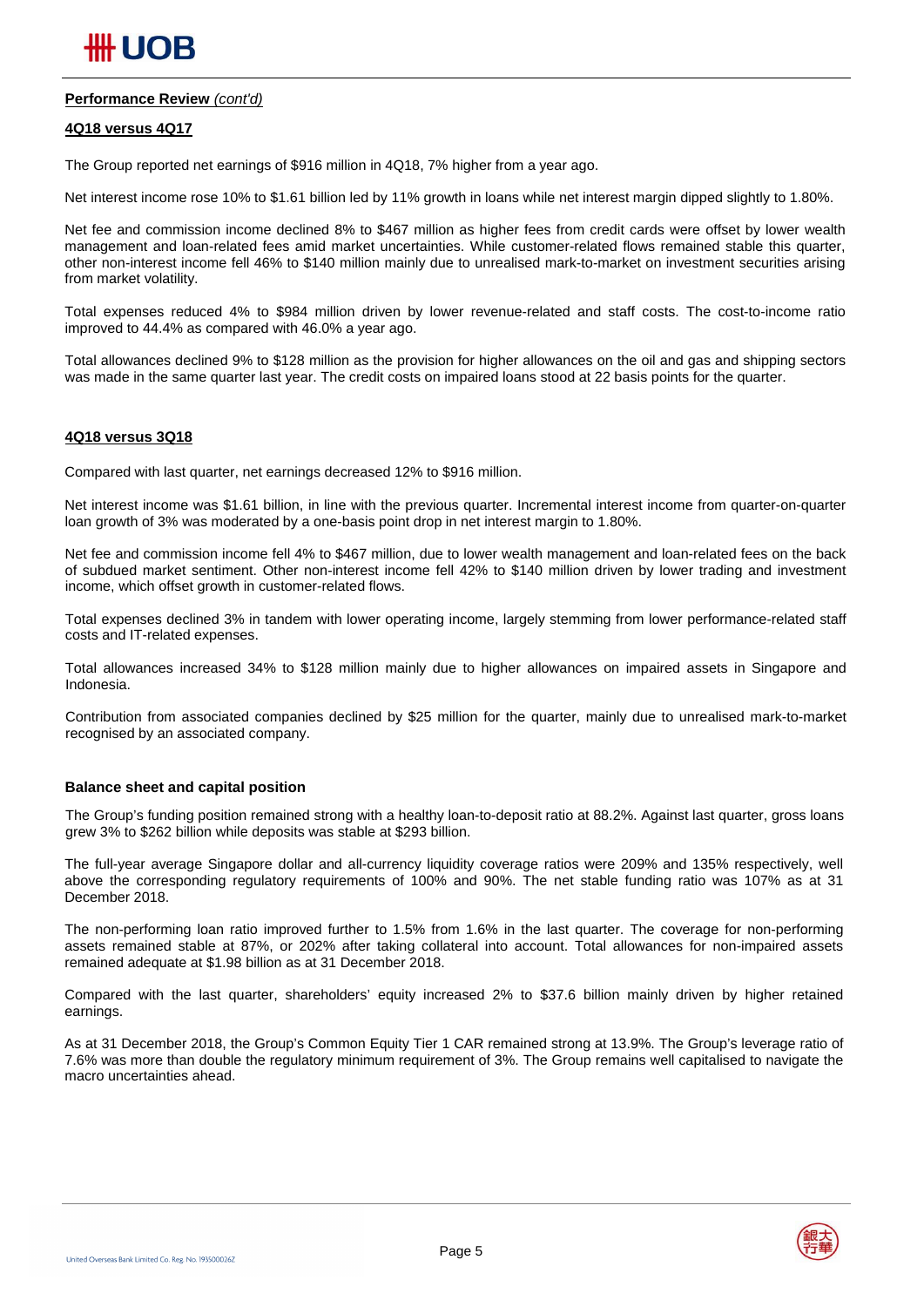## **HH UOB**

### **Net Interest Income**

### **Net interest margin**

|                                     |         | 2018            |         |         |          |         |
|-------------------------------------|---------|-----------------|---------|---------|----------|---------|
|                                     | Average |                 | Average | Average |          | Average |
|                                     | balance | <b>Interest</b> | rate    | balance | Interest | rate    |
|                                     | \$m     | \$m             | %       | \$m     | \$m      | $\%$    |
| Interest bearing assets             |         |                 |         |         |          |         |
| Customer loans                      | 245,138 | 8,844           | 3.61    | 227,666 | 7.474    | 3.28    |
| Interbank balances                  | 68,730  | 1,532           | 2.23    | 58,869  | 997      | 1.69    |
| <b>Securities</b>                   | 28,095  | 765             | 2.72    | 25,650  | 605      | 2.36    |
| Total                               | 341,962 | 11,141          | 3.26    | 312,185 | 9,077    | 2.91    |
| <b>Interest bearing liabilities</b> |         |                 |         |         |          |         |
| Customer deposits                   | 286,820 | 4,083           | 1.42    | 264,516 | 3,018    | 1.14    |
| Interbank balances/others           | 40,067  | 838             | 2.09    | 36,270  | 531      | 1.46    |
| Total                               | 326,887 | 4,921           | 1.51    | 300.786 | 3,548    | 1.18    |
| Net interest margin                 |         |                 | 1.82    |         |          | 1.77    |

|                                  | 4Q18    |                 |         | 4Q17    |          |         | 3Q18    |          |         |  |
|----------------------------------|---------|-----------------|---------|---------|----------|---------|---------|----------|---------|--|
|                                  | Average |                 | Average | Average |          | Average | Average |          | Average |  |
|                                  | balance | <b>Interest</b> | rate    | balance | Interest | rate    | balance | Interest | rate    |  |
|                                  | \$m     | \$m             | %       | \$m\$   | \$m      | %       | \$m     | \$m      | %       |  |
| Interest bearing assets          |         |                 |         |         |          |         |         |          |         |  |
| Customer loans                   | 256,731 | 2,408           | 3.72    | 231.490 | 1,934    | 3.31    | 248,590 | 2,303    | 3.68    |  |
| Interbank balances               | 67,960  | 419             | 2.45    | 63,480  | 291      | 1.82    | 72,704  | 421      | 2.30    |  |
| <b>Securities</b>                | 30,635  | 211             | 2.74    | 25,045  | 161      | 2.55    | 28,418  | 195      | 2.73    |  |
| Total                            | 355,326 | 3,038           | 3.39    | 320,015 | 2,386    | 2.96    | 349.712 | 2,920    | 3.31    |  |
| Interest bearing liabilities     |         |                 |         |         |          |         |         |          |         |  |
| Customer deposits                | 295,270 | 1,168           | 1.57    | 269,724 | 792      | 1.17    | 294,404 | 1,107    | 1.49    |  |
| Interbank balances/others        | 44,273  | 262             | 2.35    | 36,711  | 133      | 1.44    | 39,834  | 214      | 2.13    |  |
| Total                            | 339,542 | 1,430           | 1.67    | 306,435 | 926      | 1.20    | 334,238 | 1,321    | 1.57    |  |
| Net interest margin <sup>1</sup> |         |                 | 1.80    |         |          | 1.81    |         |          | 1.81    |  |

Note:

1 Net interest margin represents annualised net interest income as a percentage of total interest bearing assets.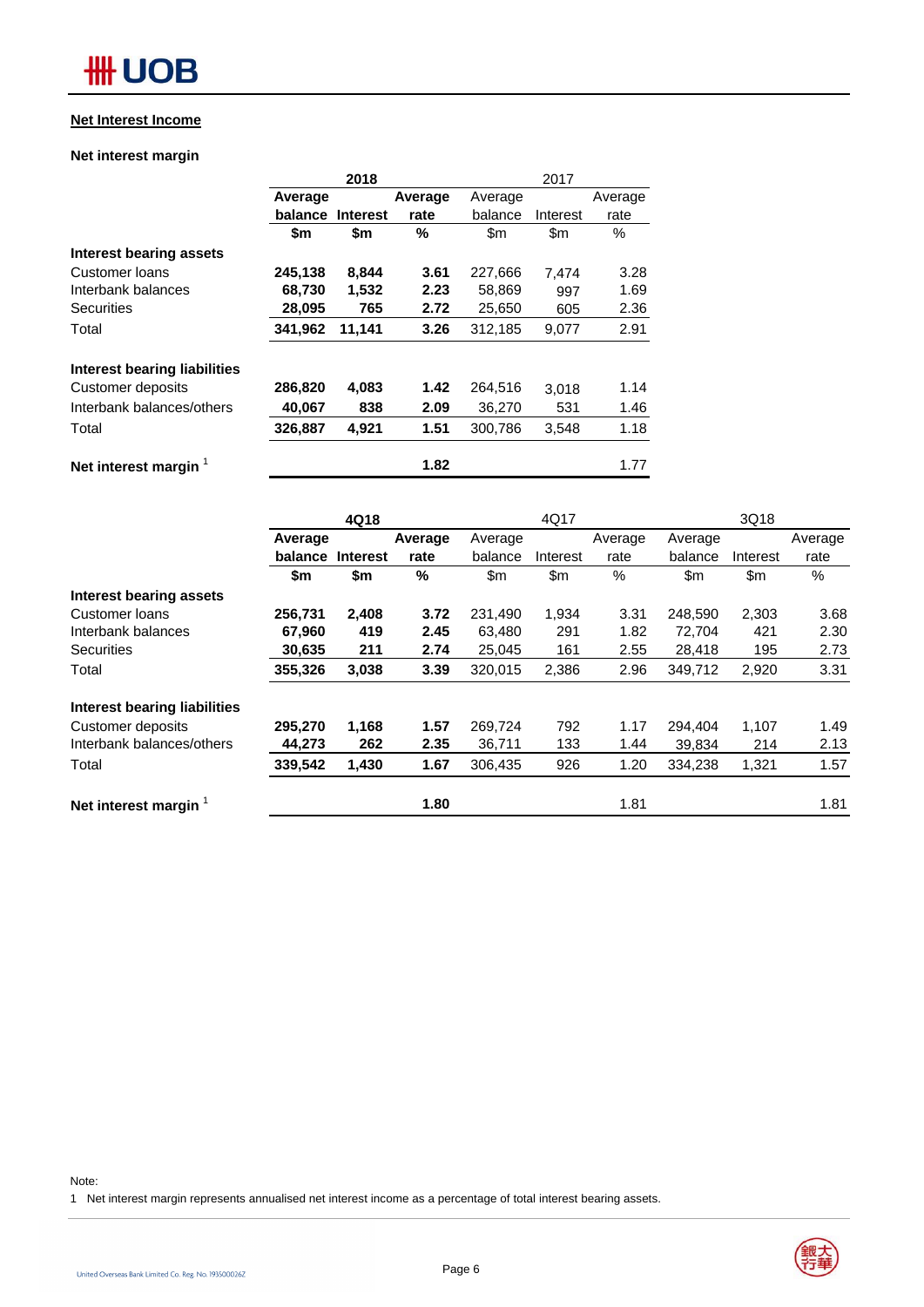### **Net Interest Income** *(cont'd)*

### **Volume and rate analysis**

|                           | 2018 vs 2017 |        |            | 4Q18 vs 4Q17 |        |        | 4Q18 vs 3Q18 |        |        |  |
|---------------------------|--------------|--------|------------|--------------|--------|--------|--------------|--------|--------|--|
|                           | Volume       | Rate   | <b>Net</b> | Volume       | Rate   | Net    | Volume       | Rate   | Net    |  |
|                           | change       | change | change     | change       | change | change | change       | change | change |  |
|                           | \$m          | \$m    | \$m        | \$m          | \$m    | \$m    | \$m          | \$m    | \$m    |  |
| Interest income           |              |        |            |              |        |        |              |        |        |  |
| Customer Ioans            | 574          | 796    | 1,369      | 211          | 263    | 474    | 75           | 29     | 104    |  |
| Interbank balances        | 167          | 368    | 535        | 21           | 107    | 128    | (27)         | 26     | (2)    |  |
| <b>Securities</b>         | 58           | 102    | 160        | 36           | 14     | 50     | 15           |        | 16     |  |
| Total                     | 798          | 1,266  | 2,064      | 267          | 385    | 652    | 63           | 55     | 119    |  |
| Interest expense          |              |        |            |              |        |        |              |        |        |  |
| Customer deposits         | 254          | 810    | 1.065      | 75           | 301    | 376    | 3            | 58     | 61     |  |
| Interbank balances/others | 56           | 252    | 308        | 27           | 101    | 128    | 24           | 24     | 48     |  |
| Total                     | 310          | 1,062  | 1,373      | 103          | 402    | 504    | 27           | 82     | 109    |  |
| Change in number of days  |              |        |            |              |        |        |              |        |        |  |
| Net interest income       | 488          | 204    | 692        | 165          | (17)   | 148    | 36           | (27)   | 9      |  |

Net interest income grew 13% year on year to \$6.22 billion, driven by broad-based loan growth and higher net interest margin. Net interest margin increased five basis points to 1.82%, in line with the rising interest rate environment.

Against the same quarter last year, net interest income rose 10% to \$1.61 billion led by 11% growth in loans while net interest margin dipped slightly to 1.80%.

Quarter on quarter, net interest income was \$1.61 billion, in line with the previous quarter. Incremental interest income from loan growth of 3% was moderated by a one-basis point drop in net interest margin to 1.80%.

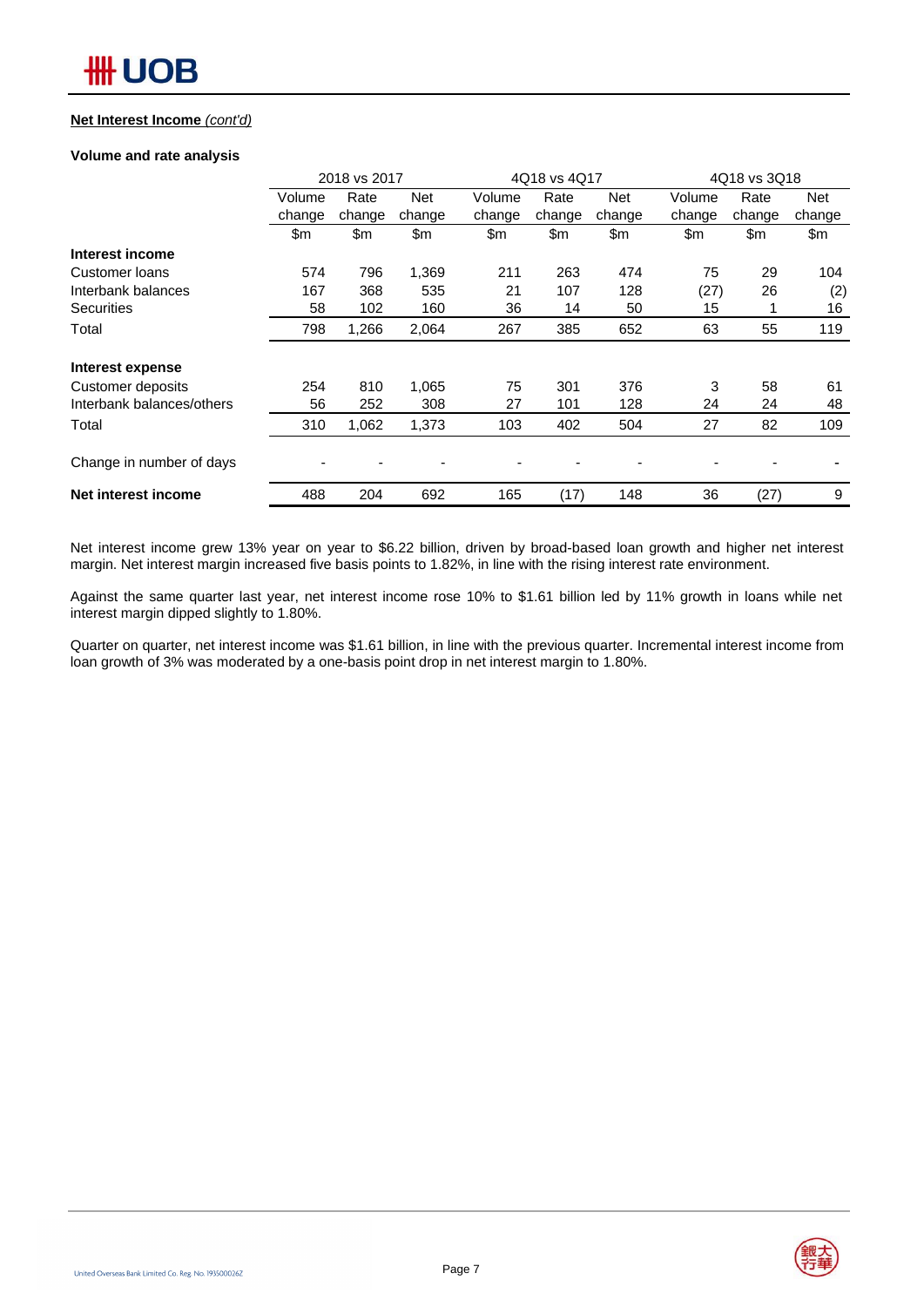

### **Non-Interest Income**

|                                                | 2018  | 2017  | $+$ /(-) | 4Q18 | 4Q17 | $+/(-)$       | 3Q18 | $+/(-)$           |
|------------------------------------------------|-------|-------|----------|------|------|---------------|------|-------------------|
|                                                | \$m   | \$m\$ | %        | \$m  | \$m  | $\frac{0}{0}$ | \$m  | $\%$              |
| Net fee and commission income                  |       |       |          |      |      |               |      |                   |
| Credit card <sup>1</sup>                       | 440   | 404   | 9        | 123  | 111  | 10            | 110  | $12 \overline{ }$ |
| Fund management                                | 261   | 239   | 9        | 60   | 67   | (10)          | 65   | (7)               |
| Wealth management                              | 543   | 547   | (1)      | 114  | 142  | (20)          | 133  | (14)              |
| Loan-related <sup>2</sup>                      | 545   | 471   | 16       | 121  | 133  | (9)           | 135  | (10)              |
| Service charges                                | 154   | 148   | 4        | 43   | 41   | 6             | 37   | 17                |
| Trade-related <sup>3</sup>                     | 296   | 272   | 9        | 76   | 72   | 6             | 74   | 3                 |
| <b>Others</b>                                  | 63    | 80    | (21)     | 14   | 18   | (24)          | 15   | (5)               |
|                                                | 2,303 | 2,161 | 7        | 551  | 585  | (6)           | 568  | (3)               |
| Less: Fee and commission expenses <sup>4</sup> | (336) | (289) | (16)     | (84) | (76) | (12)          | (84) | (0)               |
|                                                | 1,967 | 1,873 | 5        | 467  | 509  | (8)           | 484  | (4)               |
| Other non-interest income                      |       |       |          |      |      |               |      |                   |
| Net trading income                             | 683   | 775   | (12)     | 118  | 186  | (37)          | 174  | (32)              |
| Net (loss)/gain from investment securities     | (35)  | 127   | (>100)   | (59) | 12   | (>100)        | 11   | (>100)            |
| Dividend income                                | 27    | 23    | 20       | 1    | 1    | 5             | 5    | (77)              |
| Rental income                                  | 119   | 119   | (0)      | 29   | 30   | (3)           | 30   | (2)               |
| Other income                                   | 136   | 117   | 16       | 52   | 32   | 61            | 23   | >100              |
|                                                | 930   | 1,162 | (20)     | 140  | 262  | (46)          | 244  | (42)              |
| Total                                          | 2,896 | 3,035 | (5)      | 607  | 771  | (21)          | 728  | (17)              |

Net fee and commission income for the year increased 5% to \$1.97 billion, driven by the strong performance in loan-related, credit card, trade-related and fund management fees. Other non-interest income declined 20% to \$930 million mainly due to unrealised mark-to-market on investment securities and lower gains from sale of investment securities.

Compared with the same quarter last year, net fee and commission income declined 8% to \$467 million as higher fees from credit cards were offset by lower wealth management and loan-related fees amid market uncertainties. While customer-related flows remained stable this quarter, other non-interest income fell 46% to \$140 million mainly due to unrealised mark-to-market on investment securities arising from market volatility.

Quarter on quarter, net fee and commission income fell 4%, due to lower wealth management and loan-related fees on the back of subdued market sentiment. Other non-interest income fell 42% driven by lower trading and investment income, which offset growth in customer-related flows.

Notes:

- 1 Credit card fees are net of interchange fees paid.
- 2 Loan-related fees include fees earned from corporate finance activities.
- 3 Trade-related fees include trade, remittance and guarantees related fees.

<sup>4</sup> Fee and commission expenses that were directly attributable to the fee and commission income. Certain comparative figures have been restated to conform with current period's presentation.

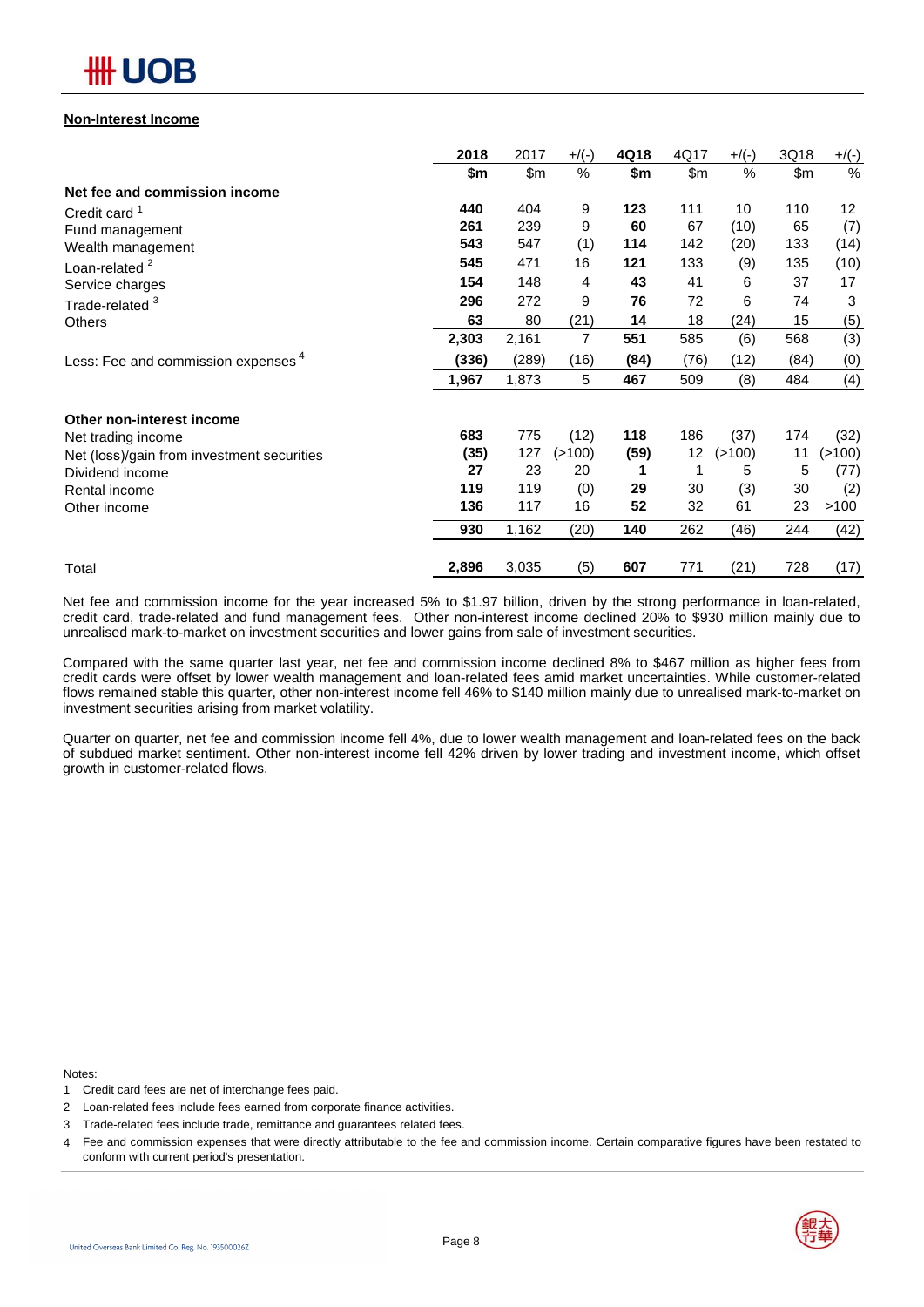

### **Operating Expenses**

|                          | 2018   | 2017   | $+$ /(-) | 4Q18   | 4Q17   | $+/(-)$ | 3Q18   | $+$ /(-) |
|--------------------------|--------|--------|----------|--------|--------|---------|--------|----------|
|                          | \$m    | \$m\$  | %        | \$m    | \$m    | %       | \$m    | %        |
| <b>Staff costs</b>       | 2,447  | 2,224  | 10       | 597    | 608    | (2)     | 626    | (5)      |
| Other operating expenses |        |        |          |        |        |         |        |          |
| Revenue-related          | 592    | 600    | (1)      | 153    | 170    | (10)    | 147    | 4        |
| Occupancy-related        | 321    | 332    | (3)      | 83     | 86     | (4)     | 77     | 8        |
| <b>IT-related</b>        | 414    | 365    | 13       | 94     | 98     | (4)     | 106    | (11)     |
| <b>Others</b>            | 228    | 217    | 5        | 57     | 65     | (11)    | 55     | 5        |
|                          | 1,556  | 1,515  | 3        | 387    | 419    | (8)     | 384    | 1        |
| Total                    | 4,003  | 3,739  | 7        | 984    | 1,027  | (4)     | 1,011  | (3)      |
| Of which,                |        |        |          |        |        |         |        |          |
| Depreciation of assets   | 273    | 258    | 6        | 73     | 70     | 4       | 68     | 7        |
| Manpower (number)        | 26,153 | 25,137 | 4        | 26,153 | 25,137 | 4       | 25,826 | 1        |

Total expenses for the year increased 7% to \$4.00 billion, largely driven by higher performance-related staff costs and IT-related expenses. This reflects the Group's continued commitment towards investing in talent and technology to improve product capabilities and customer experience and to reap benefits from digitalisation. The cost-to-income ratio for the year rose marginally to 43.9%.

Compared with the same quarter last year, total expenses reduced 4% to \$984 million driven by lower revenue-related and staff costs. The cost-to-income ratio improved to 44.4% as compared with 46.0% a year ago.

Quarter on quarter, total expenses declined 3% in tandem with lower operating income, largely stemming from lower performance-related staff costs and IT-related expenses.

Note:

<sup>1</sup> Expenses directly attributable to the fee and commission income are presented net of fee and commission income. Certain comparative figures have been restated to conform with current period's presentation.

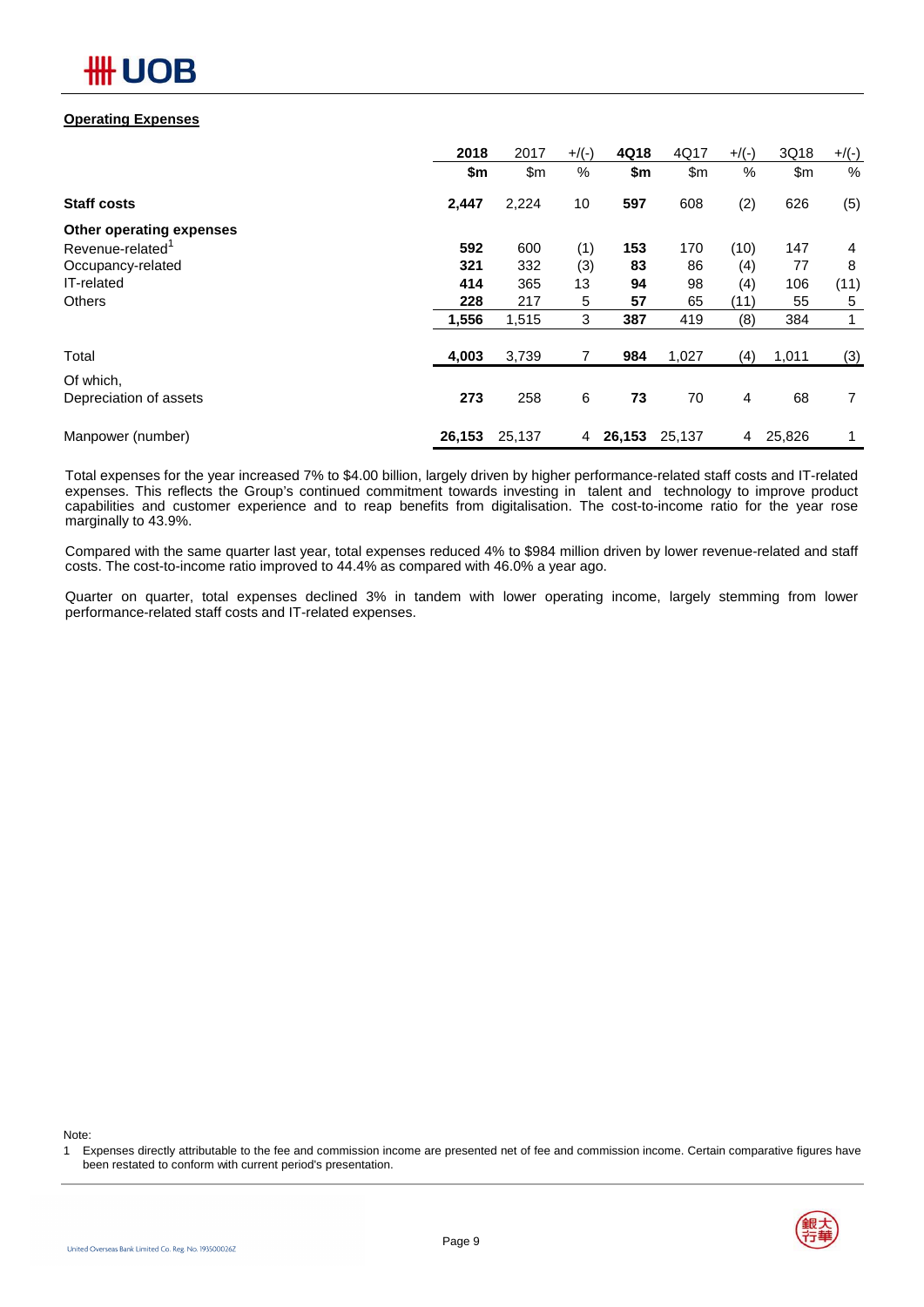

### **Allowances for Credit and Other Losses**

|                                               | 2018 | 2017  | $+/(-)$ | 4Q18 | 4Q17  | $+/(-)$ | 3Q18 | $+$ /(-) |
|-----------------------------------------------|------|-------|---------|------|-------|---------|------|----------|
|                                               | \$m  | \$m   | %       | \$m  | \$m   | %       | \$m  | $\%$     |
| Allowances for non-impaired assets            | 19   | (747) | >100    | (6)  | (641) | 99      | 8    | (>100)   |
| Allowances for impaired loans 1               | 376  | 1.407 | (73)    | 146  | 744   | (80)    | 94   | 55       |
| Singapore                                     | 201  | 733   | (73)    | 162  | 359   | (55)    | 20   | >100     |
| Malaysia                                      | (21) | 177   | (>100)  | (36) | 81    | (>100)  | 15   | ( > 100) |
| Thailand                                      | 111  | 131   | (16)    | 24   | 50    | (53)    | 32   | (27)     |
| Indonesia                                     | 123  | 258   | (52)    | 46   | 204   | (78)    | 19   | >100     |
| Greater China <sup>2</sup>                    | 16   | 39    | (59)    | 9    | 1     | >100    | 6    | 42       |
| <b>Others</b>                                 | (54) | 68    | (>100)  | (58) | 50    | (>100)  | 3    | (>100)   |
| Allowances for impaired securities and others | (2)  | 68    | (>100)  | (12) | 37    | (>100)  | (7)  | (72)     |
| Total                                         | 393  | 727   | (46)    | 128  | 140   | (9)     | 95   | 34       |

Total allowances for the year decreased 46% to \$393 million with credit costs on impaired loans easing to 15 basis points. This reflected the fairly benign credit environment for most of 2018 as well as lower residual risks from the oil and gas and shipping sectors from the preceding years.

Compared with same quarter last year, total allowances declined 9% to \$128 million as the provision for higher allowances on the oil and gas and shipping sectors was made in the same quarter last year. The credit costs on impaired loans stood at 22 basis points for the quarter.

Quarter on quarter, total allowances increased 34% due to higher allowances on impaired assets in Singapore and Indonesia.

Notes:

<sup>2</sup> Comprise China, Hong Kong and Taiwan.





<sup>1</sup> Allowances for impaired loans by geography are classified according to where credit risks reside, largely represented by the borrower's country of incorporation/operation (for non-individuals) and residence (for individuals).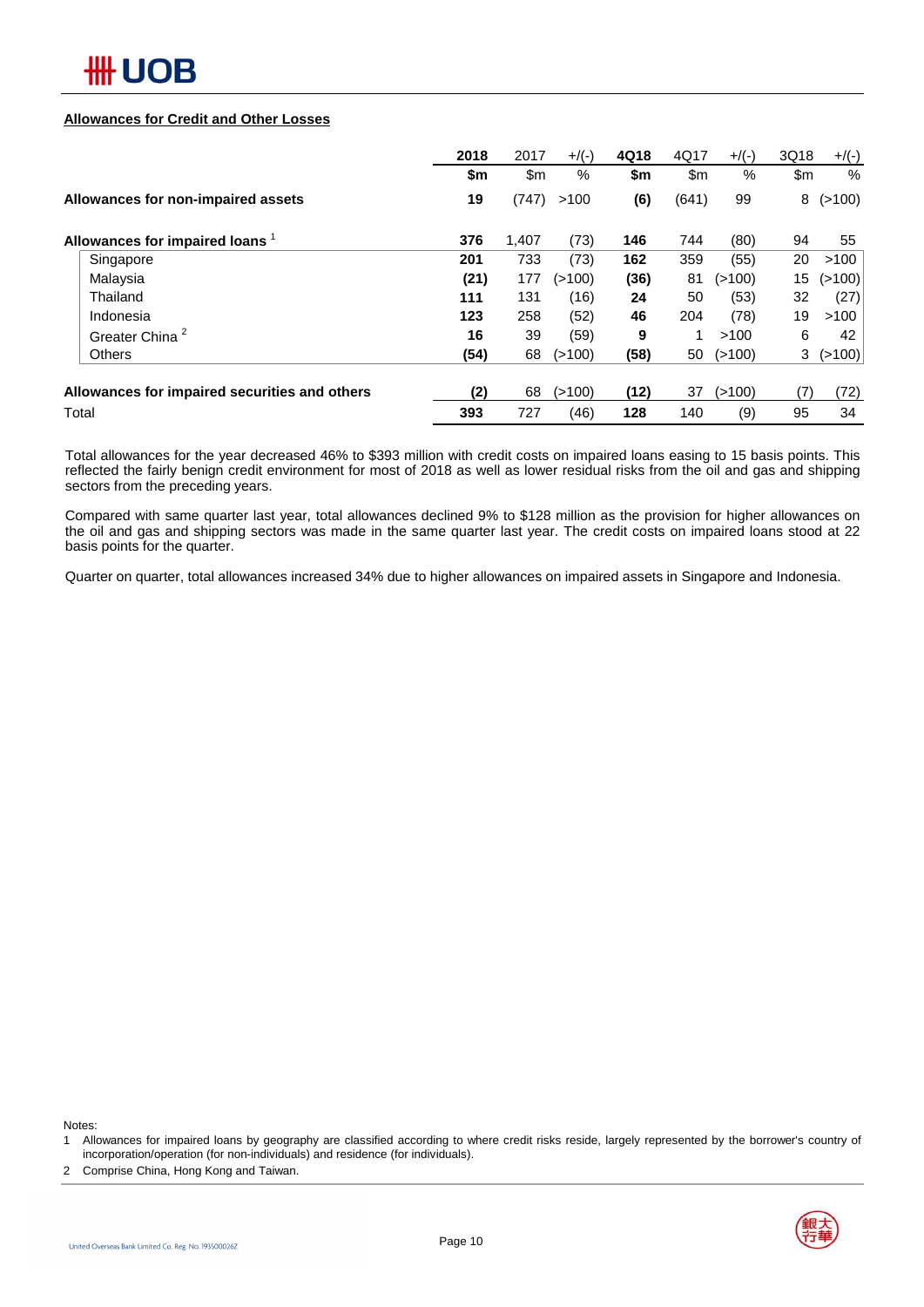# **OB**

## **Customer Loans**

|                                                          | <b>Dec-18</b> | Sep-18  | Dec-17  |
|----------------------------------------------------------|---------------|---------|---------|
|                                                          | \$m           | \$m     | \$m\$   |
| Gross customer loans                                     | 261,707       | 255,122 | 236,028 |
| Less: Allowances for non-impaired loans                  | 1,571         | 1,586   | 1,961   |
| Allowances for impaired loans                            | 1,508         | 1,781   | 1,855   |
| Net customer loans                                       | 258,627       | 251,755 | 232,212 |
| <b>By industry</b>                                       |               |         |         |
| Transport, storage and communication                     | 10,185        | 9,996   | 9,388   |
| Building and construction                                | 63,139        | 60,174  | 53,646  |
| Manufacturing                                            | 21,112        | 21,507  | 18,615  |
| Financial institutions, investment and holding companies | 23,199        | 22,698  | 19,090  |
| General commerce                                         | 32,928        | 32,365  | 30,664  |
| Professionals and private individuals                    | 29,288        | 28,934  | 28,182  |
| Housing loans                                            | 68,387        | 67,631  | 65,569  |
| <b>Others</b>                                            | 13,469        | 11,816  | 10,874  |
| Total (gross)                                            | 261,707       | 255,122 | 236,028 |
| <b>By currency</b>                                       |               |         |         |
| Singapore dollar                                         | 123,347       | 119,752 | 115,750 |
| US dollar                                                | 50,674        | 50,377  | 44,507  |
| Malaysian ringgit                                        | 25,328        | 24,929  | 24,000  |
| Thai baht                                                | 15,600        | 15,161  | 14,006  |
| Indonesian rupiah                                        | 5,288         | 5,014   | 4,853   |
| <b>Others</b>                                            | 41,471        | 39,888  | 32,912  |
| Total (gross)                                            | 261,707       | 255,122 | 236,028 |
| <b>By maturity</b>                                       |               |         |         |
| Within 1 year                                            | 104,686       | 103,778 | 92,969  |
| Over 1 year but within 3 years                           | 48,826        | 45,505  | 42,828  |
| Over 3 years but within 5 years                          | 30,452        | 28,763  | 24,851  |
| Over 5 years                                             | 77,744        | 77,075  | 75,379  |
| Total (gross)                                            | 261,707       | 255,122 | 236,028 |
| By geography $1$                                         |               |         |         |
| Singapore                                                | 137,176       | 133,018 | 127,602 |
| Malaysia                                                 | 29,315        | 28,980  | 26,948  |
| Thailand                                                 | 16,813        | 16,363  | 14,977  |
| Indonesia                                                | 11,289        | 11,114  | 10,718  |
| <b>Greater China</b>                                     | 40,081        | 38,882  | 32,301  |
| <b>Others</b>                                            | 27,033        | 26,765  | 23,482  |
| Total (gross)                                            | 261,707       | 255,122 | 236,028 |

As at 31 December 2018, gross loans rose 11% year on year and 3% quarter on quarter to \$262 billion, led by broad-based increase across all territories and industries.

Singapore loans grew 8% from a year ago to \$137 billion as at 31 December 2018, while regional countries registered a strong growth of 15% in the same period.

Note:

<sup>1</sup> Loans by geography are classified according to where credit risks reside, largely represented by the borrower's country of incorporation/operation (for non-individuals) and residence (for individuals).

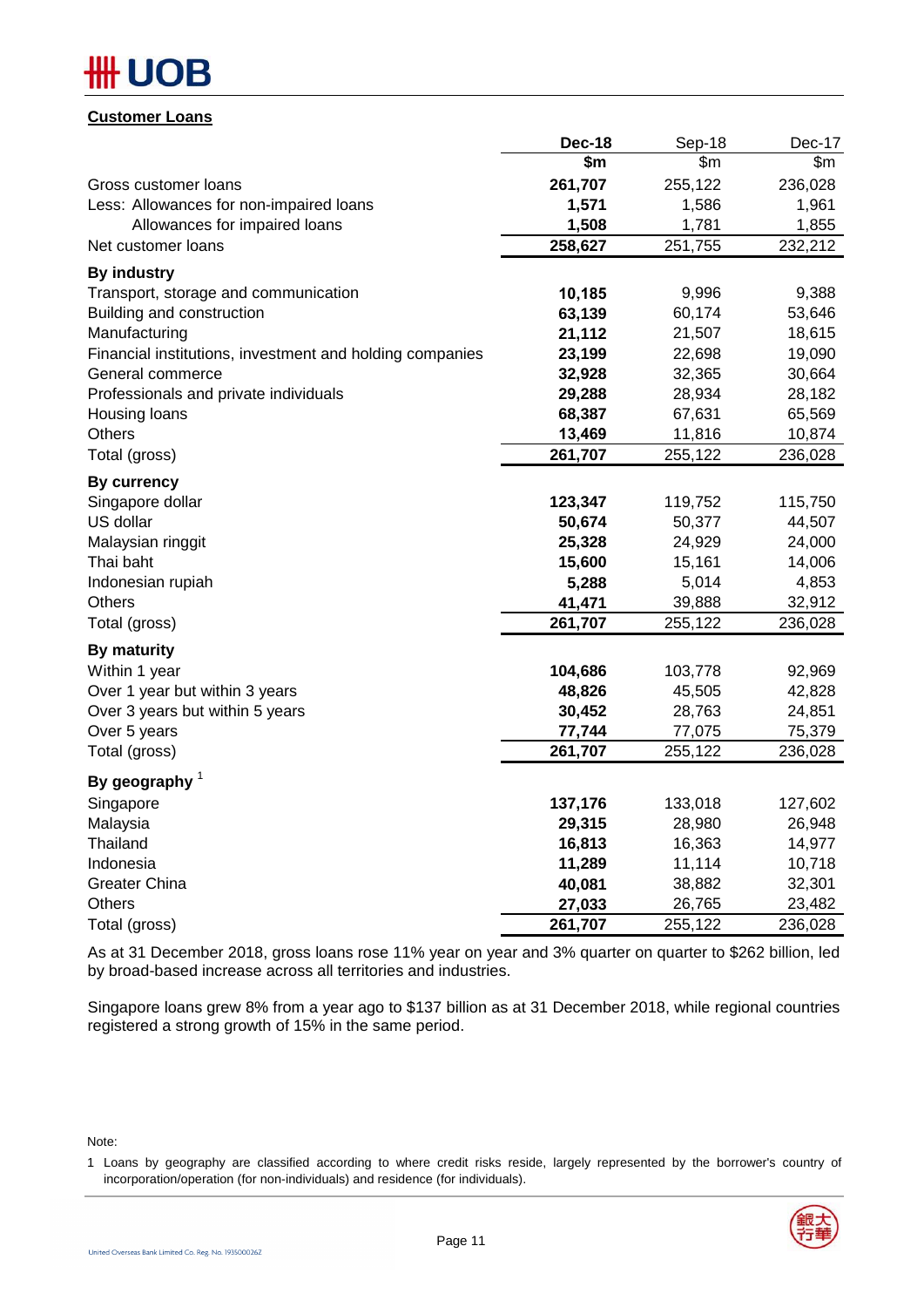# **HH UOB**

## **Non-Performing Assets**

|                                                |            | <b>Dec-18</b>  |            | Sep-18         |            | Dec-17         |
|------------------------------------------------|------------|----------------|------------|----------------|------------|----------------|
|                                                |            | \$m            |            | \$m\$          |            | \$m            |
| Loans ("NPL")                                  |            | 3,994          |            | 4,185          |            | 4,211          |
| Debt securities and others                     |            | 172            |            | 189            |            | 178            |
| Non-performing assets ("NPA")                  |            | 4,166          |            | 4,374          |            | 4,389          |
| <b>By grading</b>                              |            |                |            |                |            |                |
| Substandard                                    |            | 2,512          |            | 2,436          |            | 2,411          |
| Doubtful                                       |            | 230            |            | 277            |            | 128            |
| Loss                                           |            | 1,424          |            | 1,661          |            | 1,850          |
| Total                                          |            | 4,166          |            | 4,374          |            | 4,389          |
| <b>By security</b>                             |            |                |            |                |            |                |
| Secured by collateral type:                    |            |                |            |                |            |                |
| Properties                                     |            | 1,897          |            | 1,877          |            | 1,771          |
| Shares and debentures                          |            | 6              |            | 6              |            | 8              |
| <b>Fixed deposits</b><br>Others <sup>1</sup>   |            | 13<br>453      |            | 15<br>397      |            | 12<br>467      |
|                                                |            | 2,369          |            | 2,295          |            | 2,258          |
| Unsecured                                      |            | 1,797          |            | 2,079          |            | 2,131          |
| Total                                          |            | 4,166          |            | 4,374          |            | 4,389          |
|                                                |            |                |            |                |            |                |
| <b>By ageing</b>                               |            |                |            |                |            |                |
| Current                                        |            | 885            |            | 768            |            | 936            |
| Within 90 days                                 |            | 581<br>379     |            | 475<br>457     |            | 600<br>735     |
| Over 90 to 180 days<br>Over 180 days           |            | 2,321          |            | 2,674          |            | 2,118          |
| Total                                          |            | 4,166          |            | 4,374          |            | 4,389          |
|                                                |            |                |            |                |            |                |
| <b>Total allowances</b>                        |            |                |            |                |            |                |
| Non-impaired<br>Impaired                       |            | 1,984<br>1,651 |            | 1,991<br>1,944 |            | 1,976<br>2,014 |
| Total                                          |            | 3,636          |            | 3,935          |            | 3,990          |
|                                                |            |                |            |                |            |                |
|                                                |            | <b>NPL</b>     |            | <b>NPL</b>     |            | <b>NPL</b>     |
|                                                | <b>NPL</b> | ratio          | <b>NPL</b> | ratio          | <b>NPL</b> | ratio          |
| <b>NPL by industry</b>                         | \$m        | $\%$           | \$m        | $\%$           | \$m\$      | $\%$           |
| Transport, storage and communication           | 813        | 8.0            | 1,113      | 11.1           | 1,209      | 12.9           |
| Building and construction                      | 497        | 0.8            | 530        | 0.9            | 428        | 0.8            |
| Manufacturing                                  | 709        | 3.4            | 617        | 2.9            | 638        | 3.4            |
|                                                |            |                |            |                |            |                |
| Financial institutions, investment and holding |            |                |            |                |            |                |
| companies                                      | 41         | 0.2            | 31         | 0.1            | 92         | 0.5            |
| General commerce                               | 511        | 1.6            | 583        | 1.8            | 485        | 1.6            |
| Professionals and private individuals          | 320        | 1.1            | 294        | 1.0            | 295        | 1.0            |
| Housing loans                                  | 739        | 1.1            | 683        | 1.0            | 677        | 1.0            |
| Others                                         | 364        | 2.7            | 334        | 2.8            | 387        | 3.6            |
| Total                                          | 3,994      | 1.5            | 4,185      | 1.6            | 4,211      | 1.8            |

Note:

1 Comprise mainly marine vessels.

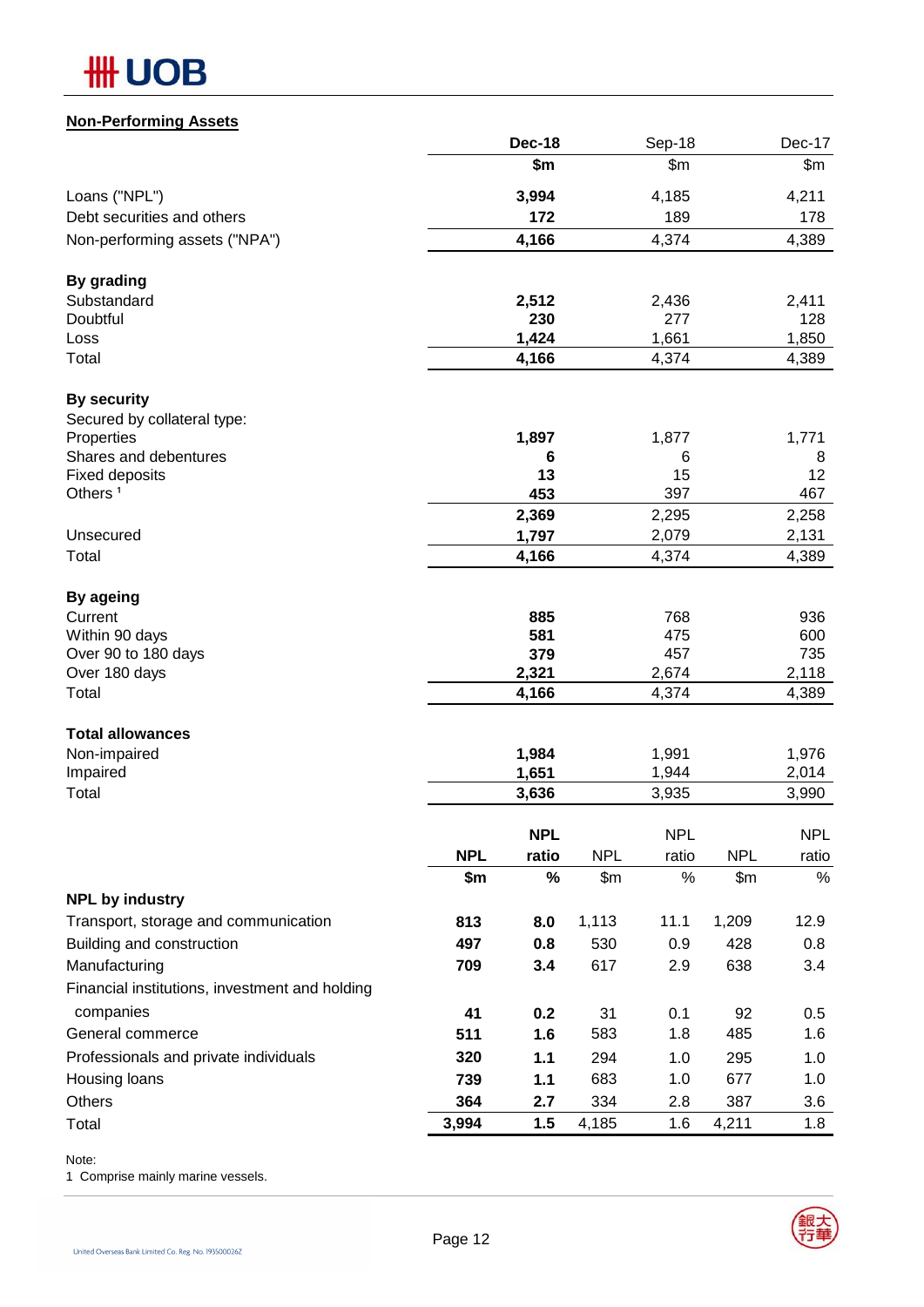

### **Non-Performing Assets** *(cont'd)*

|                      |                |                         |                         | <b>Allowances for</b> |
|----------------------|----------------|-------------------------|-------------------------|-----------------------|
|                      |                |                         |                         | impaired assets       |
|                      |                |                         | <b>Allowances for</b>   | as a % of             |
|                      | <b>NPL/NPA</b> | <b>NPL ratio</b>        | impaired assets         | <b>NPL/NPA</b>        |
| NPL by geography $1$ | \$m            | $\%$                    | \$m                     | $\%$                  |
| <b>Singapore</b>     |                |                         |                         |                       |
| <b>Dec-18</b>        | 2,085          | 1.5                     | 818                     | 39                    |
| Sep-18               | 1,963          | 1.5                     | 827                     | 42                    |
| Dec-17               | 2,058          | 1.6                     | 934                     | 45                    |
| <b>Malaysia</b>      |                |                         |                         |                       |
| <b>Dec-18</b>        | 558            | 1.9                     | 161                     | 29                    |
| Sep-18               | 629            | 2.2                     | 208                     | 33                    |
| Dec-17               | 585            | 2.2                     | 220                     | 38                    |
| <b>Thailand</b>      |                |                         |                         |                       |
| <b>Dec-18</b>        | 456            | 2.7                     | 153                     | 34                    |
| Sep-18               | 416            | 2.5                     | 143                     | 34                    |
| Dec-17               | 439            | 2.9                     | 157                     | 36                    |
| Indonesia            |                |                         |                         |                       |
| <b>Dec-18</b>        | 545            | 4.8                     | 221                     | 41                    |
| Sep-18               | 749            | 6.7                     | 364                     | 49                    |
| Dec-17               | 694            | 6.5                     | 312                     | 45                    |
| <b>Greater China</b> |                |                         |                         |                       |
| <b>Dec-18</b>        | 120            | 0.3                     | 53                      | 44                    |
| Sep-18               | 138            | 0.4                     | 83                      | 60                    |
| Dec-17               | 132            | 0.4                     | 76                      | 58                    |
|                      |                |                         |                         |                       |
| <b>Others</b>        |                |                         |                         |                       |
| <b>Dec-18</b>        | 230            | 0.9                     | 102                     | 44                    |
| Sep-18<br>Dec-17     | 290<br>303     | 1.1<br>1.3              | 155                     | 53<br>52              |
|                      |                |                         | 156                     |                       |
| <b>Group NPL</b>     |                |                         |                         |                       |
| <b>Dec-18</b>        | 3,994          | 1.5                     | 1,508                   | 38                    |
| Sep-18               | 4,185          | 1.6                     | 1,781                   | 43                    |
| Dec-17               | 4,211          | 1.8                     | 1,855                   | 44                    |
| <b>Group NPA</b>     |                |                         |                         |                       |
| <b>Dec-18</b>        | 4,166          |                         | 1,651                   | 40                    |
| Sep-18               | 4,374          |                         | 1,944                   | 44                    |
| Dec-17               | 4,389          |                         | 2,014                   | 46                    |
|                      |                | <b>Total allowances</b> |                         |                       |
|                      | as a % of NPA  |                         | as a % of unsecured NPA |                       |
| Group                | $\frac{9}{6}$  |                         | $\frac{1}{6}$           |                       |
| <b>Dec-18</b>        | 87             |                         | 202                     |                       |
| Sep-18               | 90             |                         | 189                     |                       |

The Group's overall loan portfolio remained sound. Total NPA decreased 5% year on year and against last quarter to \$4.17 billion.

Dec-17 91 187

NPL ratio improved to 1.5% as at 31 December 2018, 0.1% point lower than last quarter. The coverage for nonperforming assets remained adequate at 87%, or 202% after taking collateral into account.

Note:

1 NPL by geography are classified according to where credit risks reside, largely represented by the borrower's country of incorporation/ operation (for non-individuals) and residence (for individuals).

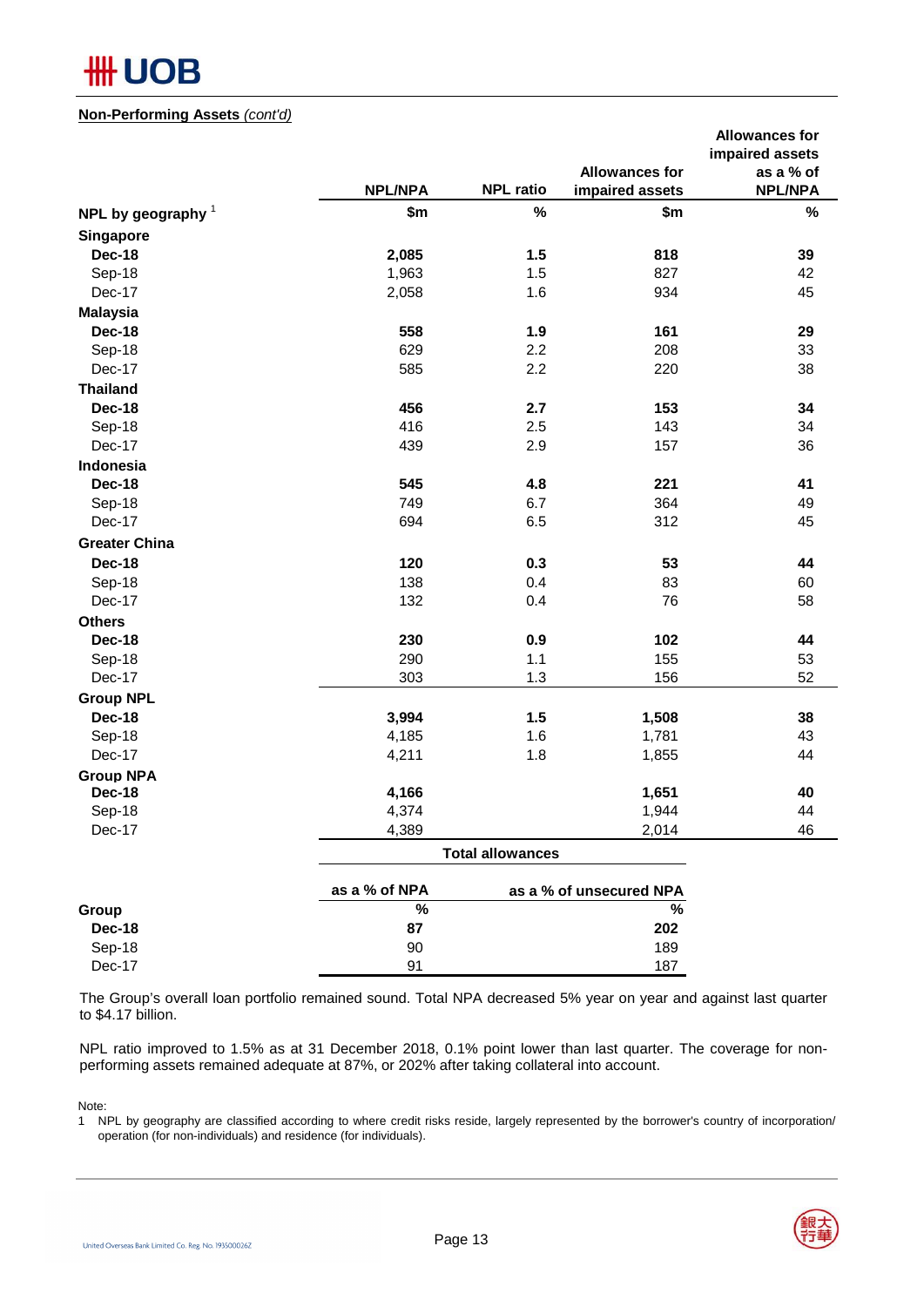# **JOB**

## **Customer Deposits**

|                                         | <b>Dec-18</b> | Sep-18  | Dec-17  |
|-----------------------------------------|---------------|---------|---------|
|                                         | \$m           | \$m\$   | \$m\$   |
| By product                              |               |         |         |
| <b>Fixed deposits</b>                   | 150,071       | 155,775 | 139,257 |
| Savings deposits                        | 71,601        | 70,081  | 66,404  |
| <b>Current accounts</b>                 | 58,858        | 57,617  | 57,570  |
| <b>Others</b>                           | 12,656        | 10,161  | 9,534   |
| Total                                   | 293,186       | 293,634 | 272,765 |
| By maturity                             |               |         |         |
| Within 1 year                           | 289,448       | 287,601 | 268,233 |
| Over 1 year but within 3 years          | 2,085         | 4,397   | 2,545   |
| Over 3 years but within 5 years         | 833           | 852     | 1,174   |
| Over 5 years                            | 819           | 784     | 813     |
| Total                                   | 293,186       | 293,634 | 272,765 |
| By currency                             |               |         |         |
| Singapore dollar                        | 130,981       | 129,665 | 123,806 |
| US dollar                               | 71,704        | 76,299  | 67,739  |
| Malaysian ringgit                       | 28,312        | 28,452  | 26,475  |
| Thai baht                               | 17,148        | 17,369  | 15,317  |
| Indonesian rupiah                       | 5,148         | 5,117   | 5,119   |
| <b>Others</b>                           | 39,894        | 36,732  | 34,308  |
| Total                                   | 293,186       | 293,634 | 272,765 |
| Group Loan/Deposit ratio (%)            | 88.2          | 85.7    | 85.1    |
| Singapore dollar Loan/Deposit ratio (%) | 93.5          | 91.6    | 92.3    |
| US dollar Loan/Deposit ratio (%)        | 69.5          | 64.5    | 63.9    |

Customer deposits as at 31 December 2018 stood at \$293 billion, an increase of 7% year on year and little change from previous quarter. The year-on-year increase was in tandem with loan growth.

As at 31 December 2018, the Group's loan-to-deposit ratio and Singapore dollar loan-to-deposit ratio remained healthy at 88.2% and 93.5% respectively.

## **Debts Issued**

|                               | Dec-18 | Sep-18 | Dec-17 |
|-------------------------------|--------|--------|--------|
|                               | \$m    | \$m\$  | \$m\$  |
| <b>Unsecured</b>              |        |        |        |
| Subordinated debts            | 5,062  | 5,021  | 4,827  |
| Commercial papers             | 13,974 | 7,393  | 13,674 |
| Fixed and floating rate notes | 5,586  | 5,429  | 2,630  |
| <b>Others</b>                 | 1,583  | 1,617  | 1.801  |
| <b>Secured</b>                |        |        |        |
| Covered bonds                 | 4,401  | 4,446  | 2,247  |
| Total                         | 30,606 | 23,906 | 25,178 |
| Due within 1 year             | 15,680 | 8,809  | 14,807 |
| Due after 1 year              | 14,926 | 15,098 | 10,371 |
| Total                         | 30,606 | 23,906 | 25,178 |
|                               |        |        |        |

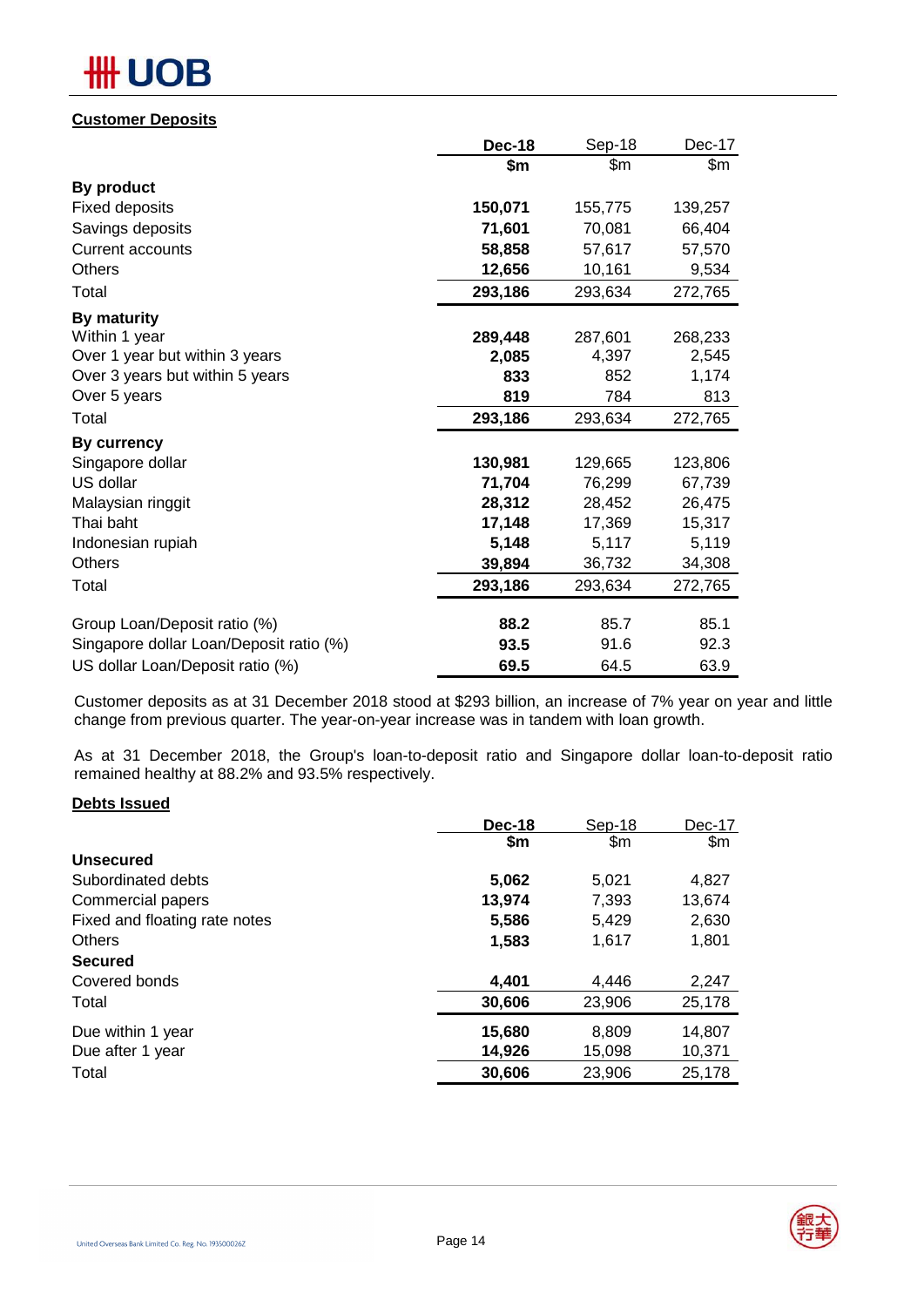

## **Shareholders' Equity**

|                                                    | Dec-18 | Sep-18 | Dec-17 |
|----------------------------------------------------|--------|--------|--------|
|                                                    | \$m    | \$m    | \$m    |
| Shareholders' equity                               | 37,623 | 36.768 | 36,850 |
| Add: Revaluation surplus                           | 4.802  | 4.770  | 4.679  |
| Shareholders' equity including revaluation surplus | 42.425 | 41.538 | 41.529 |

Compared with last year and previous quarter, shareholders' equity increased 2% to \$37.6 billion mainly driven by higher retained earnings.

As at 31 December 2018, the revaluation surplus of \$4.80 billion relating to the Group's properties, was not recognised in the financial statements.

## **Changes in Issued Shares of the Bank**

| <b>Number of shares</b> |           |           |           |  |
|-------------------------|-----------|-----------|-----------|--|
| 2018                    | 2017      | 4Q18      | 4Q17      |  |
| '000                    | '000      | '000      | '000      |  |
|                         |           |           |           |  |
| 1,671,534               | 1,646,966 | 1,680,541 | 1,671,534 |  |
| 9,007                   | 24,568    |           |           |  |
| 1,680,541               | 1,671,534 | 1,680,541 | 1,671,534 |  |
|                         |           |           |           |  |
| (8, 879)                | (11, 274) | (13,086)  | (9,299)   |  |
| (7, 902)                |           | (1, 841)  |           |  |
|                         |           |           |           |  |
| 1,947                   | 2,395     | 93        | 420       |  |
| (14, 834)               | (8, 879)  | (14, 834) | (8, 879)  |  |
| 1,665,707               | 1,662,655 | 1,665,707 | 1,662,655 |  |
|                         |           |           |           |  |

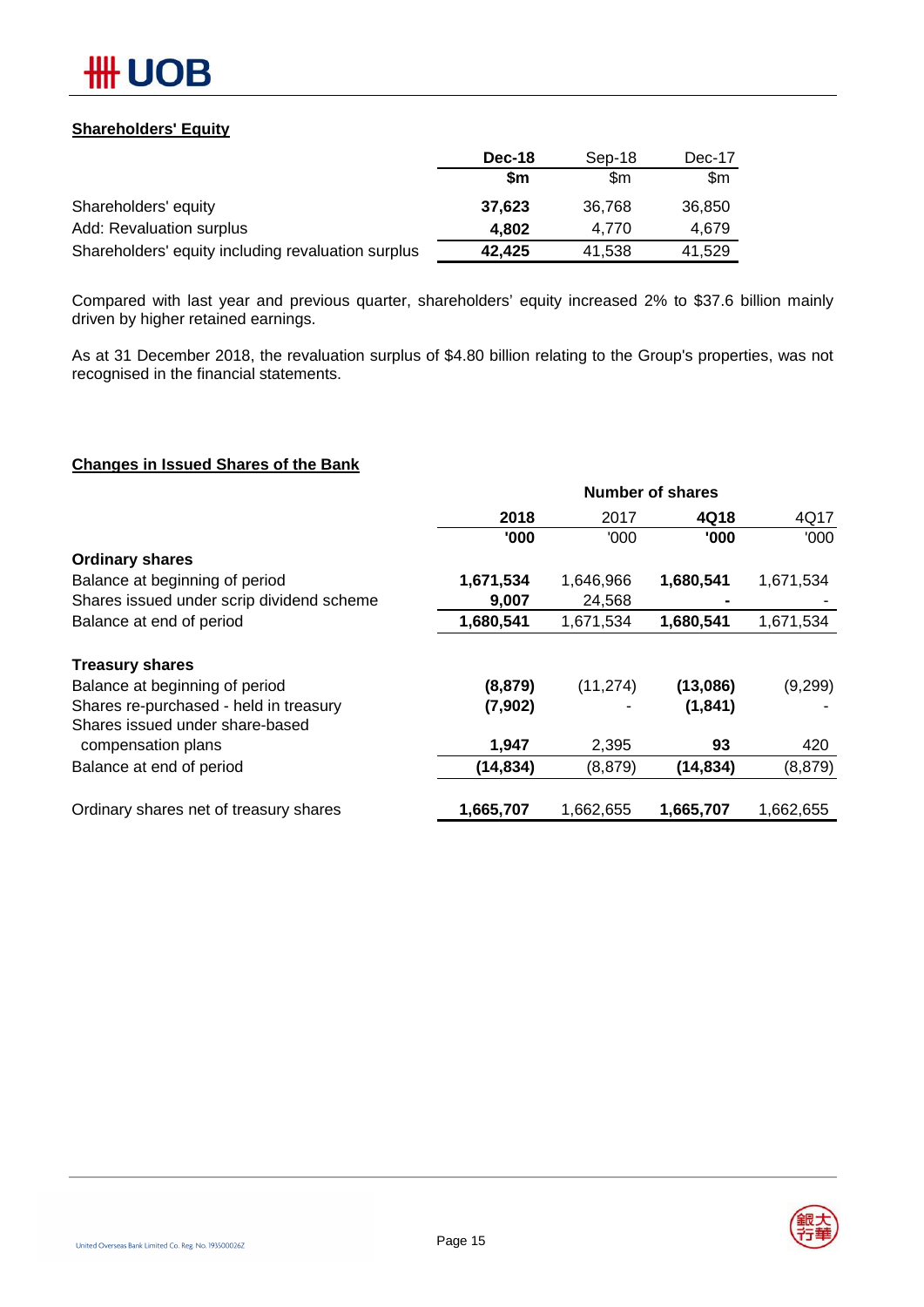

### **Performance by Business Segment**

Business segment performance reporting is prepared based on the Group's internal organisation structure and the methodologies adopted in our management reporting framework. Our business segments' results include all applicable revenue, expenses, internal fund transfer price and cost allocations associated with the activities of the business. Transactions between business segments are operated on an arm's length basis in a manner similar to third party transactions and they are eliminated on consolidation.

Following the adoption of SFRS(I) 9 with effect from 1Q18, business segment results now include both allowances for impaired and non-impaired assets as compared to previous year where allowances for non-impaired assets were reported under Others segment.

The Banking Group is organised into three major business segments - Group Retail, Group Wholesale Banking and Global Markets. Others includes non-banking activities and corporate functions.

#### **Group Retail ("GR")**

GR segment covers personal and small enterprise customers.

Customers have access to a diverse range of products and services, including deposits, insurance, card, wealth management, investment, loan and trade financing products which are available across the Group's global branch network.

Compared to a year ago, profit before tax grew 4% to \$1.83 billion. Total income increased 4% to \$3.95 billion largely supported by net interest income which rose 7% from healthy volume growth and deposit margin improvement. Non-interest income was broadly unchanged while expenses were higher by 7% from ongoing investments in staff and digital capabilities to drive retail franchise growth.

Against the same quarter last year and previous quarter, profit before tax rose 11% and 5% respectively to \$465 million driven by improved deposit margin partly offset by increase in staff, technology and revenue-related expenses.

### **Group Wholesale Banking ("GWB")**

GWB encompasses corporate and institutional client segments which include medium and large enterprises, local corporations, multi-national corporations, financial institutions, government-linked entities, financial sponsors and property funds.

GWB provides customers with a broad range of products and services, including financing, trade services, cash management, capital markets solutions and advisory and treasury products.

Compared to a year ago, operating profit grew 10% to \$2.98 billion. Total income rose 11% to \$3.94 billion, driven by stronger net interest income from double-digit growth in volume and margin improvement on the back of rising interest rates. Noninterest income increased 5% to \$1.11 billion from loan-related fees, trade and investment banking. Expenses were 16% higher primarily from continued investments in technology and headcount to support customer franchise and regional expansion. Profit before tax surged 96% to \$2.82 billion as credit costs eased in a benign credit environment.

Against the same quarter last year, operating profit grew 7% to \$734 million supported mainly from net interest income. As compared to the previous quarter, profit before tax declined 16% to \$622 million impacted by higher credit allowances on loans.

#### **Global Markets ("GM")**

GM provides a comprehensive suite of treasury products and services across multi-asset classes which includes foreign exchange, interest rate, credit, commodities, equities and structured investment products to help customers manage market risks and volatility. GM also engages in market making activities and management of funding and liquidity.

Income from products and services offered to customers of Group Retail and Group Wholesale Banking are reflected in the respective client segments.

Compared to a year ago, profit before tax rose 16% to \$218 million. Total income grew 6% to \$465 million from favourable movements in foreign exchange and rates. Expenses declined 3% to \$245 million.

Against the same quarter last year, profit before tax increased to \$56 million mainly attributable to lower operating expense while total income was relatively unchanged. As compared to the previous quarter, profit before tax was 87% higher on the back of favourable foreign exchange movements and higher trading income.

#### **Others**

Others includes corporate support functions and decisions not attributable to business segments mentioned above and other activities, which comprises property, insurance and investment management.

Others registered a loss of \$42 million for the year as compared to a net profit of \$819 million last year mainly due to gain from sale of equity investments and reversal of allowances for non-impaired assets last year.

Against the same quarter last year and previous quarter, 4Q18 recorded a loss of \$39 million from mark-to-market loss on investment positions, partly offset by lower operating expenses and allowances for non-impaired assets.

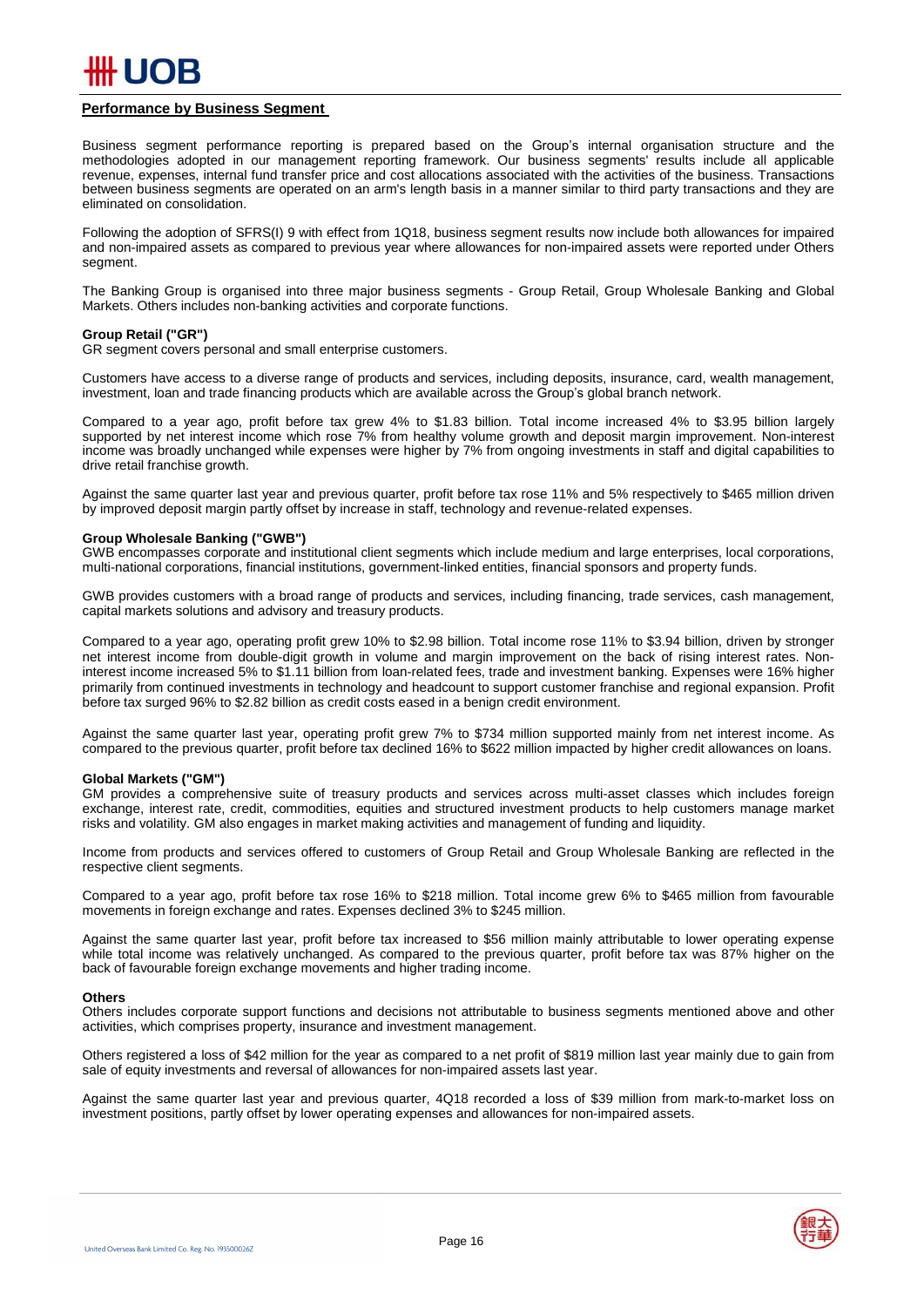## **HH UOB**

## **Performance by Business Segment** 1,2 *(cont'd)*

| Selected income statement items                  | <b>GR</b> | <b>GWB</b> | <b>GM</b> | <b>Others</b> | <b>Total</b> |
|--------------------------------------------------|-----------|------------|-----------|---------------|--------------|
| 2018                                             | \$m       | \$m        | \$m       | \$m           | \$m          |
| Net interest income                              | 2,721     | 2,829      | 125       | 545           | 6,220        |
| Non-interest income                              | 1,230     | 1,108      | 340       | 218           | 2,896        |
| Operating income                                 | 3,951     | 3,937      | 465       | 763           | 9,116        |
| Operating expenses                               | (1,928)   | (954)      | (245)     | (876)         | (4,003)      |
| Allowances for credit and other losses           | (192)     | (178)      | (2)       | (21)          | (393)        |
| Share of profit of associates and joint ventures |           | 14         |           | 92            | 106          |
| Profit before tax                                | 1,831     | 2,819      | 218       | (42)          | 4,826        |
| Tax                                              |           |            |           |               | (805)        |
| Profit for the financial period                  |           |            |           |               | 4,021        |
|                                                  |           |            |           |               |              |
| <b>Other information:</b>                        |           |            |           |               |              |
| Capital expenditure                              | 68        | 38         | 22        | 388           | 516          |
| Depreciation of assets                           | 24        | 11         | 7         | 231           | 273          |
|                                                  |           |            |           |               |              |
| 2017                                             |           |            |           |               |              |
| Net interest income                              | 2,550     | 2,472      | 237       | 269           | 5,528        |
| Non-interest income                              | 1,231     | 1,060      | 203       | 541           | 3,035        |
| Operating income                                 | 3,781     | 3,532      | 440       | 810           | 8,563        |
| Operating expenses                               | (1,800)   | (819)      | (253)     | (867)         | (3,739)      |
| Allowances for credit and other losses           | (218)     | (1,280)    | 1         | 770           | (727)        |
| Share of profit of associates and joint ventures |           | 4          |           | 106           | 110          |
| Profit before tax                                | 1,763     | 1,437      | 188       | 819           | 4,207        |
| Tax                                              |           |            |           |               | (800)        |
| Profit for the financial period                  |           |            |           |               | 3,407        |
| <b>Other information:</b>                        |           |            |           |               |              |
| Capital expenditure                              | 43        | 25         | 9         | 272           | 349          |
| Depreciation of assets                           | 22        | 11         | 7         | 218           | 258          |

Notes:

2 Comparative segment information for prior periods have been adjusted for changes in organisational structure and management reporting methodology.



<sup>1</sup> Operating income is presented net of fee and commission expense. Certain comparative figures have been restated to conform with current period's presentation.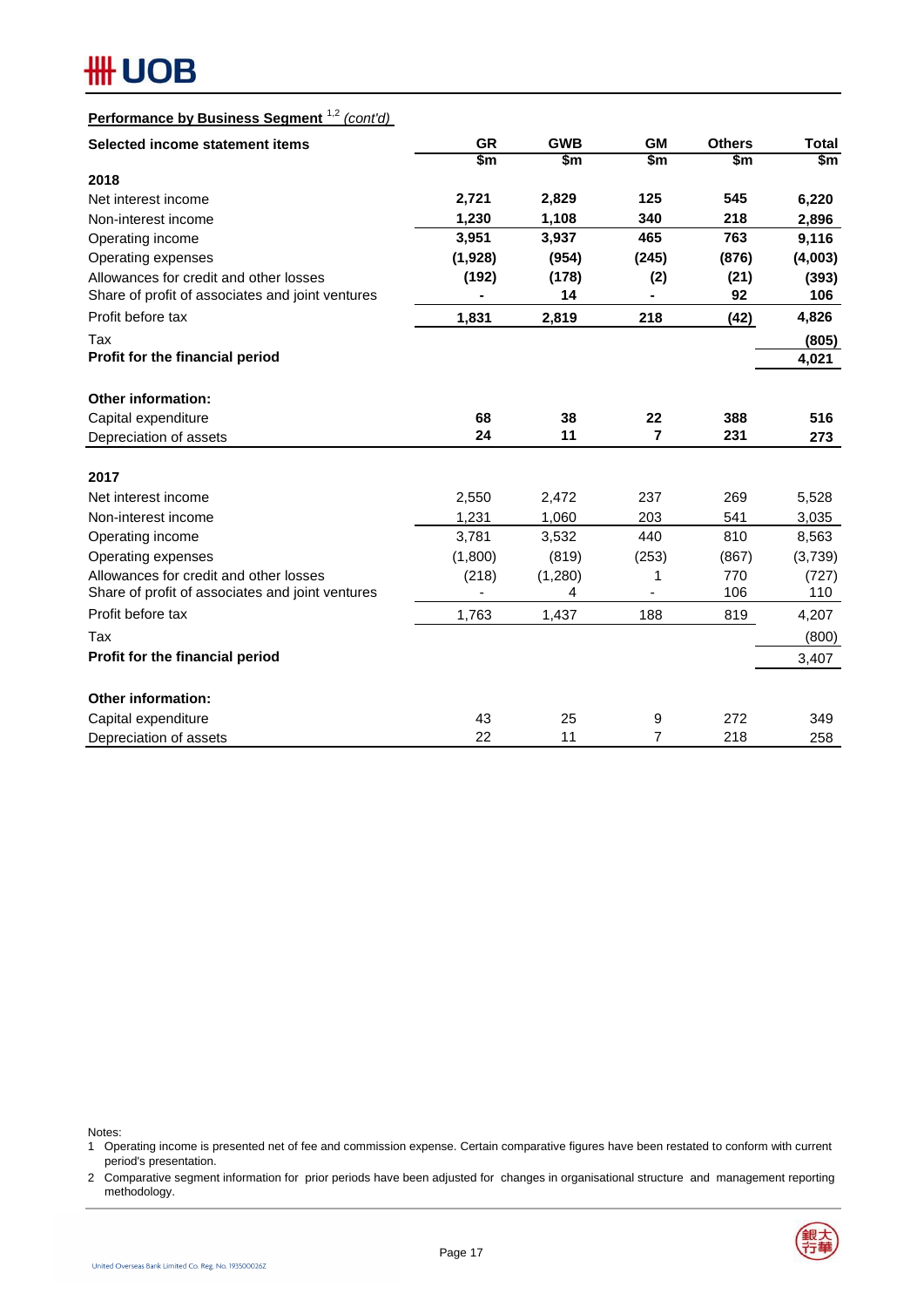## **HH UOB**

| Performance by Business Segment <sup>1,2</sup> (cont'd) |
|---------------------------------------------------------|
|---------------------------------------------------------|

| Selected income statement items                                                            | <b>GR</b>      | <b>GWB</b> | <b>GM</b>                 | <b>Others</b> | <b>Total</b> |
|--------------------------------------------------------------------------------------------|----------------|------------|---------------------------|---------------|--------------|
|                                                                                            | \$m            | \$m        | \$m                       | \$m           | \$m          |
| 4Q18                                                                                       |                |            |                           |               |              |
| Net interest income                                                                        | 712            | 740        | 31                        | 125           | 1,608        |
| Non-interest income                                                                        | 297            | 266        | 72                        | (27)          | 607          |
| Operating income                                                                           | 1,009          | 1,006      | 103                       | 98            | 2,216        |
| Operating expenses                                                                         | (514)          | (272)      | (57)                      | (141)         | (984)        |
| Allowances for credit and other losses                                                     | (30)           | (103)      | 10                        | (5)           | (128)        |
| Share of profit of associates and joint ventures                                           |                | (9)        |                           | 9             | 0            |
| Profit before tax                                                                          | 465            | 622        | 56                        | (39)          | 1,104        |
| Tax                                                                                        |                |            |                           |               | (185)        |
| Profit for the financial period                                                            |                |            |                           |               | 919          |
| Other information:                                                                         |                |            |                           |               |              |
| Capital expenditure                                                                        | 21             | 12         | 6                         | 120           | 159          |
| Depreciation of assets                                                                     | 7              | 3          | 2                         | 61            | 73           |
|                                                                                            |                |            |                           |               |              |
| 3Q18                                                                                       |                |            |                           |               |              |
| Net interest income                                                                        | 695            | 741        | 25                        | 138           | 1,599        |
| Non-interest income                                                                        | 304            | 262        | 66                        | 96            | 728          |
| Operating income                                                                           | 999            | 1,003      | 91                        | 234           | 2,327        |
| Operating expenses                                                                         | (487)          | (237)      | (62)                      | (225)         | (1,011)      |
| Allowances for credit and other losses<br>Share of profit of associates and joint ventures | (69)           | (31)<br>3  | 0                         | 4<br>22       | (95)<br>25   |
| Profit before tax                                                                          | 443            | 738        | 30                        | 35            | 1,246        |
| Tax                                                                                        |                |            |                           |               | (206)        |
| Profit for the financial period                                                            |                |            |                           |               | 1,040        |
| <b>Other information:</b>                                                                  |                |            |                           |               |              |
| Capital expenditure                                                                        | 20             | 11         | 5                         | 88            | 124          |
| Depreciation of assets                                                                     | 6              | 3          | $\overline{c}$            | 57            | 68           |
| 4Q17                                                                                       |                |            |                           |               |              |
| Net interest income                                                                        | 643            | 630        | 62                        | 126           | 1,461        |
| Non-interest income                                                                        | 325            | 279        | 42                        | 124           | 771          |
| Operating income                                                                           | 968            | 909        | 104                       | 251           | 2,231        |
| Operating expenses                                                                         | (490)          | (224)      | (77)                      | (236)         | (1,027)      |
| Allowances for credit and other losses                                                     | (58)           | (734)      | 1                         | 651           | (140)        |
| Share of profit of associates and joint ventures                                           | $\blacksquare$ | 3          | $\overline{\phantom{0}}$  | 19            | 22           |
| Profit before tax                                                                          | 420            | (46)       | 27                        | 686           | 1,087        |
| Tax                                                                                        |                |            |                           |               | (226)        |
| Profit for the financial period                                                            |                |            |                           |               | 861          |
| Other information:                                                                         |                |            |                           |               |              |
| Capital expenditure                                                                        | 10             | 7          | $\ensuremath{\mathsf{3}}$ | 77            | 97           |
| Depreciation of assets                                                                     | 6              | 3          | 2                         | 59            | 70           |

Notes:

1 Operating income is presented net of fee and commission expense. Certain comparative figures have been restated to conform with current period's presentation.

2 Comparative segment information for prior periods have been adjusted for changes in organisational structure and management reporting methodology.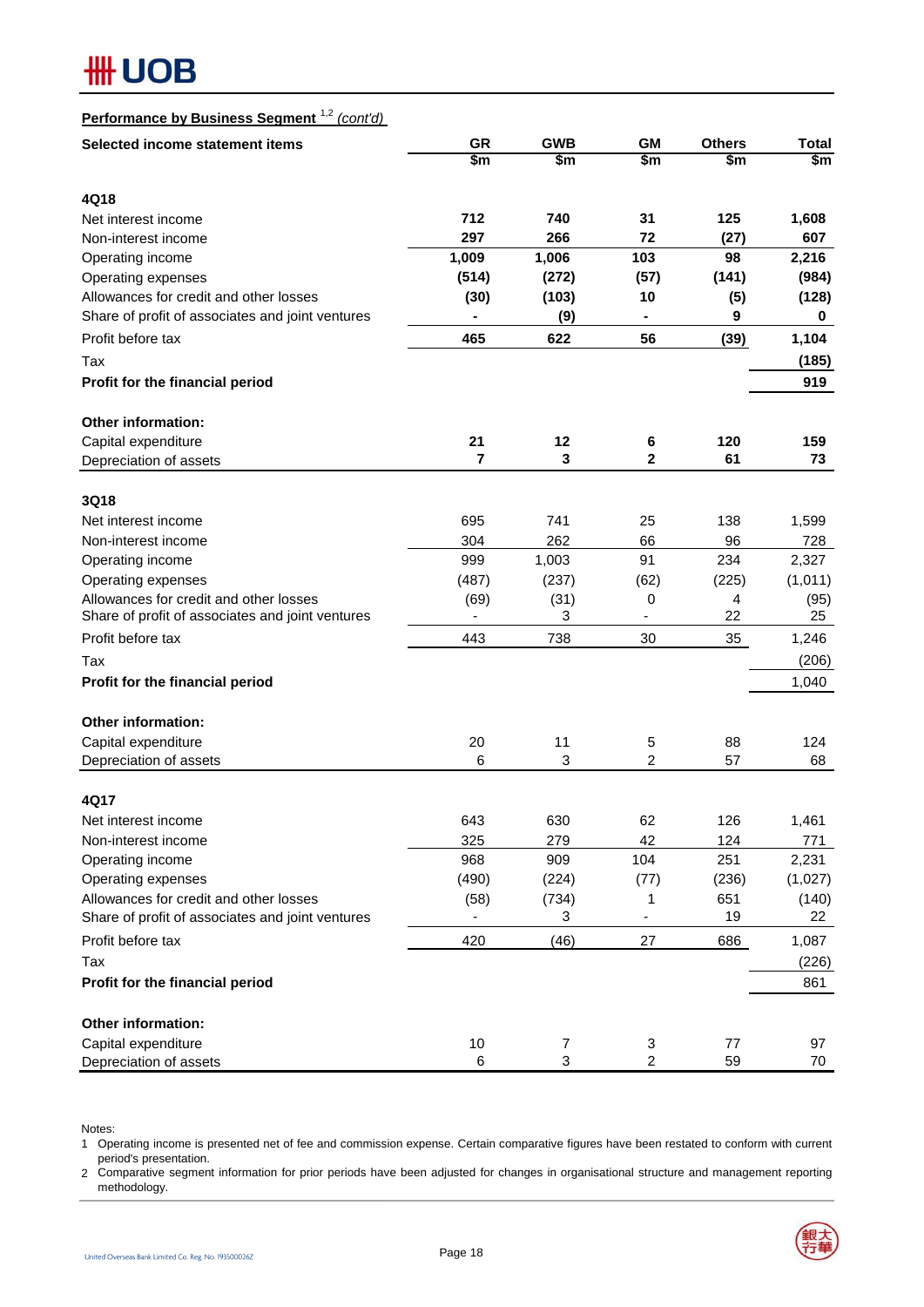## **## UOB**

## **Performance by Business Segment** 1,2 *(cont'd)*

| Selected balance sheet items                | <b>GR</b> | <b>GWB</b> | <b>GM</b>                | <b>Others</b>  | <b>Total</b> |
|---------------------------------------------|-----------|------------|--------------------------|----------------|--------------|
|                                             | \$m       | \$m        | \$m                      | \$m            | \$m          |
| At 31 December 2018                         |           |            |                          |                |              |
| <b>Segment assets</b>                       | 108,115   | 184,530    | 55,657                   | 34,482         | 382,784      |
| Intangible assets                           | 1,315     | 2,084      | 659                      | 80             | 4,138        |
| Investment in associates and joint ventures |           | 167        | $\blacksquare$           | 1,003          | 1,170        |
| Total assets                                | 109,430   | 186,781    | 56,316                   | 35,565         | 388,092      |
| <b>Segment liabilities</b>                  | 142,067   | 157,401    | 37,360                   | 13,452         | 350,280      |
| <b>Other information:</b>                   |           |            |                          |                |              |
| Gross customer loans                        | 108,022   | 153,168    | 498                      | 19             | 261,707      |
| Non-performing assets                       | 1,248     | 2,896      | 7                        | 15             | 4,166        |
| At 30 September 2018                        |           |            |                          |                |              |
| <b>Segment assets</b>                       | 106,706   | 175,067    | 63,812                   | 31,653         | 377,238      |
| Intangible assets                           | 1,314     | 2,083      | 659                      | 81             | 4,136        |
| Investment in associates and joint ventures |           | 163        | $\overline{\phantom{a}}$ | 1,100          | 1,264        |
| <b>Total assets</b>                         | 108,020   | 177,313    | 64,471                   | 32,834         | 382,638      |
| <b>Segment liabilities</b>                  | 140,271   | 159,549    | 32,771                   | 13,089         | 345,680      |
| <b>Other information:</b>                   |           |            |                          |                |              |
| Gross customer loans                        | 106,723   | 147,932    | 451                      | 16             | 255,122      |
| Non-performing assets                       | 1,163     | 3,182      | 8                        | 21             | 4,374        |
| At 31 December 2017                         |           |            |                          |                |              |
| <b>Segment assets</b>                       | 103,806   | 161,230    | 59,035                   | 29,185         | 353,256      |
| Intangible assets                           | 1,316     | 2,086      | 659                      | 81             | 4,142        |
| Investment in associates and joint ventures |           | 122        | $\blacksquare$           | 1,072          | 1,194        |
| <b>Total assets</b>                         | 105,122   | 163,438    | 59,694                   | 30,338         | 358,592      |
| <b>Segment liabilities</b>                  | 134,532   | 142,511    | 33,201                   | 11,312         | 321,556      |
| <b>Other information:</b>                   |           |            |                          |                |              |
| Gross customer loans                        | 103,596   | 132,200    | 202                      | 30             | 236,028      |
| Non-performing assets                       | 1,157     | 3,216      | 16                       | $\blacksquare$ | 4,389        |

Notes:

- 1 Operating income is presented net of fee and commission expense. Certain comparative figures have been restated to conform with current period's presentation.
- 2 Comparative segment information for prior periods have been adjusted for changes in organisational structure and management reporting methodology.

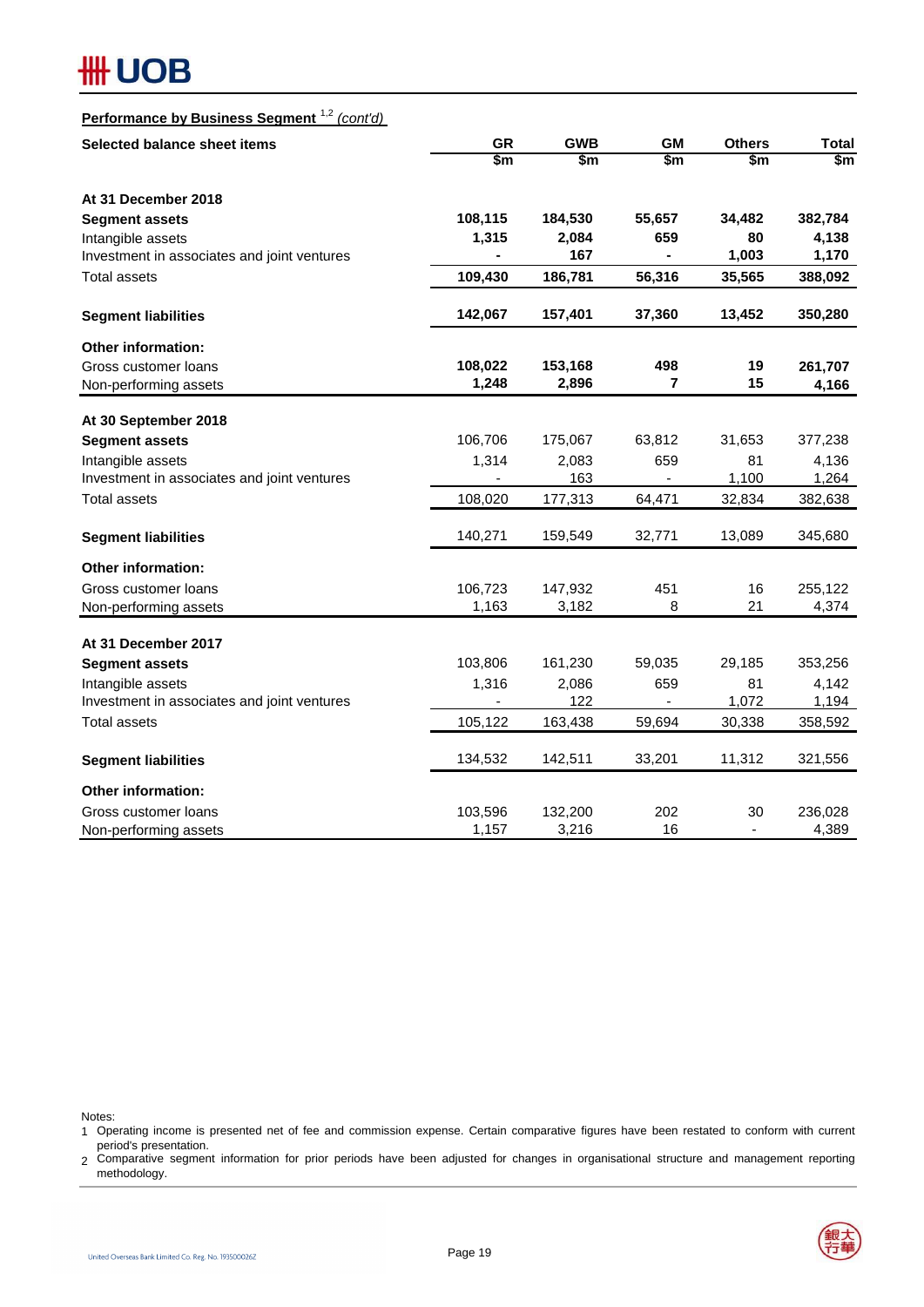

## **Performance by Geographical Segment** <sup>1</sup>

|                               | 2018  | 2017  | 4Q18  | 4Q17  | 3Q18  |
|-------------------------------|-------|-------|-------|-------|-------|
|                               | \$m\$ | \$m\$ | \$m   | \$m\$ | \$m\$ |
| <b>Total operating income</b> |       |       |       |       |       |
| Singapore                     | 5,123 | 4,913 | 1,212 | 1,276 | 1,315 |
| Malaysia                      | 1,068 | 985   | 279   | 262   | 261   |
| Thailand                      | 964   | 871   | 253   | 232   | 243   |
| Indonesia                     | 444   | 461   | 116   | 112   | 111   |
| <b>Greater China</b>          | 864   | 751   | 204   | 196   | 217   |
| <b>Others</b>                 | 653   | 582   | 153   | 153   | 180   |
| Total                         | 9,116 | 8,563 | 2,216 | 2,231 | 2,327 |
|                               |       |       |       |       |       |
| <b>Profit before tax</b>      |       |       |       |       |       |
| Singapore                     | 2,917 | 2,491 | 734   | 675   | 734   |
| Malaysia                      | 600   | 581   | 153   | 129   | 144   |
| Thailand                      | 282   | 218   | 65    | 58    | 79    |
| Indonesia                     | 77    | 29    | 21    | (3)   | 5     |
| <b>Greater China</b>          | 443   | 419   | 57    | 103   | 145   |
| <b>Others</b>                 | 507   | 469   | 75    | 125   | 140   |
| Total                         | 4,826 | 4,207 | 1,104 | 1,087 | 1,246 |

Total operating income for 2018 rose 6% year on year to \$9.12 billion, led by broad-based growth across most of the geographical segments. Profit before tax also registered a strong growth of 15% to \$4.83 billion from a year ago, on the back of strong performance and lower allowances in a fairly benign credit environment.

Compared with the same quarter last year, profit before tax rose 2% to \$1.10 billion, led by lower allowances.

Quarter on quarter, profit before tax decreased 11% mainly due to lower trading and investment income and higher allowances on impaired assets.

|                      | Dec-18  | Sep-18  | Dec-17  |
|----------------------|---------|---------|---------|
|                      | \$m     | \$m\$   | \$m\$   |
| <b>Total assets</b>  |         |         |         |
| Singapore            | 228,478 | 222,510 | 217,979 |
| Malaysia             | 40,620  | 40,362  | 35,373  |
| Thailand             | 21,946  | 22,329  | 20,988  |
| Indonesia            | 9,256   | 9,257   | 9,105   |
| <b>Greater China</b> | 55,021  | 55,230  | 46,298  |
| <b>Others</b>        | 28,633  | 28,814  | 24,707  |
|                      | 383,954 | 378,502 | 354,450 |
| Intangible assets    | 4,138   | 4,136   | 4,142   |
| Total                | 388,092 | 382,638 | 358,592 |

Note:

1 Based on the location where the transactions and assets are booked. Information is stated after elimination of inter-segment transactions.

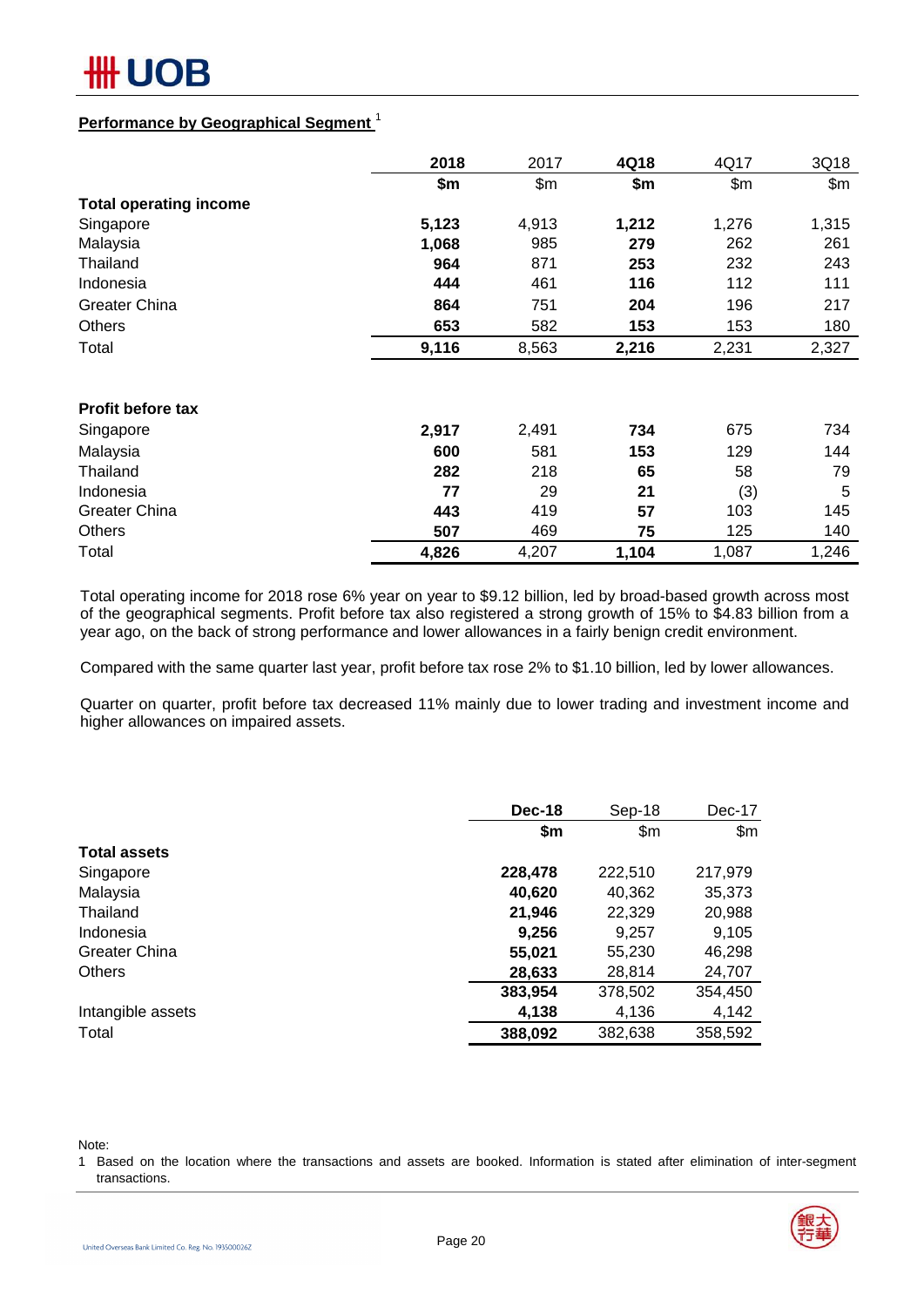# ## UOB

## **Capital Adequacy and Leverage Ratios** 1,2,3

|                                                         | <b>Dec-18</b> | Sep-18  | Dec-17  |
|---------------------------------------------------------|---------------|---------|---------|
|                                                         | \$m           | \$m     | \$m\$   |
| Share capital                                           | 4,888         | 4,931   | 4,792   |
| Disclosed reserves/others                               | 30,445        | 29,541  | 28,922  |
| Regulatory adjustments                                  | (4, 583)      | (4,570) | (3,580) |
| <b>Common Equity Tier 1 Capital ("CET1")</b>            | 30,750        | 29,902  | 30,134  |
| Perpetual capital securities/others                     | 2,129         | 2,129   | 2,976   |
| Regulatory adjustments                                  |               |         | (890)   |
| <b>Additional Tier 1 Capital ("AT1")</b>                | 2,129         | 2,129   | 2,086   |
| <b>Tier 1 Capital</b>                                   | 32,879        | 32,030  | 32,220  |
| Subordinated notes                                      | 4,186         | 4,144   | 4,150   |
| Provisions/others                                       | 477           | 721     | 983     |
| Regulatory adjustments                                  |               |         | (5)     |
| <b>Tier 2 Capital</b>                                   | 4,663         | 4,865   | 5,128   |
| <b>Eligible Total Capital</b>                           | 37,542        | 36,895  | 37,348  |
| <b>Risk-Weighted Assets ("RWA")</b>                     | 220,568       | 212,502 | 199,481 |
| <b>Capital Adequacy Ratios ("CAR")</b>                  |               |         |         |
| CET <sub>1</sub>                                        | 13.9%         | 14.1%   | 15.1%   |
| Tier 1                                                  | 14.9%         | 15.1%   | 16.2%   |
| Total                                                   | 17.0%         | 17.4%   | 18.7%   |
| Fully-loaded CET1 (fully phased-in per Basel III rules) | 13.9%         | 14.1%   | 14.7%   |
| <b>Leverage Exposure</b>                                | 434,732       | 430,329 | 400,803 |
| Leverage Ratio                                          | 7.6%          | 7.4%    | 8.0%    |

The Group's CET1, Tier 1 and Total CAR as at 31 December 2018 were well above the regulatory minimum requirements.

Year on year, total capital was higher mainly from retained earnings, partly offset by redemption of the S\$850 million perpetual capital securities and lower eligible provisions. RWA was higher largely due to asset growth.

Total capital was higher quarter on quarter, mainly from retained earnings, partly offset by lower eligible provisions. The higher RWA was mainly due to corporate loan growth.

As at 31 December 2018, the Group's leverage ratio was 7.6%, comfortably above the regulatory minimum requirement of 3%.

Notes:

<sup>3</sup> Disclosures required under MAS Notice 637 are published on our website: www.UOBgroup.com/investor-relations/financial/index.html.



<sup>1</sup> Singapore-incorporated banks are required to maintain minimum CAR as follows: CET1 at 6.5%, Tier 1 at 8% and Total at 10%. In addition, with the phased-in implementation of the capital conservation buffer (CCB) and the countercyclical capital buffer (CCyB) commencing 1 January 2016, the Group is required to maintain CET1 capital to meet CCB of 1.875% and CCyB (computed as the weighted average of effective CCyB in jurisdictions to which the Group has private sector exposures) of up to 1.875% for the year 2018. With effect from 1 January 2018, all regulatory adjustments are fully phased-in, i.e., CET1 CAR is reported on fully-loaded basis.

<sup>2</sup> Leverage ratio is calculated in accordance with MAS Notice 637. A minimum ratio of 3% is required effective 1 January 2018.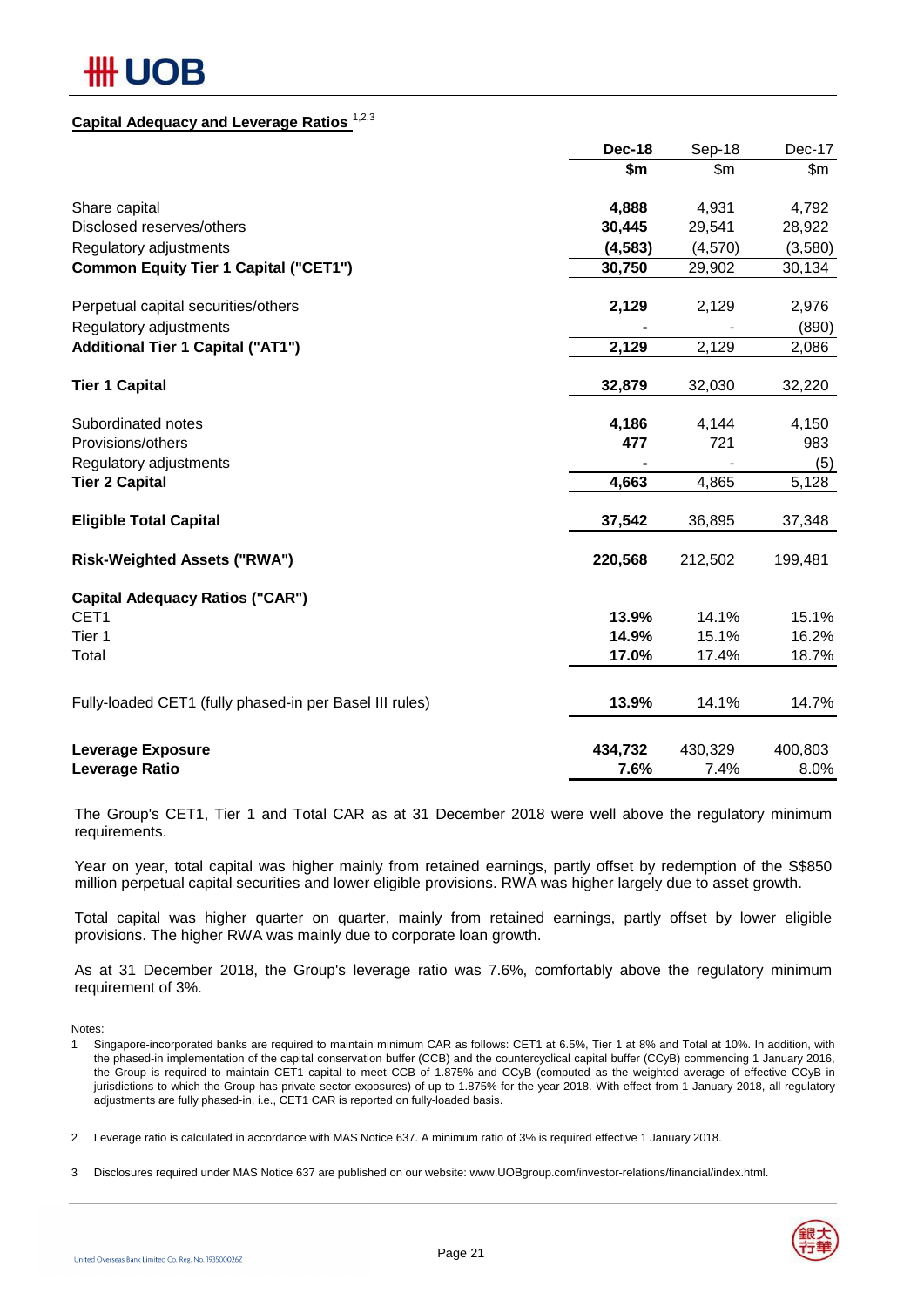|                                                  | 2018   | 2017  | $+$ /(-)       | 4Q18  | 4Q17  | $+$ /(-)       | $3Q18^2$ | $+/(-)$       |
|--------------------------------------------------|--------|-------|----------------|-------|-------|----------------|----------|---------------|
|                                                  | \$m    | \$m   | %              | \$m   | \$m\$ | %              | \$m      | $\frac{9}{6}$ |
| Interest income <sup>1</sup>                     | 11,141 | 9,077 | 23             | 3,038 | 2,386 | 27             | 2,920    | 4             |
| Less: Interest expense                           | 4,921  | 3,548 | 39             | 1,430 | 926   | 54             | 1,321    | 8             |
| Net interest income                              | 6,220  | 5,528 | 13             | 1,608 | 1,461 | 10             | 1,599    | $\mathbf{1}$  |
| Net fee and commission income                    | 1,967  | 1,873 | 5              | 467   | 509   | (8)            | 484      | (4)           |
| Dividend income                                  | 27     | 23    | 20             | 1     | 1     | 5              | 5        | (77)          |
| Rental income                                    | 119    | 119   | (0)            | 29    | 30    | (3)            | 30       | (2)           |
| Net trading income                               | 683    | 775   | (12)           | 118   | 186   | (37)           | 174      | (32)          |
| Net (loss)/gain from investment securities       | (35)   | 127   | (>100)         | (59)  | 12    | (>100)         | 11       | (>100)        |
| Other income                                     | 136    | 117   | 16             | 52    | 32    | 61             | 23       | >100          |
| <b>Non-interest income</b>                       | 2,896  | 3,035 | (5)            | 607   | 771   | (21)           | 728      | (17)          |
| <b>Total operating income</b>                    | 9,116  | 8,563 | 6              | 2,216 | 2,231 | (1)            | 2,327    | (5)           |
| Less: Staff costs                                | 2,447  | 2,224 | 10             | 597   | 608   | (2)            | 626      | (5)           |
| Other operating expenses                         | 1,556  | 1,515 | 3              | 387   | 419   | (8)            | 384      | 1             |
| <b>Total operating expenses</b>                  | 4,003  | 3,739 | $\overline{7}$ | 984   | 1,027 | (4)            | 1,011    | (3)           |
| Operating profit before allowance                | 5,113  | 4,824 | 6              | 1,232 | 1,205 | $\overline{2}$ | 1,317    | (6)           |
| Less: Allowances for credit and other losses     | 393    | 727   | (46)           | 128   | 140   | (9)            | 95       | 34            |
| <b>Operating profit after allowance</b>          | 4,720  | 4,097 | 15             | 1,104 | 1,064 | 4              | 1,222    | (10)          |
| Share of profit of associates and joint ventures | 106    | 110   | (4)            | 0     | 22    | (99)           | 25       | (99)          |
| <b>Profit before tax</b>                         | 4,826  | 4,207 | 15             | 1,104 | 1,087 | $\overline{c}$ | 1,246    | (11)          |
| Less: Tax                                        | 805    | 800   | 1              | 185   | 226   | (18)           | 206      | (10)          |
| Profit for the financial period                  | 4,021  | 3,407 | 18             | 919   | 861   | $\overline{7}$ | 1,040    | (12)          |
| Attributable to:                                 |        |       |                |       |       |                |          |               |
| <b>Equity holders of the Bank</b>                | 4,008  | 3,390 | 18             | 916   | 855   | 7              | 1,037    | (12)          |
| Non-controlling interests                        | 13     | 16    | (21)           | 3     | 6     | (42)           | 3        | 18            |
|                                                  | 4,021  | 3,407 | 18             | 919   | 861   | $\overline{7}$ | 1,040    | (12)          |

1 Included interest income on financial assets at fair value through profit or loss of \$36 million, \$19 million and \$10 million for 4Q17, 3Q18 and 4Q18 respectively.

| Total operating income                   |       |       |    |
|------------------------------------------|-------|-------|----|
| First half                               | 4.573 | 4.167 | 10 |
| Second half                              | 4.543 | 4.396 | 3  |
| Profit for the financial year attributed |       |       |    |
| to equity holders of the Bank            |       |       |    |
| First half                               | 2.055 | 1.652 | 24 |
| Second half                              | 1.953 | 1.738 | 12 |
|                                          |       |       |    |



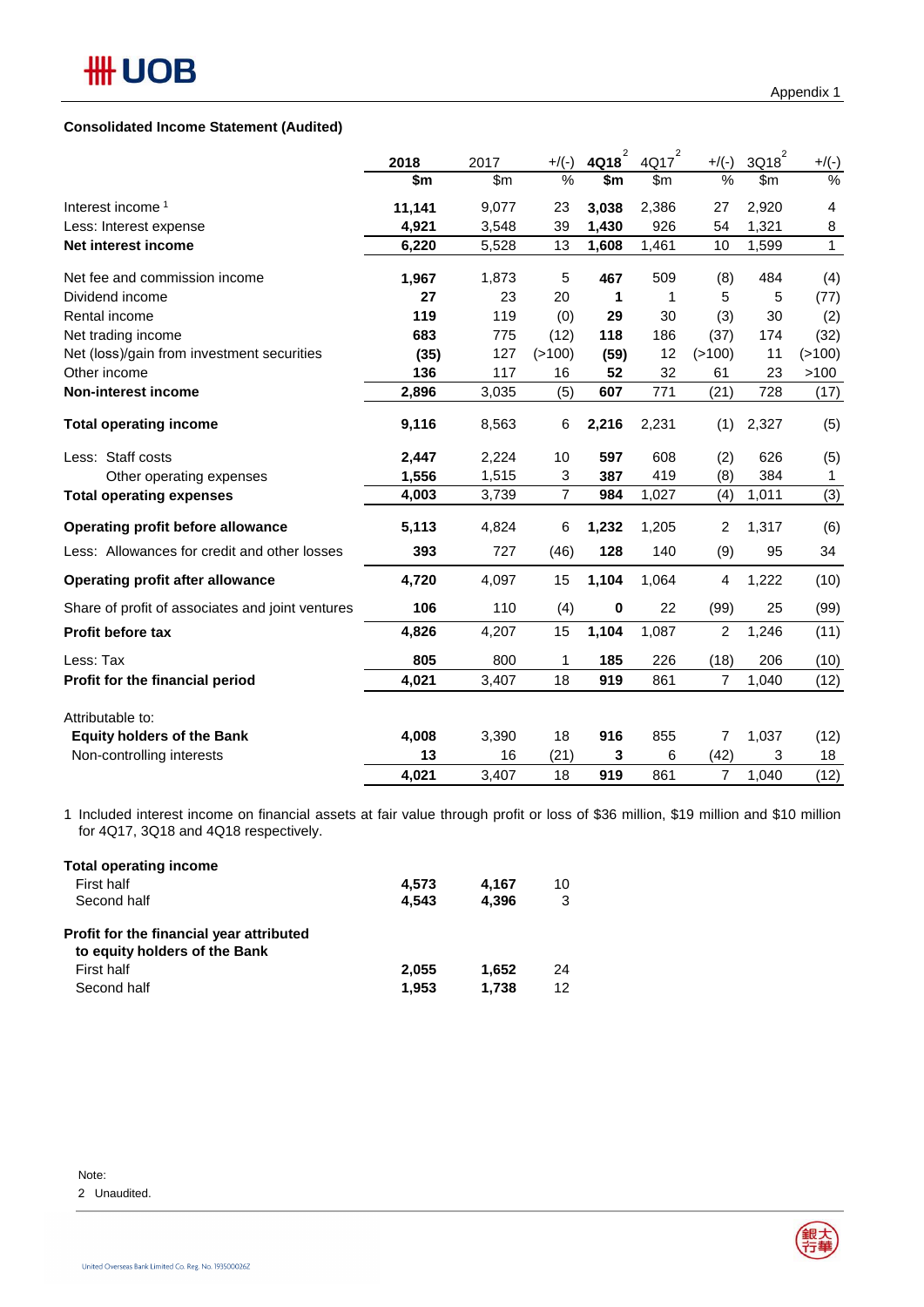## **Consolidated Statement of Comprehensive Income (Audited)**

|                                                                                                           | 2018           | 2017                     | $+$ /(-)         | 4Q18           | 4Q17 <sup>1</sup>        | $+$ /(-)        | 3Q18 <sup>1</sup> | $+/(-)$        |
|-----------------------------------------------------------------------------------------------------------|----------------|--------------------------|------------------|----------------|--------------------------|-----------------|-------------------|----------------|
|                                                                                                           | \$m            | \$m\$                    | %                | \$m            | \$m                      | %               | \$m               | %              |
| Profit for the financial period                                                                           | 4,021          | 3,407                    | 18               | 919            | 861                      | 7               | 1,040             | (12)           |
| Other comprehensive income that will not be<br>reclassified to income statement                           |                |                          |                  |                |                          |                 |                   |                |
| Net gains/(losses) on equity instruments at<br>fair value through other comprehensive income              | (308)          | ä,                       | <b>NM</b>        | (91)           |                          | <b>NM</b>       | (80)              | (14)           |
| Fair value changes on financial liabilities designated at<br>fair value due to the Bank's own credit risk | 13             |                          | <b>NM</b>        | (18)           |                          | <b>NM</b>       | (18)              | 1              |
| Remeasurement of defined benefit obligation                                                               | 8              | (7)                      | >100             | $\mathbf{2}$   | (7)                      | >100            | 6                 | (64)           |
| Related tax on items fair value through other                                                             |                |                          |                  |                |                          |                 |                   |                |
| comprehensive income                                                                                      | 9              | $\overline{\phantom{a}}$ | <b>NM</b>        | 12             | $\overline{\phantom{a}}$ | <b>NM</b>       | 12                | 3              |
| Other comprehensive income that may be                                                                    | (278)          |                          | $(7)$ ( $>100$ ) | (95)           |                          | $(7)$ (>100)    | (81)              | (18)           |
| subsequently reclassified to income statement                                                             |                |                          |                  |                |                          |                 |                   |                |
| Currency translation adjustments                                                                          | (69)           | (66)                     | (6)              | (0)            | 67                       | (>100)          | (121)             | 100            |
| Debt instruments at fair value through other                                                              |                |                          |                  |                |                          |                 |                   |                |
| comprehensive income                                                                                      |                |                          |                  |                |                          |                 |                   |                |
| Change in fair value                                                                                      | (192)          | $\overline{\phantom{a}}$ | <b>NM</b>        | 33             | ÷                        | <b>NM</b>       | 39                | (13)           |
| Transfer to income statement on disposal                                                                  | 40             | $\blacksquare$           | <b>NM</b>        | 14             | ÷,                       | <b>NM</b>       | 5                 | >100           |
| Changes in allowance for expected credit losses                                                           | 4              | ÷,                       | <b>NM</b>        | 8              | $\overline{a}$           | ΝM              | (5)               | >100           |
| <b>Related tax</b>                                                                                        | 3              | $\blacksquare$           | <b>NM</b>        | (3)            | ÷,                       | ΝM              | (8)               | 61             |
| Available-for-sale financial assets                                                                       |                |                          |                  |                |                          |                 |                   |                |
| Change in fair value                                                                                      | ÷              | 589                      | <b>NM</b>        | $\blacksquare$ | (93)                     | ΝM              |                   |                |
| Transfer to income statement on disposal/impairment                                                       | $\blacksquare$ | (61)                     | <b>NM</b>        |                | $\overline{2}$           | <b>NM</b>       |                   |                |
| <b>Related tax</b>                                                                                        |                | (18)                     | <b>NM</b>        | $\blacksquare$ | 21                       | <b>NM</b>       |                   |                |
|                                                                                                           | (214)          | 444                      | (>100)           | 52             | (3)                      | >100            | (91)              | >100           |
| Change in shares of other comprehensive                                                                   |                |                          |                  |                |                          |                 |                   |                |
| income of associates and joint ventures                                                                   | (8)            |                          | $(3)$ $(>100)$   | 3              | (3)                      | >100            | (3)               | >100           |
| Other comprehensive income for                                                                            |                |                          |                  |                |                          |                 |                   |                |
| the financial period, net of tax                                                                          | (500)          |                          | 434 (>100)       | (40)           |                          | $(13)$ $(>100)$ | (174)             | 77             |
| Total comprehensive income for                                                                            |                |                          |                  |                |                          |                 |                   |                |
| the financial period, net of tax                                                                          | 3,521          | 3,840                    | (8)              | 880            | 848                      | 4               | 866               | 2              |
| Attributable to:                                                                                          |                |                          |                  |                |                          |                 |                   |                |
| <b>Equity holders of the Bank</b>                                                                         | 3,511          | 3,817                    | (8)              | 879            | 843                      | 4               | 863               | $\overline{2}$ |
| Non-controlling interests                                                                                 | 10             | 23                       | (57)             | 1              | 5                        | (82)            | 3                 | (69)           |
|                                                                                                           | 3,521          | 3.840                    | (8)              | 880            | 848                      | 4               | 866               | $\overline{2}$ |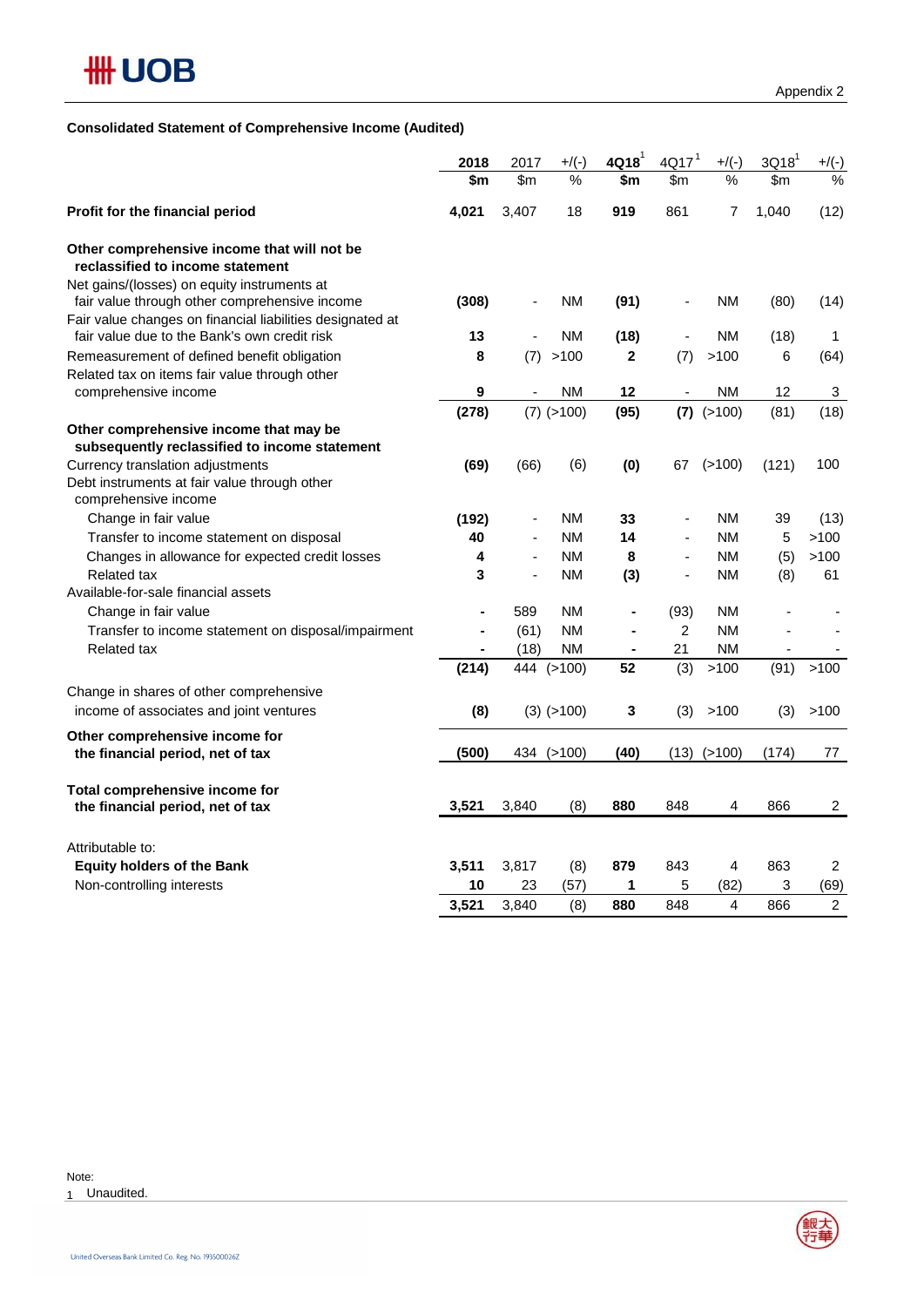## **Consolidated Balance Sheet (Audited)**

|                                                      | <b>Dec-18</b>     | $Sep-18$ <sup>1</sup> | Dec-17            |
|------------------------------------------------------|-------------------|-----------------------|-------------------|
|                                                      | \$m               | \$m                   | \$m\$             |
| <b>Equity</b>                                        |                   |                       |                   |
| Share capital and other capital                      | 7,014             | 7,057                 | 7,766             |
| Retained earnings                                    | 21,716            | 20,863                | 19,707            |
| Other reserves                                       | 8,893             | 8,848                 | 9,377             |
| Equity attributable to equity holders of the Bank    | 37,623            | 36,768                | 36,850            |
| Non-controlling interests                            | 190               | 190                   | 187               |
| Total                                                | 37,813            | 36,959                | 37,037            |
|                                                      |                   |                       |                   |
| <b>Liabilities</b><br>Deposits and balances of banks |                   |                       |                   |
| Deposits and balances of customers                   | 13,801<br>293,186 | 14,811<br>293,634     | 11,440<br>272,765 |
| Bills and drafts payable                             | 638               | 769                   | 702               |
| Other liabilities                                    | 12,050            | 12,559                | 11,469            |
| Debts issued                                         | 30,606            | 23,906                | 25,178            |
| Total                                                | 350,280           | 345,680               | 321,556           |
|                                                      |                   |                       |                   |
| <b>Total equity and liabilities</b>                  | 388,092           | 382,638               | 358,592           |
|                                                      |                   |                       |                   |
| <b>Assets</b>                                        |                   |                       |                   |
| Cash, balances and placements with central banks     | 25,252            | 24,375                | 26,625            |
| Singapore Government treasury bills and securities   | 5,615             | 5,761                 | 4,267             |
| Other government treasury bills and securities       | 13,201            | 12,393                | 11,709            |
| <b>Trading securities</b>                            | 1,929             | 2,075                 | 1,766             |
| Placements and balances with banks                   | 50,800            | 54,954                | 52,181            |
| Loans to customers                                   | 258,627           | 251,755               | 232,212           |
| Investment securities                                | 13,553            | 12,467                | 11,273            |
| Other assets                                         | 10,530            | 10,258                | 10,164            |
| Investment in associates and joint ventures          | 1,170             | 1,264                 | 1,194             |
| Investment properties                                | 1,012             | 1,038                 | 1,088             |
| <b>Fixed assets</b>                                  | 2,266<br>4,138    | 2,161                 | 1,971             |
| Intangible assets                                    |                   | 4,136                 | 4,142             |
| Total                                                | 388,092           | 382,638               | 358,592           |
|                                                      |                   |                       |                   |
| <b>Off-balance sheet items</b>                       |                   |                       |                   |
| <b>Contingent liabilities</b>                        | 31,003            | 31,524                | 26,415            |
| <b>Financial derivatives</b>                         | 922,170           | 987,792               | 961,880           |
| Commitments                                          | 151,494           | 146,065               | 136,664           |
|                                                      |                   |                       |                   |
| Net asset value per ordinary share (\$)              | 21.31             | 20.78                 | 20.37             |

Note:

1 Unaudited.

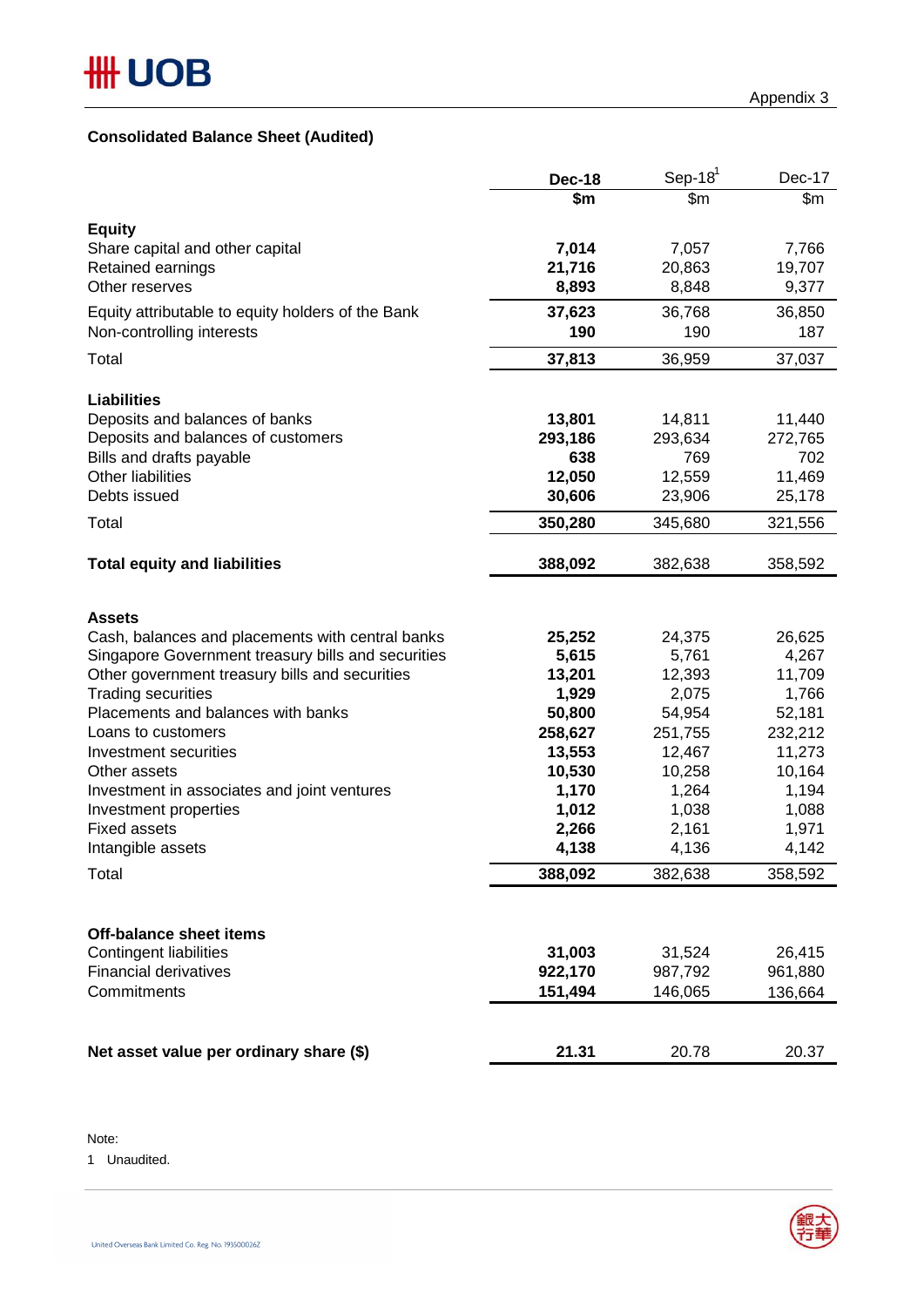## **Consolidated Statement of Changes in Equity (Audited)**

|                                                                                                       | <b>Share</b><br>capital and<br>other capital | <b>Retained</b><br>earnings | <b>Other</b><br>reserves | Total          | Non-<br>controlling<br>interests | Total<br>equity |
|-------------------------------------------------------------------------------------------------------|----------------------------------------------|-----------------------------|--------------------------|----------------|----------------------------------|-----------------|
|                                                                                                       | \$m                                          | \$m                         | \$m                      | \$m            | \$m                              | \$m             |
| Balance at 1 January 2018<br>Impact of adopting SFRS(I) 9                                             | 7,766                                        | 19,707<br>59                | 9,377<br>1               | 36,850<br>60   | 187<br>(1)                       | 37,037<br>59    |
| Restated opening balance<br>under SFRS(I) 9                                                           | 7,766                                        | 19,766                      | 9,378                    | 36,910         | 186                              | 37,095          |
| Profit for the financial year<br>Other comprehensive income                                           |                                              | 4,008<br>8                  |                          | 4,008          | 13                               | 4,021           |
| for the financial year<br>Total comprehensive income<br>for the financial year                        |                                              | 4,016                       | (505)<br>(505)           | (497)<br>3,511 | (3)<br>10                        | (500)<br>3,521  |
| <b>Transfers</b>                                                                                      |                                              | (24)                        | 24                       |                |                                  |                 |
| Change in non-controlling interests<br><b>Dividends</b>                                               |                                              | 1<br>(2,043)                |                          | 1<br>(2,043)   | $\mathbf{2}$<br>(9)              | 3<br>(2,052)    |
| Shares re-purchased - held in<br>treasury                                                             | (212)                                        |                             |                          | (212)          |                                  | (212)           |
| Shares issued under scrip<br>dividend scheme                                                          | 267                                          |                             |                          | 267            |                                  | 267             |
| Share-based compensation                                                                              |                                              |                             | 40                       | 40             |                                  | 40              |
| Reclassification of share-based<br>compensation reserves on expiry<br>Shares issued under share-based |                                              | 0                           | (0)                      |                |                                  |                 |
| compensation plans                                                                                    | 41                                           |                             | (41)                     |                |                                  |                 |
| Redemption of perpetual capital<br>securities                                                         | (847)                                        |                             | (3)                      | (850)          |                                  | (850)           |
| Balance at 31 December 2018                                                                           | 7,014                                        | 21,716                      | 8,893                    | 37,623         | 190                              | 37,813          |
|                                                                                                       |                                              |                             |                          |                |                                  |                 |
| Balance at 1 January 2017                                                                             | 6,351                                        | 17,334                      | 9,189                    | 32,873         | 169                              | 33,042          |
| Profit for the financial year                                                                         |                                              | 3,390                       |                          | 3,390          | 16                               | 3,407           |
| Other comprehensive income<br>for the financial year                                                  |                                              | (7)                         | 434                      | 427            | $\overline{7}$                   | 434             |
| Total comprehensive income<br>for the financial year                                                  |                                              | 3,383                       | 434                      | 3,817          | 23                               | 3,840           |
| <b>Transfers</b>                                                                                      |                                              | 238                         | (238)                    |                |                                  |                 |
| Change in non-controlling interests                                                                   |                                              |                             | (0)                      | (0)            | 1                                | 0               |
| <b>Dividends</b>                                                                                      |                                              | (1, 249)                    |                          | (1, 249)       | (6)                              | (1, 254)        |
| Shares issued under scrip<br>dividend scheme                                                          | 488                                          |                             |                          | 488            |                                  | 488             |
| Share-based compensation<br>Reclassification of share-based                                           |                                              |                             | 40                       | 40             |                                  | 40              |
| compensation reserves on expiry<br>Shares issued under share-based<br>compensation plans              | 47                                           | 1                           | (1)<br>(47)              |                |                                  |                 |
| Perpetual capital securities issued                                                                   | 879                                          |                             |                          | 879            |                                  | 879             |
| Balance at 31 December 2017                                                                           | 7,766                                        | 19,707                      | 9,377                    | 36,850         | 187                              | 37,037          |

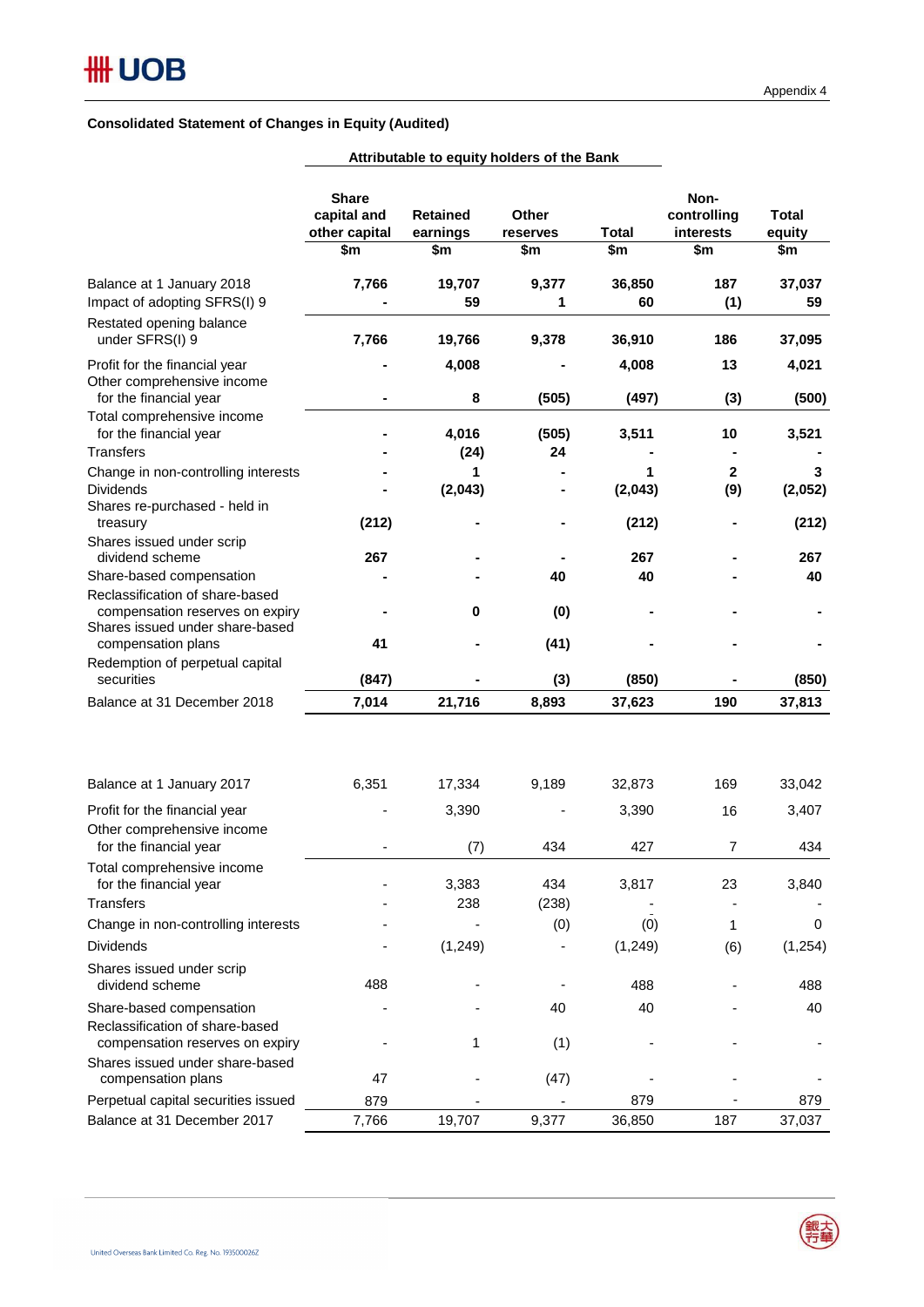## **Consolidated Statement of Changes in Equity (Unaudited)**

|                                                                                                       |                                                     | Attributable to equity holders of the Bank |                                 |                     |                                         |                               |
|-------------------------------------------------------------------------------------------------------|-----------------------------------------------------|--------------------------------------------|---------------------------------|---------------------|-----------------------------------------|-------------------------------|
|                                                                                                       | <b>Share</b><br>capital and<br>other capital<br>\$m | <b>Retained</b><br>earnings<br>\$m         | <b>Other</b><br>reserves<br>\$m | <b>Total</b><br>\$m | Non-<br>controlling<br>interests<br>\$m | <b>Total</b><br>equity<br>\$m |
| Balance at 1 October 2018                                                                             | 7,057                                               | 20,863                                     | 8,848                           | 36,768              | 190                                     | 36,959                        |
| Impact of adopting SFRS(I) 9                                                                          |                                                     | (3)                                        | 59                              | 56                  | 0                                       | 57                            |
| Restated opening balance<br>under SFRS(I) 9                                                           | 7,057                                               | 20,860                                     | 8,908                           | 36,825              | 191                                     | 37,015                        |
| Profit for the financial period<br>Other comprehensive income<br>for the financial period             |                                                     | 916<br>$\mathbf 2$                         | (39)                            | 916<br>(37)         | 3<br>(2)                                | 919<br>(40)                   |
| Total comprehensive income                                                                            |                                                     |                                            |                                 |                     |                                         |                               |
| for the financial period                                                                              |                                                     | 918                                        | (39)                            | 879                 | 1                                       | 880                           |
| <b>Transfers</b>                                                                                      |                                                     | (18)                                       | 18                              |                     |                                         |                               |
| Change in non-controlling interests                                                                   |                                                     | 1                                          |                                 | 1                   | (2)                                     | (1)                           |
| <b>Dividends</b>                                                                                      |                                                     | (45)                                       |                                 | (45)                | (0)                                     | (45)                          |
| Shares re-purchased - held in<br>treasury                                                             | (45)                                                |                                            |                                 | (45)                |                                         | (45)                          |
| Share-based compensation                                                                              |                                                     |                                            | 9                               | 9                   |                                         | 9                             |
| Reclassification of share-based<br>compensation reserves on expiry<br>Shares issued under share-based |                                                     | 0                                          | (0)                             |                     |                                         |                               |
| compensation plans                                                                                    | $\mathbf 2$                                         |                                            | (2)                             |                     |                                         |                               |
| Balance at 31 December 2018                                                                           | 7,014                                               | 21,716                                     | 8,893                           | 37,623              | 190                                     | 37,813                        |
| Balance at 1 October 2017                                                                             | 6,878                                               | 18,879                                     | 9,390                           | 35,147              | 182                                     | 35,329                        |
|                                                                                                       |                                                     |                                            |                                 |                     |                                         |                               |
| Profit for the financial period<br>Other comprehensive income                                         |                                                     | 855                                        |                                 | 855                 | 6                                       | 861                           |
| for the financial period                                                                              |                                                     | (7)                                        | (5)                             | (12)                | (1)                                     | (13)                          |
| Total comprehensive income<br>for the financial period                                                |                                                     | 848                                        | (5)                             | 843                 | 5                                       | 848                           |
| <b>Transfers</b>                                                                                      |                                                     | 6                                          | (6)                             |                     |                                         |                               |
| Change in non-controlling interests                                                                   |                                                     |                                            | (0)                             | (0)                 | (0)                                     | (0)                           |
| Dividends                                                                                             |                                                     | (27)                                       |                                 | (27)                | (0)                                     | (27)                          |
| Share-based compensation                                                                              |                                                     |                                            | 8                               | 8                   |                                         | 8                             |
| Reclassification of share-based<br>compensation reserves on expiry<br>Shares issued under share-based |                                                     | 1                                          | (1)                             |                     |                                         |                               |
| compensation plans                                                                                    | 8                                                   |                                            | (8)                             |                     |                                         |                               |
| Perpetual capital securities issued                                                                   | 879                                                 |                                            |                                 | 879                 |                                         | 879                           |
| Balance at 31 December 2017                                                                           | 7,766                                               | 19,707                                     | 9,377                           | 36,850              | 187                                     | 37,037                        |

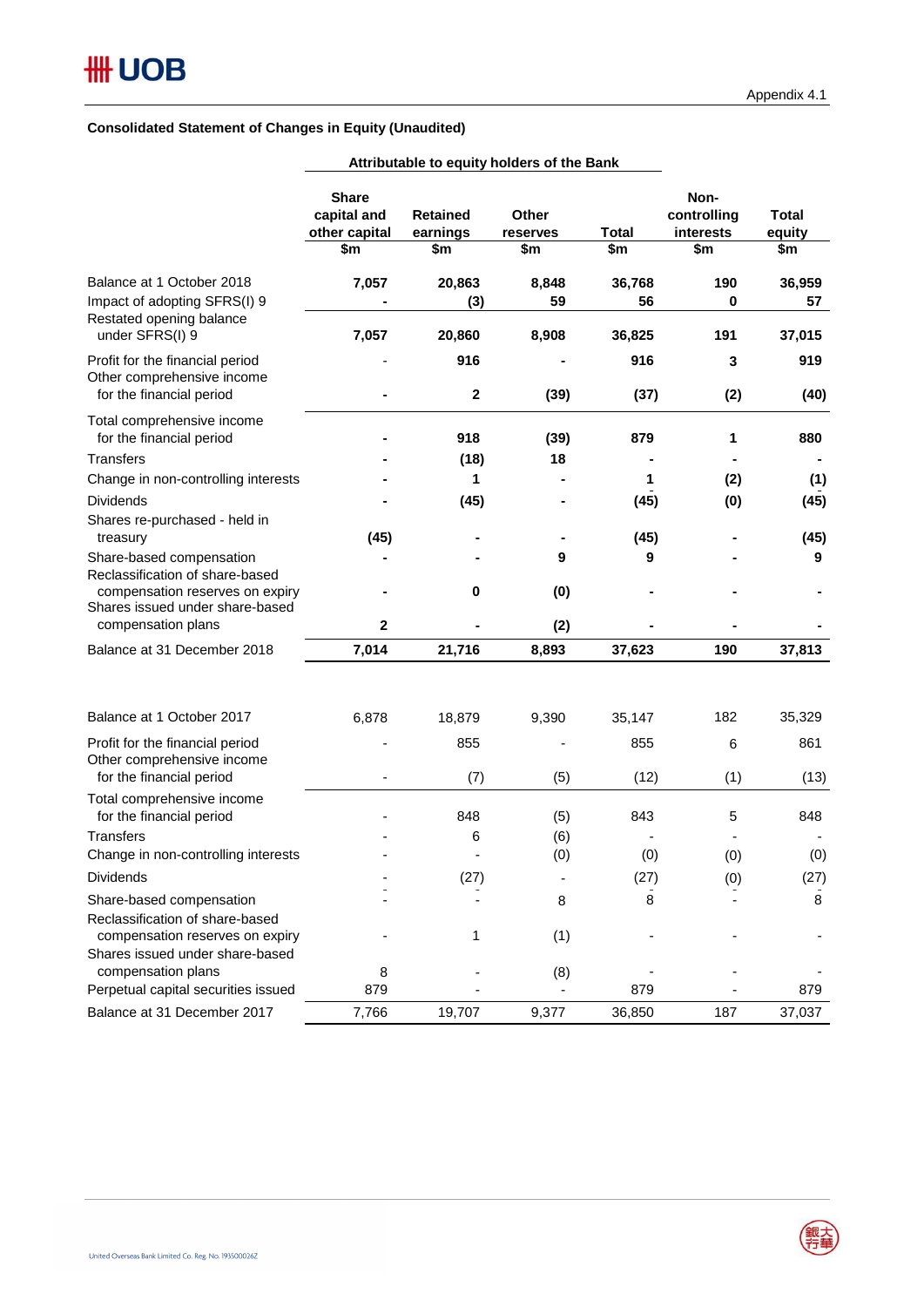

| <b>Consolidated Cash Flow Statement (Audited)</b>                 |           |                |          |                   |
|-------------------------------------------------------------------|-----------|----------------|----------|-------------------|
|                                                                   | 2018      | 2017           | 4Q18     | $\sqrt{4Q17}^{1}$ |
|                                                                   | \$m       | \$m            | \$m      | \$m               |
| Cash flows from operating activities                              |           |                |          |                   |
| Profit for the financial period                                   | 4,021     | 3,407          | 919      | 861               |
| Adjustments for:                                                  |           |                |          |                   |
| Allowances for credit and other losses                            | 393       | 727            | 128      | 140               |
| Share of profit of associates and joint ventures                  | (106)     | (110)          | (0)      | (22)              |
| Tax                                                               | 805       | 800            | 185      | 226               |
| Depreciation of assets                                            | 273       | 258            | 73       | 70                |
| Net loss/(gain) on disposal of assets                             | 14        | (200)          | 3        | (24)              |
| Share-based compensation                                          | 40        | 41             | 8        | 8                 |
| Operating profit before working capital changes                   | 5,439     | 4,923          | 1,317    | 1,258             |
| Change in working capital:                                        |           |                |          |                   |
| Deposits and balances of banks                                    | 2,457     | (351)          | (962)    | (1,520)           |
| Deposits and balances of customers                                | 21,168    | 18,539         | 164      | 5,557             |
| Bills and drafts payable                                          | (68)      | 177            | (129)    | (137)             |
| Other liabilities                                                 | 337       | (212)          | (485)    | 1,927             |
| Restricted balances with central banks                            | (19)      | 272            | (170)    | 339               |
| Government treasury bills and securities                          | (2,930)   | 1,479          | (718)    | (1,865)           |
| <b>Trading securities</b>                                         | (168)     | 1,429          | 140      | (166)             |
| Placements and balances with banks                                | 1,280     | (12,662)       | 4,031    | (5, 722)          |
| Loans to customers                                                | (27, 032) | (12, 907)      | (7, 426) | (4,017)           |
| Investment securities                                             | (2, 852)  | 986            | (1, 163) | 755               |
| Other assets                                                      | (512)     | 2,897          | (299)    | (392)             |
| Cash (used in)/generated from operations                          | (2,898)   | 4,571          | (5,700)  | (3,983)           |
| Income tax paid                                                   | (809)     | (662)          | (192)    | (103)             |
| Net cash (used in)/provided by operating activities               | (3,707)   | 3,909          | (5,892)  | (4,087)           |
| Cash flows from investing activities                              |           |                |          |                   |
| Capital injection into associates and joint ventures              | (47)      | (48)           | (15)     | (21)              |
| Acquisition of associates and joint ventures                      |           | (0)            |          |                   |
| Proceeds from disposal of associates and joint ventures           | 110       | $\blacksquare$ | 110      |                   |
| Distribution from associates and joint ventures                   | 51        | 43             | 4        | 17                |
| Acquisition of properties and other fixed assets                  | (516)     | (349)          | (159)    | (97)              |
| Proceeds from disposal of properties and other fixed assets       | 35        | 13             | 15       | 0                 |
| Change in non-controlling interests                               | 4         | 0              | $\bf{0}$ | 0                 |
| Net cash used in investing activities                             | (362)     | (341)          | (44)     | (100)             |
| Cash flows from financing activities                              |           |                |          |                   |
| Perpetual capital securities issued                               |           | 879            |          | 879               |
| Redemption of perpetual capital securities                        | (850)     |                |          |                   |
| Issuance of debts issued                                          | 40,411    | 44,601         | 13,194   | 9,790             |
| Redemption of debts issued                                        | (34, 904) | (45,067)       | (6, 476) |                   |
|                                                                   |           |                |          | (10,084)          |
| Shares re-purchased - held in treasury                            | (212)     |                | (45)     |                   |
| Change in non-controlling interests                               | (2)       | 0              | (2)      | (1)               |
| Dividends paid on ordinary shares                                 | (1,647)   | (665)          |          |                   |
| Distribution for perpetual capital securities                     | (129)     | (95)           | (45)     | (27)              |
| Dividends paid to non-controlling interests                       | (9)       | (6)            | (0)      | (0)               |
| Net cash provided by/(used in) financing activities               | 2,658     | (352)          | 6,625    | 557               |
| Currency translation adjustments                                  | 31        | (641)          | 12       | (217)             |
| Net (decrease)/increase in cash and cash equivalents              | (1, 380)  | 2,574          | 702      | (3,846)           |
| Cash and cash equivalents at beginning of the financial period    | 20,975    | 18,401         | 18,893   | 24,822            |
| Impact of adopting SFRS(I) 9 at beginning of the financial period | 22        |                | 22       |                   |
| Cash and cash equivalents at end of the financial period          | 19,617    | 20,975         | 19,617   | 20,975            |

Note:

1 Unaudited.

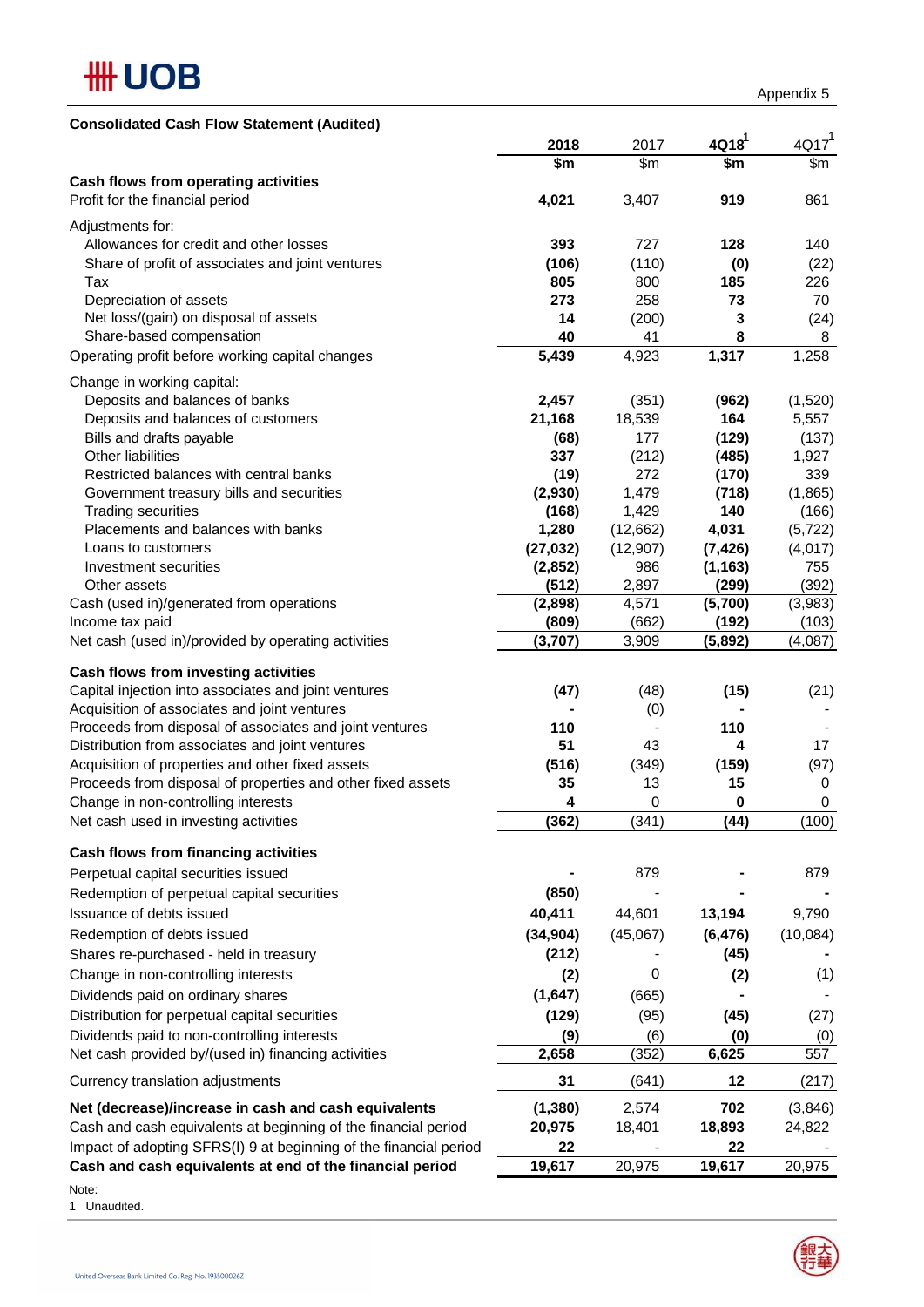## **Balance Sheet of the Bank (Audited)**

|                                                    | <b>Dec-18</b> | $\mathbf{1}$<br>Sep-18 | Dec-17  |
|----------------------------------------------------|---------------|------------------------|---------|
|                                                    | \$m           | \$m                    | \$m     |
| <b>Equity</b>                                      |               |                        |         |
| Share capital and other capital                    | 7,014         | 7,057                  | 7,766   |
| Retained earnings                                  | 16,118        | 15,457                 | 14,701  |
| Other reserves                                     | 9,598         | 9,631                  | 10,045  |
| Total                                              | 32,729        | 32,144                 | 32,512  |
| <b>Liabilities</b>                                 |               |                        |         |
| Deposits and balances of banks                     | 12,071        | 13,743                 | 10,870  |
| Deposits and balances of customers                 | 227,259       | 230,858                | 215,212 |
| Deposits and balances of subsidiaries              | 13,562        | 9,307                  | 6,505   |
| Bills and drafts payable                           | 359           | 476                    | 492     |
| Other liabilities                                  | 8,233         | 8,346                  | 7,434   |
| Debts issued                                       | 28,905        | 22,207                 | 23,890  |
| Total                                              | 290,389       | 284,937                | 264,404 |
|                                                    |               |                        |         |
| <b>Total equity and liabilities</b>                | 323,118       | 317,082                | 296,916 |
| <b>Assets</b>                                      |               |                        |         |
| Cash, balances and placements with central banks   | 20,783        | 20,088                 | 19,960  |
| Singapore Government treasury bills and securities | 5,609         | 5,761                  | 4,267   |
| Other government treasury bills and securities     | 5,668         | 5,709                  | 6,236   |
| <b>Trading securities</b>                          | 1,795         | 1,938                  | 1,502   |
| Placements and balances with banks                 | 39,812        | 41,631                 | 42,772  |
| Loans to customers                                 | 201,789       | 196,687                | 180,521 |
| Placements with and advances to subsidiaries       | 16,363        | 15,457                 | 12,485  |
| Investment securities                              | 11,668        | 10,969                 | 10,495  |
| Other assets                                       | 7,301         | 6,686                  | 6,878   |
| Investment in associates and joint ventures        | 363           | 353                    | 338     |
| Investment in subsidiaries                         | 6,014         | 5,912                  | 5,744   |
| Investment properties                              | 1,079         | 1,098                  | 1,119   |
| <b>Fixed assets</b>                                | 1,692         | 1,611                  | 1,417   |
| Intangible assets                                  | 3,182         | 3,182                  | 3,182   |
| Total                                              | 323,118       | 317,082                | 296,916 |
|                                                    |               |                        |         |
| <b>Off-balance sheet items</b>                     |               |                        |         |
| <b>Contingent liabilities</b>                      | 19,377        | 20,775                 | 17,500  |
| <b>Financial derivatives</b>                       | 754,822       | 799,820                | 788,002 |
| Commitments                                        | 123,815       | 120,124                | 114,167 |
| Net asset value per ordinary share (\$)            | 18.37         | 18.00                  | 17.77   |

Note:

1 Unaudited.

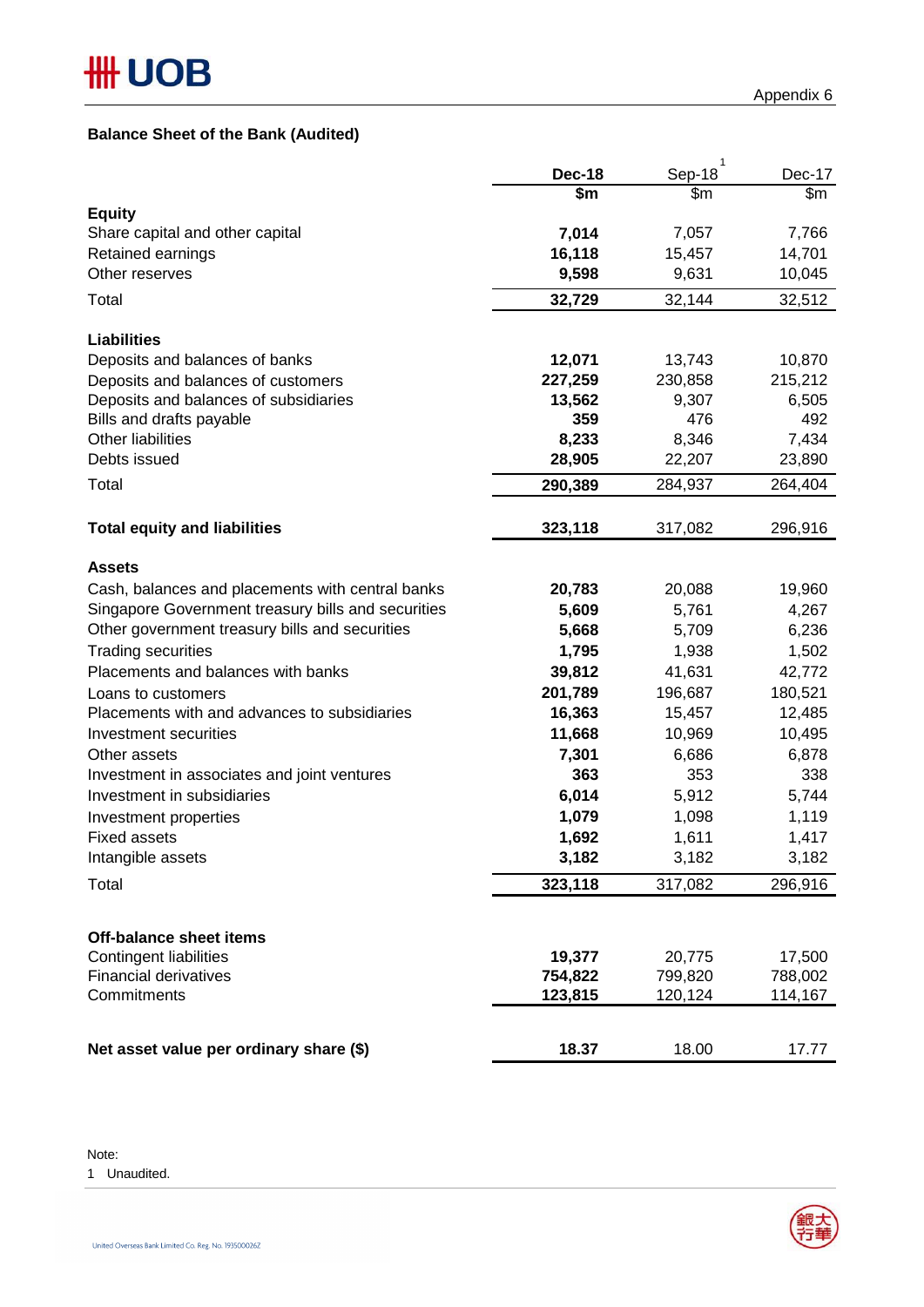## **Statement of Changes in Equity of the Bank (Audited)**

|                                                                    | Share capital  |                 |                 |                            |
|--------------------------------------------------------------------|----------------|-----------------|-----------------|----------------------------|
|                                                                    | and other      | <b>Retained</b> | Other           |                            |
|                                                                    | capital<br>\$m | earnings<br>\$m | reserves<br>\$m | <b>Total equity</b><br>\$m |
|                                                                    |                |                 |                 |                            |
| Balance at 1 January 2018<br>Impact of adopting SFRS(I) 9          | 7,766          | 14,701<br>96    | 10,045<br>(29)  | 32,512<br>67               |
| Restated opening balance under<br>SFRS(I) 9                        | 7,766          | 14,797          | 10,017          | 32,579                     |
| Profit for the financial year                                      |                | 3,363           |                 | 3,363                      |
| Other comprehensive income<br>for the financial year               |                | $\mathbf 0$     | (415)           | (415)                      |
| Total comprehensive income<br>for the financial year               |                | 3,363           | (415)           | 2,948                      |
| <b>Transfers</b>                                                   |                | $\bf{0}$        | (0)             |                            |
| <b>Dividends</b><br>Shares re-purchased - held in treasury         |                | (2,043)         |                 | (2,043)<br>(212)           |
| Shares issued under scrip                                          | (212)          |                 |                 |                            |
| dividend scheme                                                    | 267            |                 |                 | 267                        |
| Share-based compensation                                           |                |                 | 40              | 40                         |
| Reclassification of share-based<br>compensation reserves on expiry |                | $\bf{0}$        | (0)             |                            |
| Shares issued under share-based                                    |                |                 |                 |                            |
| compensation plans                                                 | 41             |                 | (41)            |                            |
| Redemption of perpetual capital securities                         | (847)          |                 | (3)             | (850)                      |
| Balance at 31 December 2018                                        | 7,014          | 16,118          | 9,598           | 32,729                     |
|                                                                    |                |                 |                 |                            |
| Balance at 1 January 2017                                          | 6,351          | 13,031          | 9,625           | 29,007                     |
| Profit for the financial year                                      |                | 2,845           |                 | 2,845                      |
| Other comprehensive income                                         |                |                 |                 |                            |
| for the financial year                                             |                | (0)             | 416             | 416                        |
| Total comprehensive income<br>for the financial year               |                | 2,845           | 416             | 3,261                      |
| <b>Transfers</b>                                                   |                | 2               | (2)             |                            |
| <b>Dividends</b>                                                   |                | (1, 249)        |                 | (1, 249)                   |
| Shares issued under scrip                                          |                |                 |                 |                            |
| dividend scheme                                                    | 488            |                 |                 | 488                        |
| Share-based compensation                                           |                |                 | 40              | 40                         |
| Reclassification of share-based<br>compensation reserves on expiry |                | 1               | (1)             |                            |
| Shares issued under share-based                                    |                |                 |                 |                            |
| compensation plans<br>Perpetual capital securities issued          | 47<br>879      |                 | (47)            | 879                        |
|                                                                    |                |                 |                 |                            |
| Transfer from subsidiary upon merger                               |                | 70              | 14              | 84                         |
| Balance at 31 December 2017                                        | 7,766          | 14,701          | 10,045          | 32,512                     |

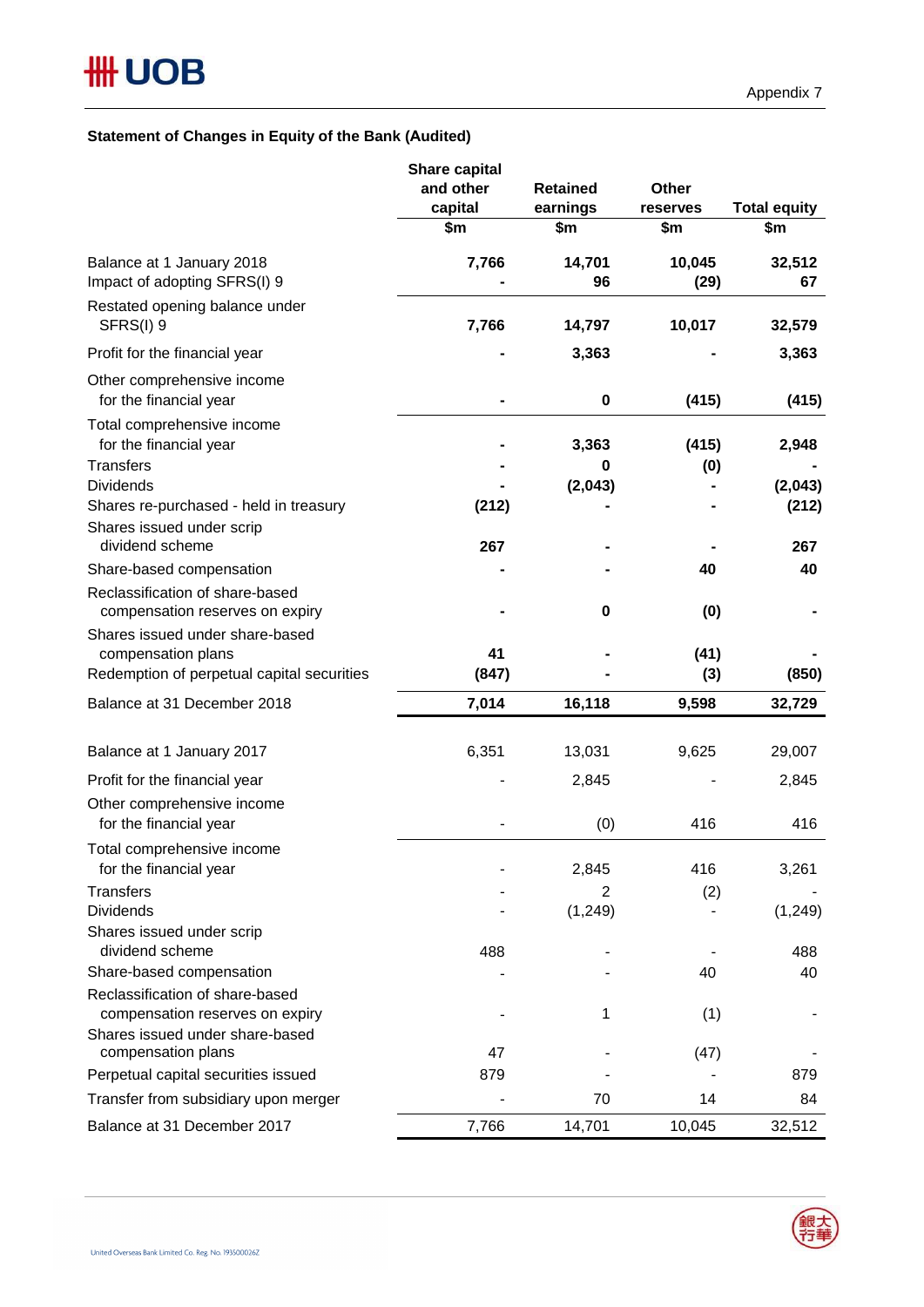## **Statement of Changes in Equity of the Bank (Unaudited)**

|                                                                                                       | <b>Share capital</b><br>and other<br>capital<br>\$m | <b>Retained</b><br>earnings<br>\$m | <b>Other</b><br>reserves<br>\$m | <b>Total equity</b><br>\$m |
|-------------------------------------------------------------------------------------------------------|-----------------------------------------------------|------------------------------------|---------------------------------|----------------------------|
| Balance at 1 October 2018<br>Impact of adopting SFRS(I) 9                                             | 7,057                                               | 15,457<br>3                        | 9,631<br>5                      | 32,144<br>9                |
| Restated opening balance under<br>SFRS(I) 9                                                           | 7,057                                               | 15,460                             | 9,636                           | 32,153                     |
| Profit for the financial period                                                                       |                                                     | 696                                |                                 | 696                        |
| Other comprehensive income<br>for the financial period                                                |                                                     | (0)                                | (39)                            | (39)                       |
| Total comprehensive income<br>for the financial period                                                |                                                     | 696                                | (39)                            | 657                        |
| <b>Transfers</b>                                                                                      |                                                     | 6                                  | (6)                             |                            |
| <b>Dividends</b>                                                                                      |                                                     | (45)                               |                                 | (45)                       |
| Shares re-purchased - held in treasury                                                                | (45)                                                |                                    |                                 | (45)                       |
| Share-based compensation                                                                              |                                                     |                                    | 9                               | 9                          |
| Reclassification of share-based<br>compensation reserves on expiry                                    |                                                     | 0                                  | (0)                             |                            |
| Shares issued under share-based<br>compensation plans                                                 | $\mathbf{2}$                                        |                                    | (2)                             |                            |
| Balance at 31 December 2018                                                                           | 7,014                                               | 16,118                             | 9,598                           | 32,729                     |
| Balance at 1 October 2017                                                                             | 6,878                                               | 13,954                             | 10,094                          | 30,927                     |
| Profit for the financial period                                                                       |                                                     | 702                                |                                 | 702                        |
| Other comprehensive income<br>for the financial period                                                |                                                     |                                    | (61)                            | (61)                       |
| Total comprehensive income<br>for the financial period                                                |                                                     | 702                                | (61)                            | 641                        |
| <b>Dividends</b>                                                                                      |                                                     | (27)                               |                                 | (27)                       |
| Share-based compensation                                                                              |                                                     |                                    | 8                               | 8                          |
| Reclassification of share-based<br>compensation reserves on expiry<br>Shares issued under share-based |                                                     | 1                                  | (1)                             |                            |
| compensation plans                                                                                    | 8                                                   |                                    | (8)                             |                            |
| Perpetual capital securities issued<br>Transfer from subsidiary upon merger                           | 879                                                 | 70                                 | 14                              | 879<br>84                  |
| Balance at 31 December 2017                                                                           | 7,766                                               | 14,701                             | 10,045                          | 32,512                     |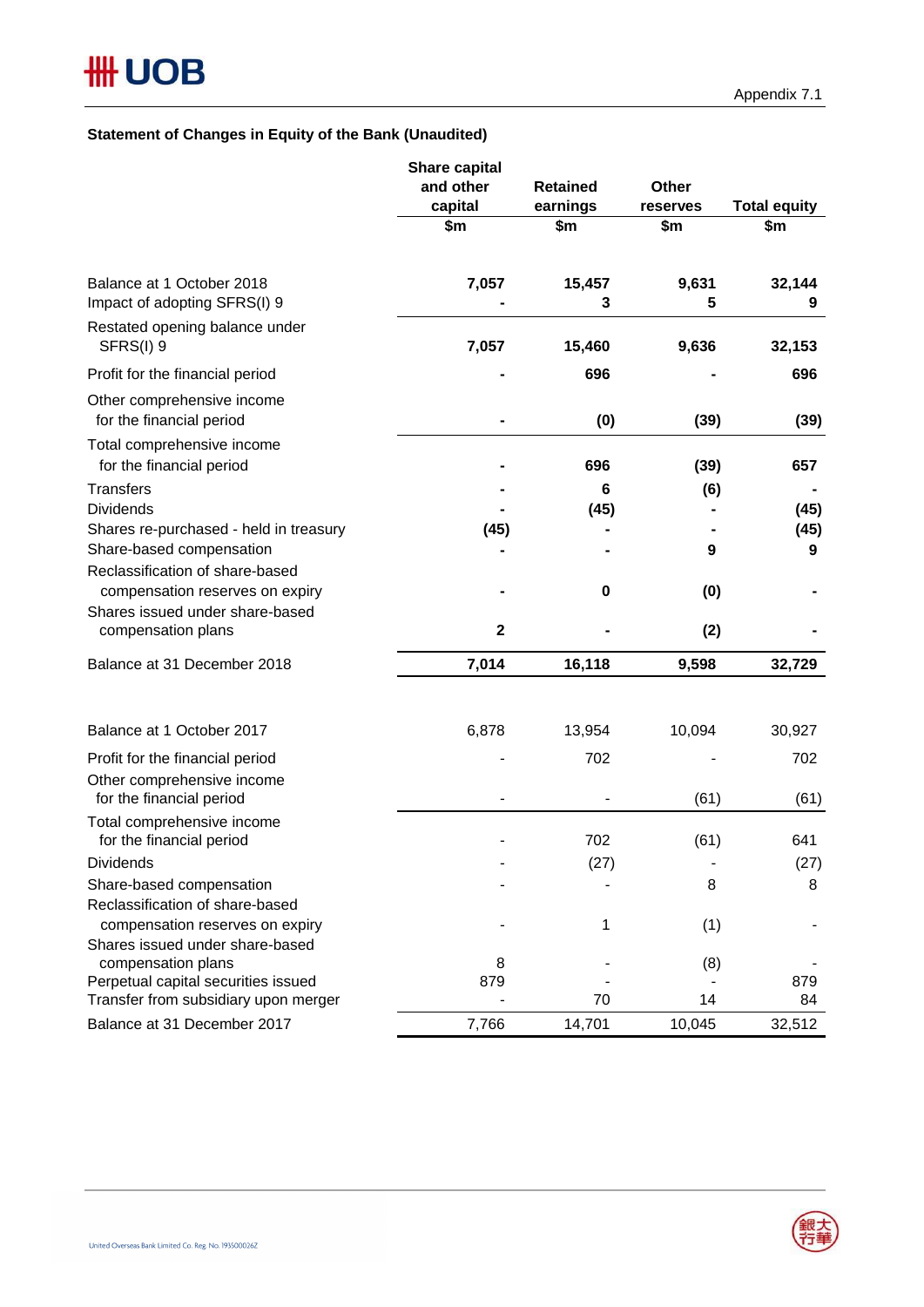## **Capital Adequacy Ratios of Significant Banking Subsidiaries**

The CAR information of the Group's significant banking subsidiaries is prepared based on the capital adequacy framework of the countries in which they operate.

|                                                    | <b>Dec-18</b>                |                                |        |              |  |
|----------------------------------------------------|------------------------------|--------------------------------|--------|--------------|--|
|                                                    | <b>Total</b><br><b>Risk-</b> | <b>Capital Adequacy Ratios</b> |        |              |  |
|                                                    | Weighted<br><b>Assets</b>    | CET <sub>1</sub>               | Tier 1 | <b>Total</b> |  |
|                                                    | \$m                          | %                              | %      | $\%$         |  |
| United Overseas Bank (Malaysia) Bhd                | 19,615                       | 14.1                           | 14.1   | 17.3         |  |
| United Overseas Bank (Thai) Public Company Limited | 13,173                       | 16.8                           | 16.8   | 19.2         |  |
| PT Bank UOB Indonesia                              | 8,118                        | 13.1                           | 13.1   | 15.3         |  |
| United Overseas Bank (China) Limited               | 10,186                       | 13.1                           | 13.1   | 14.0         |  |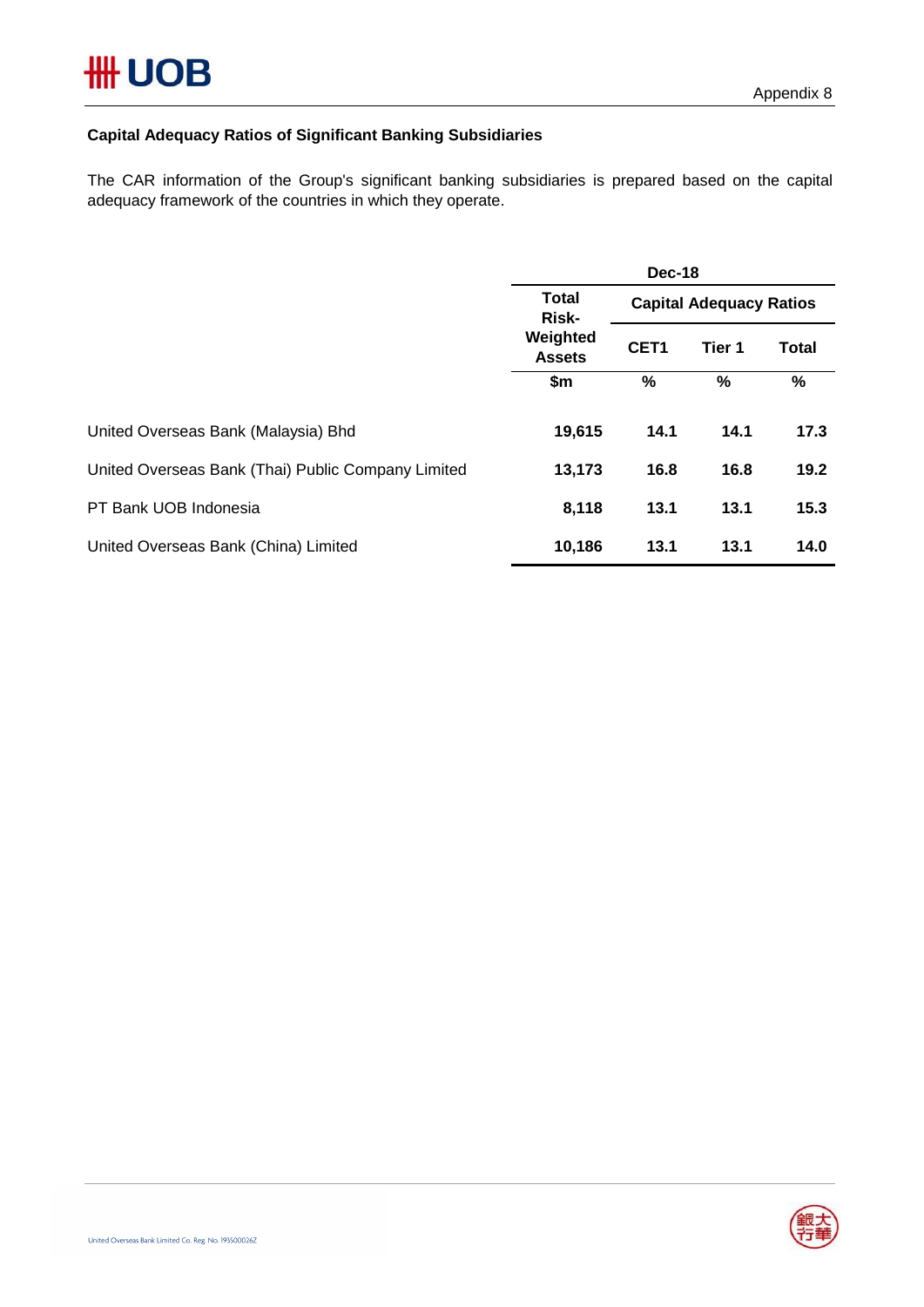The extract of the auditor's report dated 21 February 2019, on the financial statements of United Overseas Bank Limited and Its Subsidiaries for the financial year ended 31 December 2018, is as follows:

## United Overseas Bank Limited and Its Subsidiaries Independent Auditor's Report for the financial year ended 31 December 2018

## Independent Auditor's Report to the Members of United Overseas Bank Limited

### **Report on the Audit of the Financial Statements**

### Opinion

We have audited the financial statements of United Overseas Bank Limited (the Bank) and its subsidiaries (collectively, the Group), set out on pages 12 to 111, which comprise the balance sheets of the Bank and the Group at 31 December 2018, the income statements, the statements of comprehensive income, and the statements of changes in equity of the Bank and the Group and consolidated cash flow statement of the Group for the year then ended, and notes to the financial statements, including a summary of significant accounting policies.

In our opinion, the accompanying consolidated financial statements of the Group and the balance sheet, income statement, statement of comprehensive income and statement of changes in equity of the Bank, are properly drawn up in accordance with the provisions of the Companies Act, Chapter 50 (the Act) and Singapore Financial Reporting Standards (International) (SFRS(I)), so as to give a true and fair view of the consolidated financial position of the Group and the financial position of the Bank as at 31 December 2018 and of the consolidated financial performance, consolidated changes in equity and consolidated cash flows of the Group, and of the financial performance and changes in equity of the Bank for the year ended on that date.

### **Basis for Opinion**

We conducted our audit in accordance with Singapore Standards on Auditing (SSAs). Our responsibilities under those standards are further described in the Auditor's Responsibilities for the Audit of the Financial Statements section of our report. We are independent of the Group in accordance with the Accounting and Corporate Regulatory Authority (ACRA) Code of Professional Conduct and Ethics for Public Accountants and Accounting Entities (ACRA Code) together with the ethical requirements that are relevant to our audit of the financial statements in Singapore, and we have fulfilled our other ethical responsibilities in accordance with these requirements and the ACRA Code. We believe that the audit evidence we have obtained is sufficient and appropriate to provide a basis for our opinion.

### **Key Audit Matters**

Key audit matters are those matters that, in our professional judgement, were of most significance in our audit of the financial statements of the current period. These matters were addressed in the context of our audit of the financial statements as a whole, and in forming our opinion thereon, and we do not provide a separate opinion on these matters. For each matter below, our description of how our audit addressed the matter, including any commentary on the findings or outcome of our procedures, is provided in that context.

We have fulfilled our responsibilities described in the Auditor's Responsibilities for the Audit of the Financial Statements section of our report, including in relation to these matters. Accordingly, our audit included the performance of procedures designed to respond to our assessment of the risks of material misstatement of the financial statements. The results of our audit procedures, including the procedures performed to address the matters below, provide the basis for our audit opinion on the accompanying financial statements.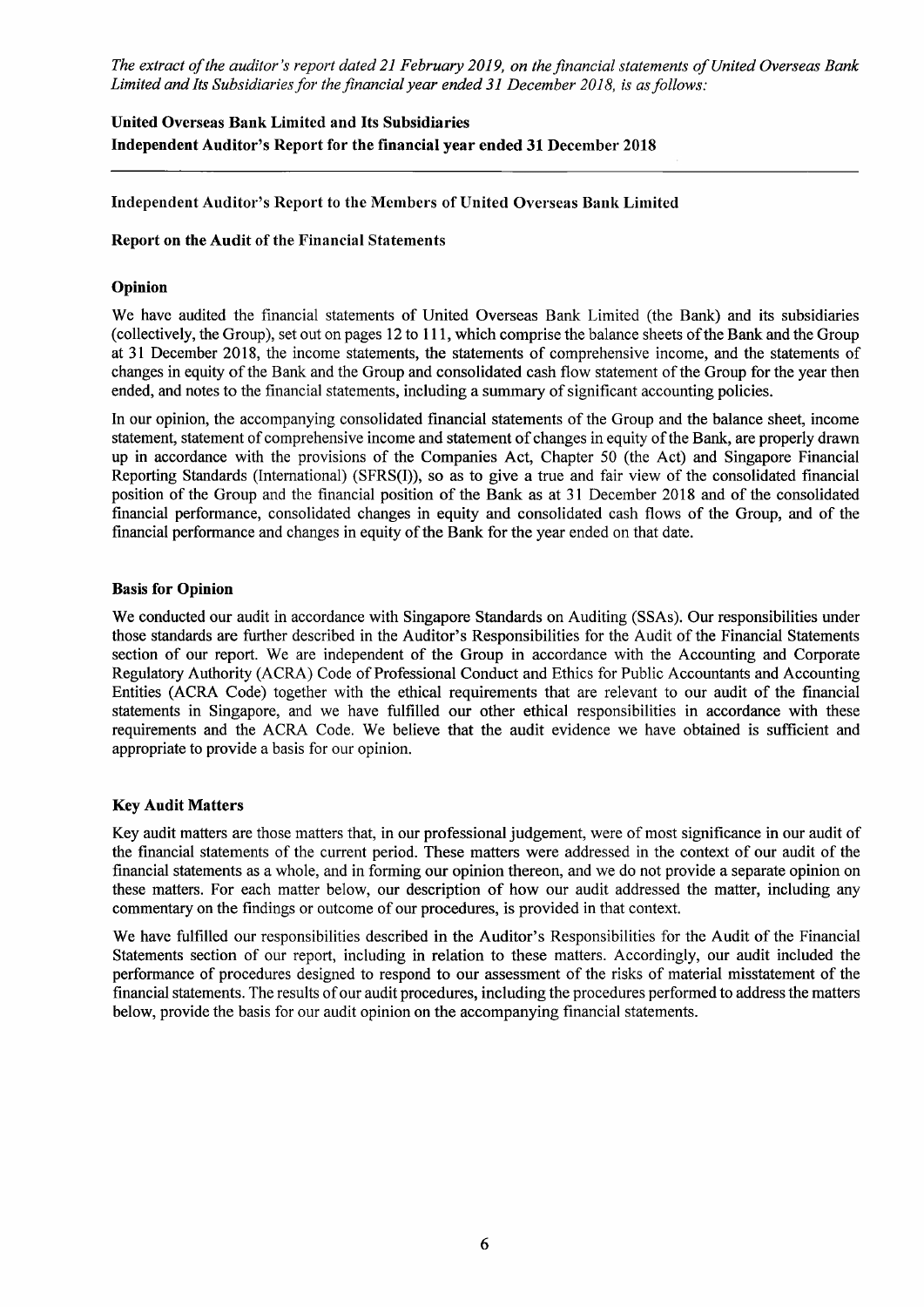| <b>Areas of focus</b>                                                                                                                                                                                                                                                                                       | How our audit addressed the risk factors                                                                                                                                                                                                                                                                                                                                                                                                                                                                                                                |
|-------------------------------------------------------------------------------------------------------------------------------------------------------------------------------------------------------------------------------------------------------------------------------------------------------------|---------------------------------------------------------------------------------------------------------------------------------------------------------------------------------------------------------------------------------------------------------------------------------------------------------------------------------------------------------------------------------------------------------------------------------------------------------------------------------------------------------------------------------------------------------|
| <b>Adoption of Singapore Financial</b><br><b>Reporting Standard (International)</b><br>9 Financial Instruments (SFRS(I)                                                                                                                                                                                     | We assessed the design and tested the operating effectiveness of the key<br>controls over the Group's ECL computation processes for the non credit-<br>impaired exposures, as well as the governance process over:                                                                                                                                                                                                                                                                                                                                      |
| 9)<br>Refer to Notes $2s(i)$ , $2s(ii)$ , $27d$ and<br>46 to the consolidated financial<br>statements on pages 28, 28, 60 to 61<br>and 108 to 111 respectively.                                                                                                                                             | key assumptions, such as the forward-looking information applied in<br>the ECL models; and<br>management overlays.<br>$\bullet$<br>The results of our test of controls allowed us to rely on these controls to<br>carry on with our planned nature, timing, and extent of our detailed audit                                                                                                                                                                                                                                                            |
| On 1 January 2018, the Group<br>adopted SFRS(I) as disclosed in Note<br>2b(i). The adoption includes SFRS(I)<br>replaces Financial<br>which<br>9,<br>Reporting Standard 39 Financial<br>Recognition<br>Instruments:<br>and<br>Measurement (FRS 39).                                                         | procedures.<br>In testing the ECL models, we involved our internal specialists to review the<br>methodology and to challenge the key modelling assumptions by<br>performing sensitivity analyses on selected portfolios to changes in<br>modelling assumptions. This included significant areas of judgment such<br>as the criteria for significant increase in credit risk (SICR) and forward-                                                                                                                                                         |
| The adoption of $SFRS(I)$ 9 is a key<br>area of focus because the changes<br>introduced by the standard could                                                                                                                                                                                               | looking information.<br>For a sample of exposures,                                                                                                                                                                                                                                                                                                                                                                                                                                                                                                      |
| have a significant impact on the<br>Group's and the Bank's financial<br>Under<br>the<br>statements.<br>new<br>model,<br>impairment<br>losses<br>are<br>recognised on an expected credit loss<br>(ECL) basis. ECLs are required to<br>forward-looking<br>incorporate                                         | we checked the loans are transferred from Stage 1 to 2 should the<br>criteria for SICR be met;<br>we tested the reasonableness of the PD, LGD and EAD used in the<br>computations to derive the ECL amount for the exposure; and<br>we tested loans (including loans that had not been identified by<br>management as potentially impaired) to form our own assessment as to                                                                                                                                                                            |
| reflecting<br>information,<br>management's view of the potential<br>future economic environment. The<br>new standard introduces significant<br>required<br>and<br>complexity<br>develop<br>new<br>management to<br>which<br>involve<br>methodologies<br>significant judgement.                              | whether impairment events had occurred and to assess whether impairments<br>were identified in a timely manner.<br>For the credit-impaired loans, we have assessed the reasonableness of the<br>definition of default that is adopted by the Group. In addition, on a sample<br>basis, we assessed management's assumptions about the recoverable cash<br>flows, valuation of collaterals, estimates of recoverable amounts on default<br>and other sources of repayment, and where possible, compared these key<br>assumptions to external references. |
| Separately, SFRS(I) 9 introduced<br>new requirements for classification<br>measurement<br>(C&M)<br>of<br>and<br>financial instruments. The transition<br>impact from the adoption of SFRS(I)<br>9 due to the reclassification and re-<br>measurement of certain financial<br>instruments was an increase in | In assessing the Group's C&M decisions and the impact to the Group on the<br>transition date, we obtained an understanding of the Group's portfolio<br>segmentation approach and focused our assessment on the following areas:<br>the basis used in the business model assessment of selected<br>portfolios; and<br>the cash flow characteristics of a selected sample of financial assets<br>to ensure the appropriate classifications were assigned.                                                                                                 |
| retained earnings of \$0.2 billion (pre-<br>tax) and a decrease in the fair value<br>reserves of \$0.2 billion.                                                                                                                                                                                             | Additionally, we tested the underlying disclosures relating to the transition<br>impact and traced the disclosed impact to underlying accounting records.<br>The results of our assessment of the Group's ECL are within our<br>expectations. In addition, the Group's decisions on the C&M of the financial<br>instruments and the transition adjustments are in line with our evaluation.                                                                                                                                                             |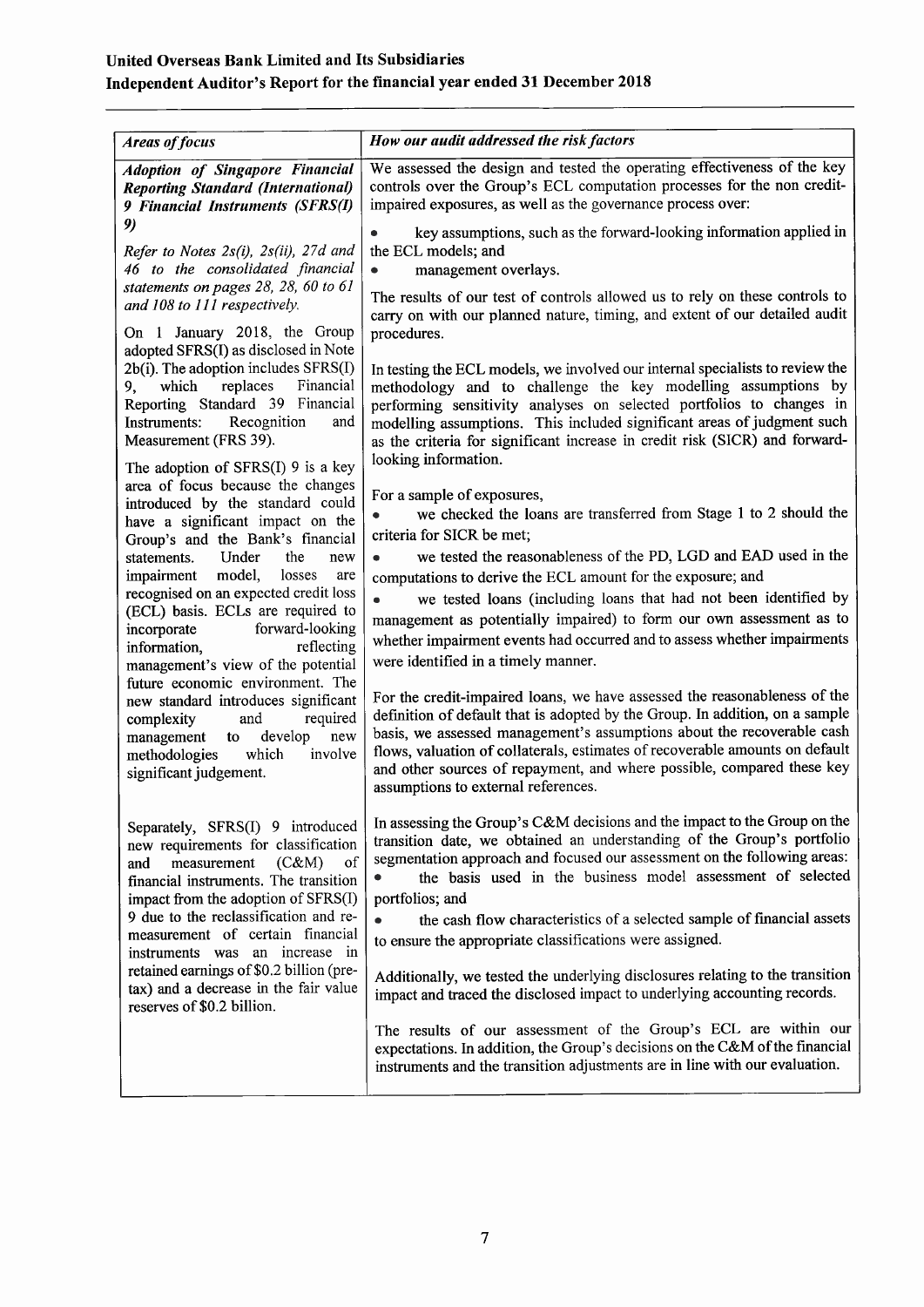$\mathbf{r}$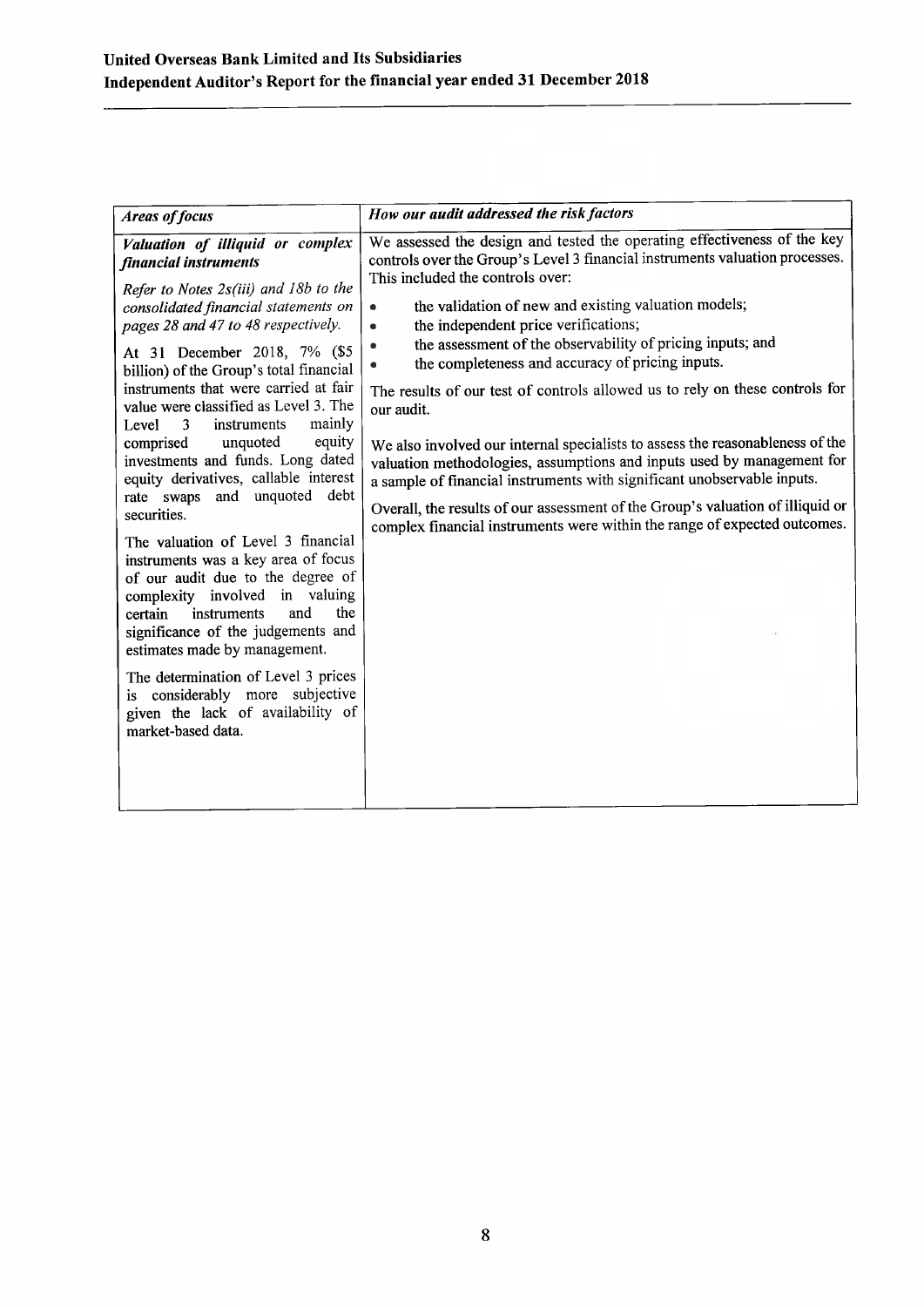| <b>Areas of focus</b>                                                                                                                                                                                                                                                                                                                                                                                                                                                                                                                                                                                                                                                                                                                                                                                                                                       | How our audit addressed the risk factors                                                                                                                                                                                                                                                                                                                                                                                                                                                                                                                                                                                                                                                                                                                                                                                                                                                                                                                                                                              |
|-------------------------------------------------------------------------------------------------------------------------------------------------------------------------------------------------------------------------------------------------------------------------------------------------------------------------------------------------------------------------------------------------------------------------------------------------------------------------------------------------------------------------------------------------------------------------------------------------------------------------------------------------------------------------------------------------------------------------------------------------------------------------------------------------------------------------------------------------------------|-----------------------------------------------------------------------------------------------------------------------------------------------------------------------------------------------------------------------------------------------------------------------------------------------------------------------------------------------------------------------------------------------------------------------------------------------------------------------------------------------------------------------------------------------------------------------------------------------------------------------------------------------------------------------------------------------------------------------------------------------------------------------------------------------------------------------------------------------------------------------------------------------------------------------------------------------------------------------------------------------------------------------|
| <b>Impairment of goodwill</b><br>Refer to Notes $2s(iv)$ and 36b to the<br>consolidated financial statements on<br>pages 28 and 75 respectively.<br>As at 31 December 2018, the Group's<br>balance sheet included goodwill of<br>\$4 billion arising from the Group's<br>acquisition of Overseas Union Bank<br>(OUB), United Overseas Bank (Thai)<br>Public Company Limited (UOBT)<br>and PT Bank UOB Indonesia (UOBI)<br>in prior years. The goodwill is<br>allocated to the respective cash-<br>generating units (CGUs) defined by<br>the Group's operating segments.<br>We focused on this area because the<br>impairment test relies on the<br>calculation of the value-in-use (VIU)<br>of each CGU, which involves<br>significant management judgment<br>and assumptions about the future<br>cash flows of the CGUs and the<br>discount rates applied. | Our audit procedures focused on the following key assumptions used in the<br>goodwill impairment tests:<br>cash flow projections;<br>growth rates; and<br>٠<br>discount rates.<br>We assessed the cash flow projections by reviewing historical achievement<br>of the projections and considered the reasons for significant deviations.<br>The methodologies and assumptions used to compute the VIU of each CGU<br>were critically assessed by our internal specialists. Key market-related<br>assumptions such as the long-term growth rates and discount rates were<br>benchmarked against external industry and economic data.<br>We also performed sensitivity analyses to determine the impact of a<br>reasonably possible change in the key assumptions to the VIU calculations<br>to identify any CGUs with a risk of impairment.<br>Based on the results of our audit procedures, the assumptions used by<br>management in its goodwill impairment tests were within a reasonable range<br>of expectations. |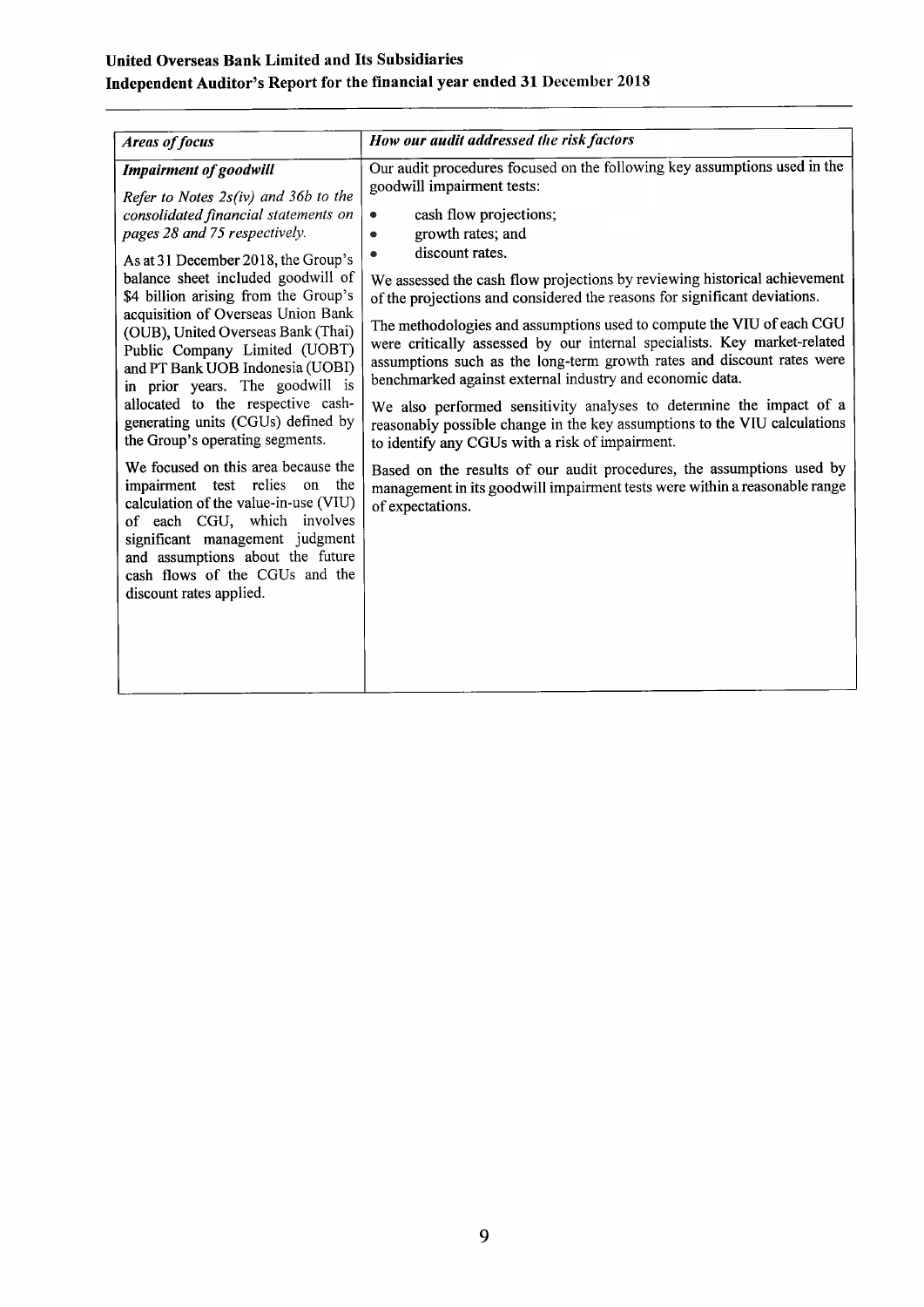## **Other Information**

Management is responsible for the other information. The other information comprises the Directors' Statement (but does not include the financial statements and our auditor's report thereon), which we obtained prior to the date of this auditor's report, and the other sections of the annual report (Other Sections), which are expected to be made available to us after that date.

Our opinion on the financial statements does not cover the other information and we do not and will not express any form of assurance conclusion thereon.

In connection with our audit of the financial statements, our responsibility is to read the other information identified above and, in doing so, consider whether the other information is materially inconsistent with the financial statements or our knowledge obtained in the audit, or otherwise appears to be materially misstated.

If, based on the work we have performed on the other information that we obtained prior to the date of this auditor's report, we conclude that there is a material misstatement of this other information, we are required to report that fact. We have nothing to report in this regard.

When we read the Other Sections, if we conclude that there is a material misstatement therein, we are required to communicate the matter to the directors and take appropriate actions in accordance with SSAs.

## Responsibilities of Management and Directors for the Financial Statements

Management is responsible for the preparation of financial statements that give a true and fair view in accordance with the provisions of the Act and SFRS(I), and for devising and maintaining a system of internal accounting controls sufficient to provide a reasonable assurance that assets are safeguarded against loss from unauthorised use or disposition: and transactions are properly authorised and that they are recorded as necessary to permit the preparation of true and fair financial statements and to maintain accountability of assets.

In preparing the financial statements, management is responsible for assessing the Group's ability to continue as a going concern, disclosing, as applicable, matters related to going concern and using the going concern basis of accounting unless management either intends to liquidate the Group or to cease operations, or has no realistic alternative but to do so.

The directors' responsibilities include overseeing the Group's financial reporting process.

## Auditor's Responsibilities for the Audit of the Financial Statements

Our objectives are to obtain reasonable assurance about whether the financial statements as a whole are free from material misstatement, whether due to fraud or error, and to issue an auditor's report that includes our opinion. Reasonable assurance is a high level of assurance, but is not a guarantee that an audit conducted in accordance with SSAs will always detect a material misstatement when it exists. Misstatements can arise from fraud or error and are considered material if, individually or in the aggregate, they could reasonably be expected to influence the economic decisions of users taken on the basis of these financial statements.

As part of an audit in accordance with SSAs, we exercise professional judgement and maintain professional scepticism throughout the audit. We also:

- Identify and assess the risks of material misstatement of the financial statements, whether due to fraud or error, design and perform audit procedures responsive to those risks, and obtain audit evidence that is sufficient and appropriate to provide a basis for our opinion. The risk of not detecting a material misstatement resulting from fraud is higher than for one resulting from error, as fraud may involve collusion, forgery, intentional omissions, misrepresentations, or the override of internal control.
- Obtain an understanding of internal control relevant to the audit in order to design audit procedures that are appropriate in the circumstances, but not for the purpose of expressing an opinion on the effectiveness of the Group's internal control.
- Evaluate the appropriateness of accounting policies used and the reasonableness of accounting estimates and  $\blacksquare$ related disclosures made by management.